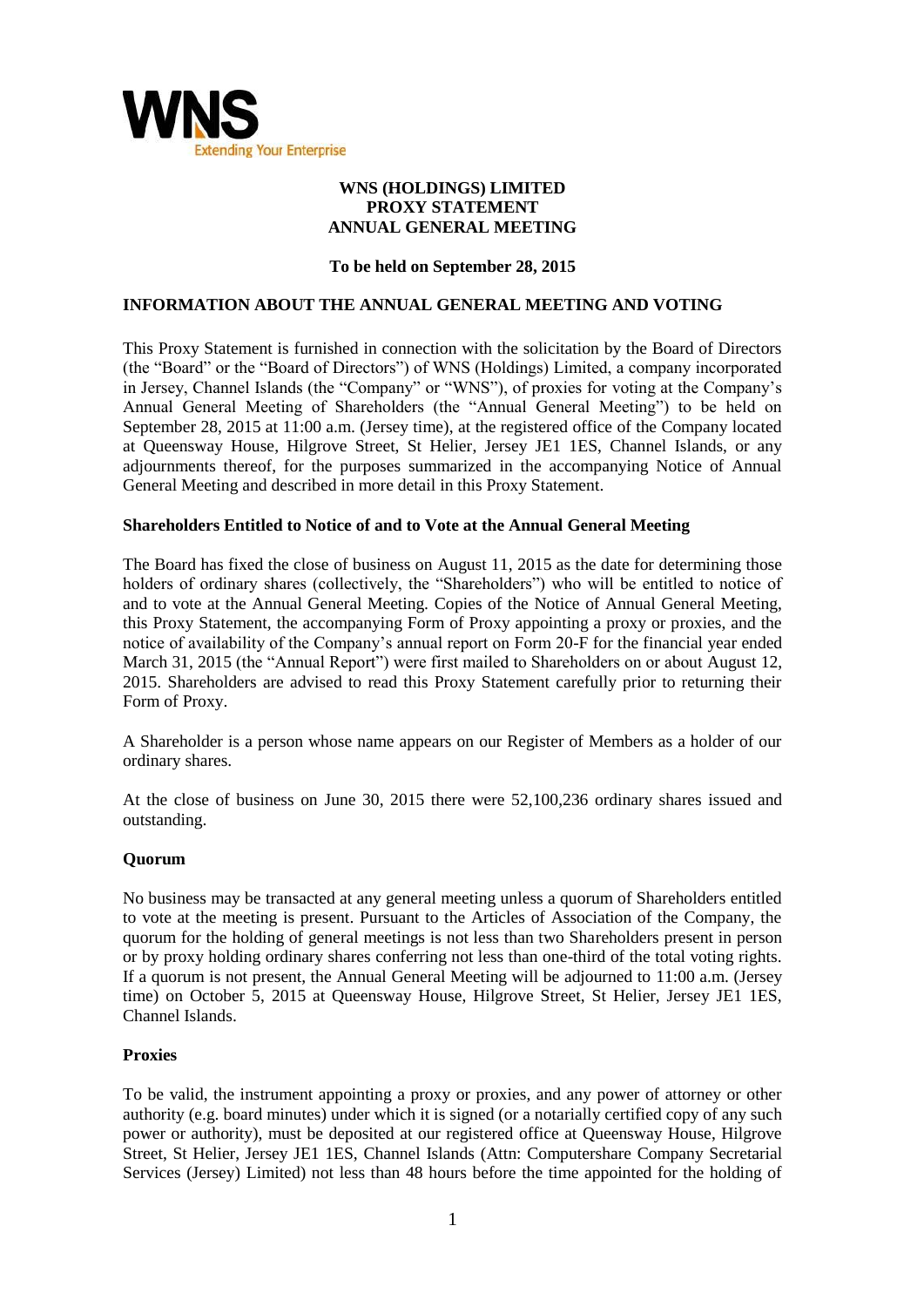the Annual General Meeting or any adjournment thereof or for the taking of a poll at which the proxy proposes to vote. A proxy need not be a Shareholder. Shareholders may appoint any member of the Board or any other person as their proxy. The appointment of a proxy will not prevent a Shareholder from subsequently attending and voting at the meeting in person.

A Shareholder may appoint more than one person to act as his proxy and each such person shall act as proxy for the Shareholder for the number of ordinary shares specified in the instrument appointing the person as proxy. If a Shareholder appoints more than one person to act as his proxy, each instrument appointing a proxy shall specify the number of ordinary shares held by the Shareholder for which the relevant person is appointed his proxy. Each duly appointed proxy has the same rights as the Shareholder by whom he was appointed to speak at a meeting and vote at a meeting in respect of the number of ordinary shares held by the Shareholder for which he was appointed as proxy.

A proxy may be revoked by: (i) giving the Company notice in writing deposited at our registered office at Queensway House, Hilgrove Street, St Helier, Jersey JE1 1ES, Channel Islands (Attn: Computershare Company Secretarial Services (Jersey) Limited) before the commencement of the Annual General Meeting or any adjournment thereof or for the taking of a poll at which the proxy proposes to vote; (ii) depositing a new Form of Proxy with the Company Secretary before the commencement of the Annual General Meeting or any adjournment thereof or for the taking of a poll at which the proxy proposes to vote (although it should be noted that the new form of proxy will only be a valid proxy, as opposed to being capable of revoking an earlier Form of Proxy, if deposited not less than 48 hours before the time appointed for the Annual General Meeting or any adjournment thereof or for the taking of a poll at which the proxy proposes to vote); or (iii) attending in person and voting on a poll. No instrument appointing a proxy shall be revoked by the appointing Shareholder attending and participating in a meeting, unless the appointing Shareholder votes on a poll at the meeting in respect of the ordinary shares for which the relevant proxy is appointed his proxy.

A body corporate which is a Shareholder entitled to attend and vote at the Annual General Meeting may authorize a person to act as its representative at the Annual General Meeting in respect of all or a particular number of the shares held by the Shareholder. A body corporate which is a Shareholder may appoint more than one person to act as its representative. If a body corporate which is a Shareholder appoints more than one person to act as its representative, each resolution (and each instrument of appointment) shall specify the number of shares held by the Shareholder for which the relevant person is appointed its representative. For the avoidance of doubt, a body corporate which is a Shareholder may appoint (in addition to the representatives (if any) appointed by it) any number of persons to act as its proxy at the Annual General Meeting in respect of all or a particular number of the shares held by the Shareholder. A person duly authorized to act as a representative of a body corporate which is a Shareholder shall be entitled to exercise on behalf of the Shareholder the same powers (in respect of the number of shares held by the Shareholder for which the relevant person is appointed its representative) as the Shareholder could exercise. If a Shareholder which is a body corporate appoints more than one representative (but subject to the voting instructions (if any) given by the Shareholder), no representative need cast all the votes used by him in respect of any resolution in the same way as any other representative or any proxy appointed by the Shareholder.

#### **Voting**

On a show of hands, every Shareholder present in person or by proxy shall have one vote and on a poll, every Shareholder present in person or by proxy shall have one vote for each ordinary share held or represented. On a poll, a Shareholder entitled to more than one vote need not use all his votes or cast all the votes he uses in the same way. A resolution put to the vote of Shareholders at the Annual General Meeting will be decided on a show of hands unless a poll is demanded by the Chairman of the Annual General Meeting or a Shareholder present in person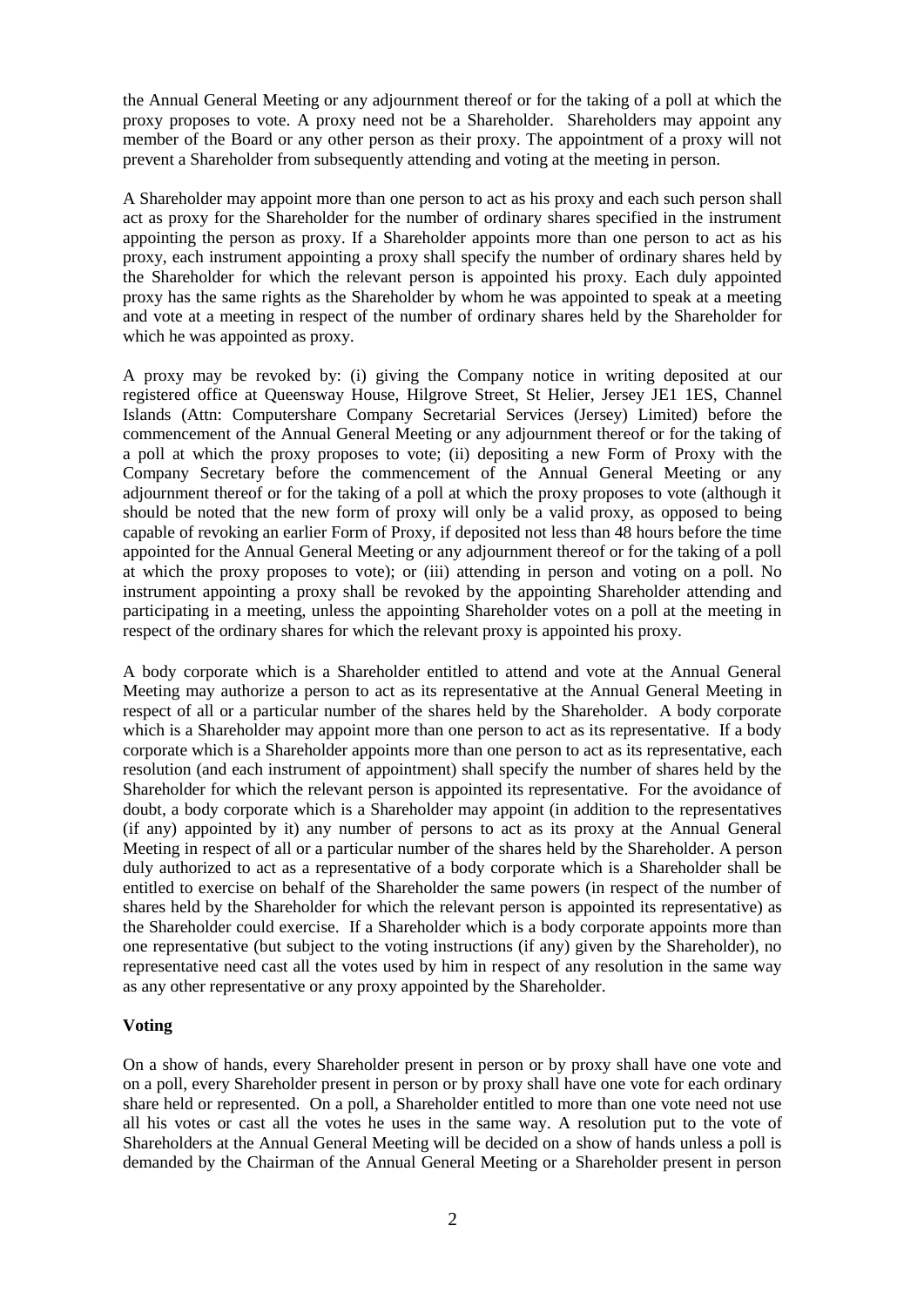or by proxy and entitled to vote at the Annual General Meeting. In the case of joint holders only one of them may vote and in the absence of election as to who is to vote, the vote of the holder whose name appears first in order in the Register of Members, whether in person or by proxy will be accepted to the exclusion of the votes of the other joint holders.

Ordinary shares represented by a duly executed instrument appointing a proxy or proxies that is deposited with the Company at our registered office at Queensway House, Hilgrove Street, St Helier, Jersey JE1 1ES, Channel Islands (Attn: Computershare Company Secretarial Services (Jersey) Limited), at least 48 hours before the time appointed for the Annual General Meeting, will be voted at the Annual General Meeting in accordance with Shareholders' instructions contained in the instrument.

Resolutions 1 to 7 are proposed as ordinary resolutions. On a show of hands, each of the ordinary resolutions to be proposed at the Annual General Meeting will be duly passed by the affirmative vote of a simple majority of Shareholders present in person or by proxy and voting at the Annual General Meeting. If a poll is demanded in the manner described above, each of the ordinary resolution(s) to be proposed at the Annual General Meeting for which voting by poll is demanded will be duly passed by the affirmative vote of a simple majority of votes cast at the Annual General Meeting for each ordinary share held or represented, with each Shareholder present in person or by proxy having one vote for each ordinary share held or represented. In the event of an equality of votes, whether upon a show of hands or on a poll, the Chairman of the Annual General Meeting shall not be entitled to a second or casting vote.

#### **General Information**

The entire cost of the solicitation of proxies for the Annual General Meeting will be borne by WNS.

In this Proxy Statement, references to "\$" or "US\$" mean United States dollars, the legal currency of the United States.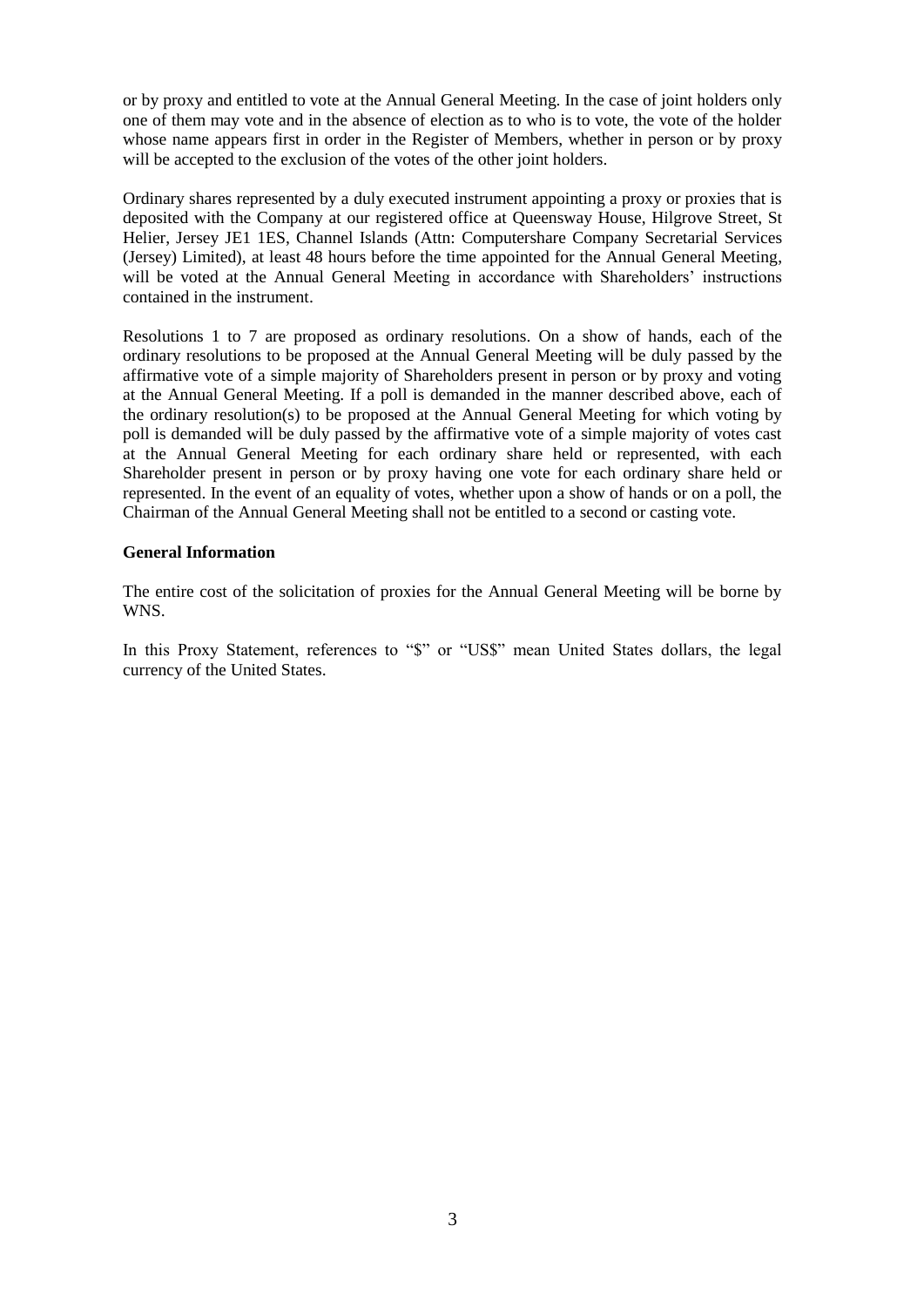## **SUMMARY OF PROPOSALS**

Shareholders will be requested to vote on the following proposals at the Annual General Meeting:

- 1. Adoption of the annual audited accounts of the Company for the financial year ended March 31, 2015, together with the auditors' report;
- 2. Re-appointment of Grant Thornton India LLP as the auditors of the Company;
- 3. Approval of auditors' remuneration for the financial year ending March 31, 2016;
- 4. Re-election of the Class III Director, Mrs. Renu S. Karnad;
- 5. Re-election of the Class III Director, Ms. Françoise Gri;
- 6. Re-election of the Class III Director, Mr. John Freeland<sup>1</sup>; and
- 7. Approval of Directors' remuneration for the period from the Annual General Meeting until the next annual general meeting of the Company to be held in respect of the financial year ending March 31, 2016;

## **PROPOSAL NO. 1**

## **THAT the audited accounts of the Company for the financial year ended March 31, 2015, including the report of the auditors, be and hereby are adopted.**

A company's auditors are required by the Companies (Jersey) Law 1991 (the "Jersey Companies Act") to make a report to the company's shareholders on the accounts examined by them. The auditors' report must state whether in their opinion the accounts have been properly prepared in accordance with the law and in particular whether either a true and fair view is given or the accounts are presented fairly in all materials respects.

The Company's financial statements included in the Annual Report have been prepared in conformity with the International Financial Reporting Standards as issued by the International Accounting Standards Board and are accompanied by the auditors' report from Grant Thornton India LLP which is enclosed as Appendix A to this Proxy Statement. Shareholders are requested to adopt the audited accounts of the Company for the year ended March 31, 2015, together with the auditors' report as set out in the Appendix A.

#### **The Board recommends a vote "FOR" the adoption of the audited accounts of WNS for the financial year ended March 31, 2015, together with the auditors" report.**

#### **PROPOSAL NO. 2**

 $\overline{a}$ 

**THAT Grant Thornton India LLP be and hereby is re-appointed as the Company"s independent auditors until the next annual general meeting of the Company to be held in respect of the financial year ending March 31, 2016.**

 $1$  One of our Class III directors, Mr. Jeremy Young has chosen not to stand for re-election and hence his term of directorship will expire at the Annual General Meeting.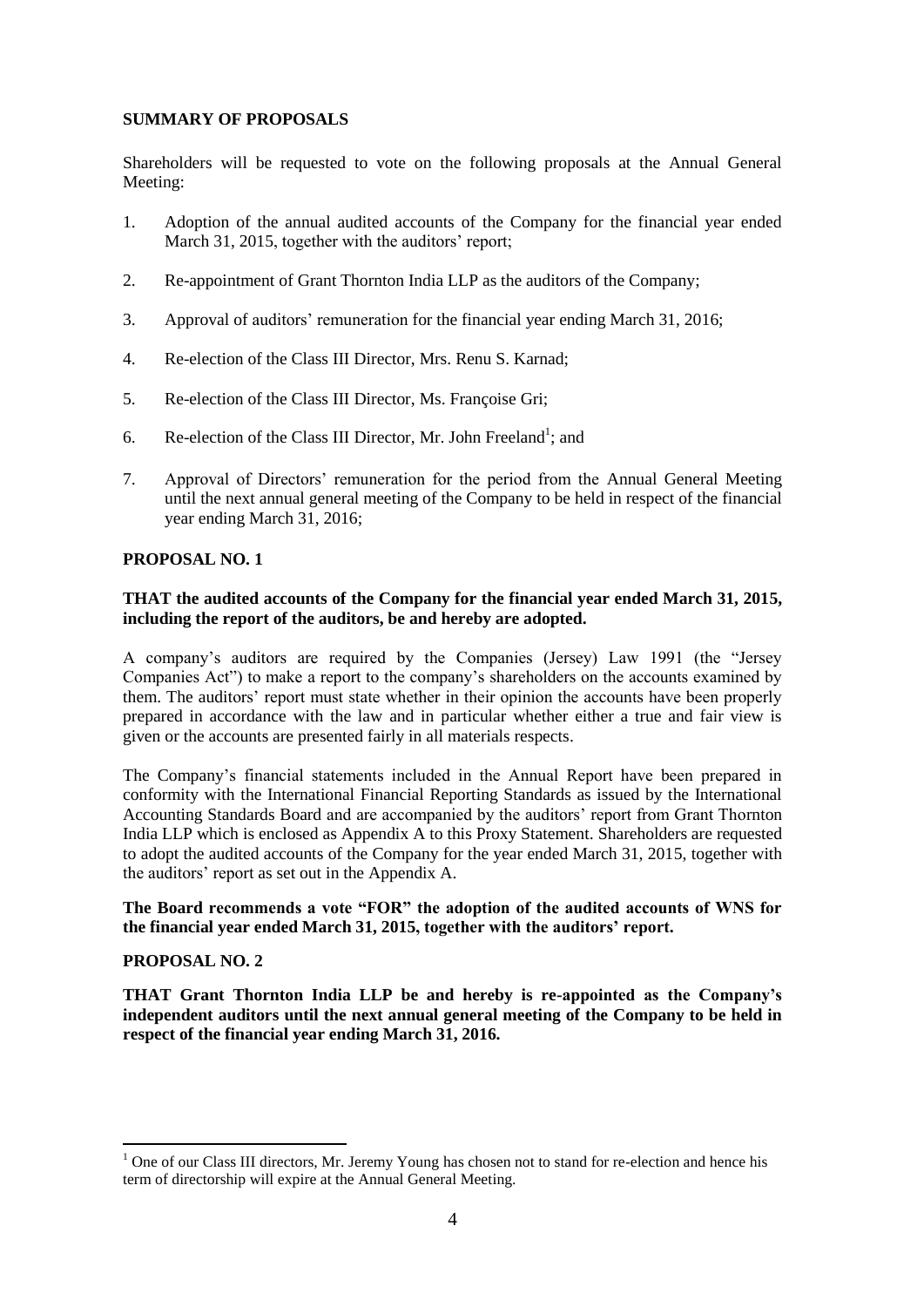A public company incorporated under the laws of Jersey, Channel Islands, is required by the Jersey Companies Act at each annual general meeting to obtain shareholders' approval to appoint an auditor to hold office from the conclusion of that meeting to the conclusion of the next annual general meeting.

Shareholders are requested to approve the re-appointment of Grant Thornton India LLP as the Company's auditors in respect of the financial year ending March 31, 2016 and until the annual general meeting of the Company to be held in 2016.

**The Board, upon the recommendation of the Audit Committee of the Board, recommends a vote "FOR" a re-appointment of Grant Thornton India LLP as the Company"s auditors until the next annual general meeting of the Company to be held in respect of financial year ending March 31, 2016.**

#### **PROPOSAL NO. 3**

## **THAT:**

- **(a) a sum of US\$ 545,850 (excluding taxes and out of pocket expenses); and**
- **(b) a further sum in an amount to be determined by the Board of Directors or a committee thereof, provided that such amount will be reported in the Company"s audited financial statements for the year ending March 31, 2016,**

**be and hereby is approved as remuneration being available for the payment of audit fees to Grant Thornton India LLP as the Company"s independent auditors for their audit services to be rendered in respect of the Company"s financial statements for the financial year ending March 31, 2016 and that the Board of Directors or a committee thereof is authorized to determine the remuneration payable from time to time to the auditors during this period in accordance with this approval.**

Under the Articles of Association of the Company, the shareholders in a general meeting fix the remuneration of the auditors. The actual level of fees to be charged by the auditors for audit services to be rendered in respect of the financial year ending March 31, 2016 is not known. Consequently, the approval of the Shareholders in the Annual General Meeting is sought for the following to be available for payment of remuneration of the auditors for audit in respect of the Company's financial statements to be rendered during the financial year ending March 31, 2016:

(a) a sum of US\$ 545,850 (excluding taxes and out of pocket expenses) plus

(b) a further sum in an amount to be determined by the Board of Directors or a committee thereof, provided that such amount will be reported in the Company's audited financial statements for the year ending March 31, 2016.

The precise amount to be paid to the auditors for audit services will be determined by the Board or a committee thereof. The level of fees that will be approved by the Board of Directors or a committee thereof, pursuant to the approval of Shareholders being granted herein (if this proposal is adopted), will be based on the number and location of the Company's worldwide subsidiaries. The fees may extend to the extent any additional subsidiary that may come into being in the financial year ending March 31, 2016 and will be approved by the Board or a committee thereof followed by relevant disclosures to the shareholders in the annual report for the financial year ending March 31, 2016.

**The Board upon the recommendation of the audit committee recommends a vote "FOR" the fixing of the auditors" remuneration for the audit services to be rendered in respect of the financial year ending March 31, 2016.**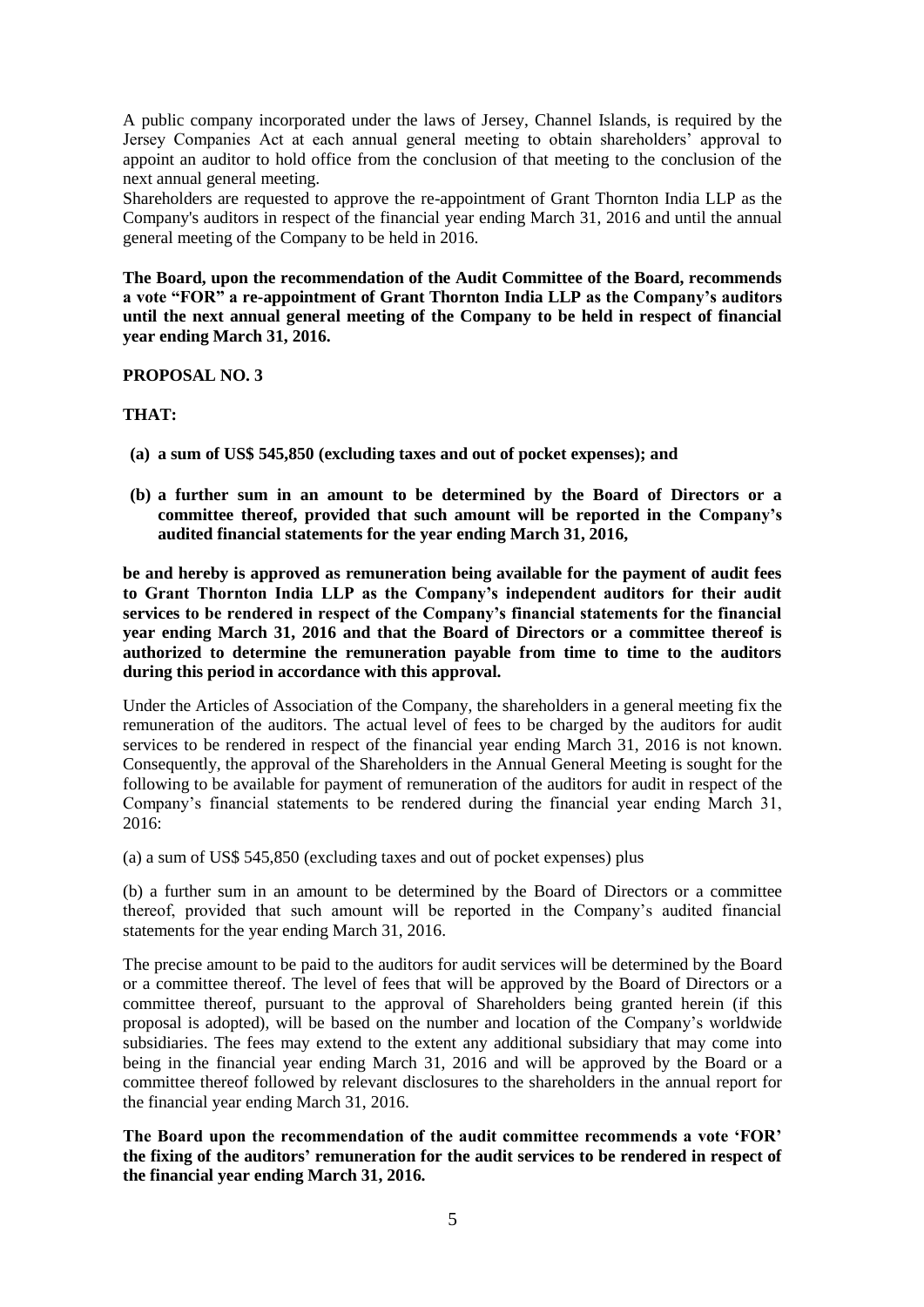#### **PROPOSAL NO. 4**

## **THAT Mrs. Renu S. Karnad be and hereby is re-elected to hold office as a Class III Director from the date of the Annual General Meeting.**

Mrs. Renu S. Karnad is currently a Class III Director of the Company. The period of office of a Class III Director expires at this Annual General Meeting. Accordingly, it is proposed that Mrs. Renu S. Karnad be re-elected as a Class III Director.

The biography of Mrs. Renu S. Karnad and a complete listing of all our Directors are provided in this Proxy Statement.

#### **The Board recommends a vote "FOR" the re-election of Renu S. Karnad to the Board of Directors.**

#### **PROPOSAL NO. 5**

### **THAT Ms. Françoise Gri be and hereby is re-elected to hold office as a Class III Director from the date of the Annual General Meeting.**

Ms. Françoise Gri is currently a Class III Director of the Company. The period of office of a Class III Director expires at this Annual General Meeting. Accordingly, it is proposed that Ms. Françoise Gri be re-elected as a Class III Director.

The biography of Ms. Françoise Gri and a complete listing of all our Directors are provided in this Proxy Statement.

#### **The Board recommends a vote "FOR" the re-election of Ms. Françoise Gri to the Board of Directors.**

#### **PROPOSAL NO. 6**

#### **THAT Mr. John Freeland be and hereby is re-elected to hold office as a Class III Director from the date of the Annual General Meeting.**

Mr. John Freeland is currently a Class III Director of the Company. The period of office of a Class III Director expires at this Annual General Meeting. Accordingly, it is proposed that Mr. John Freeland be re-elected as a Class III Director.

The biography of Mr. John Freeland and a complete listing of all our Directors are provided in this Proxy Statement.

### **The Board recommends a vote "FOR" the re-election of Mr. John Freeland to the Board of Directors.**

#### **PROPOSAL NO. 7**

#### **THAT:**

**(a) an aggregate sum of US\$ 4 million be and hereby is approved as being available for the payment of remuneration and other benefits (excluding any charges incurred in connection with exercising issued and outstanding awards and any costs related to making of awards of options and restricted share units referred to in (b) below) to the**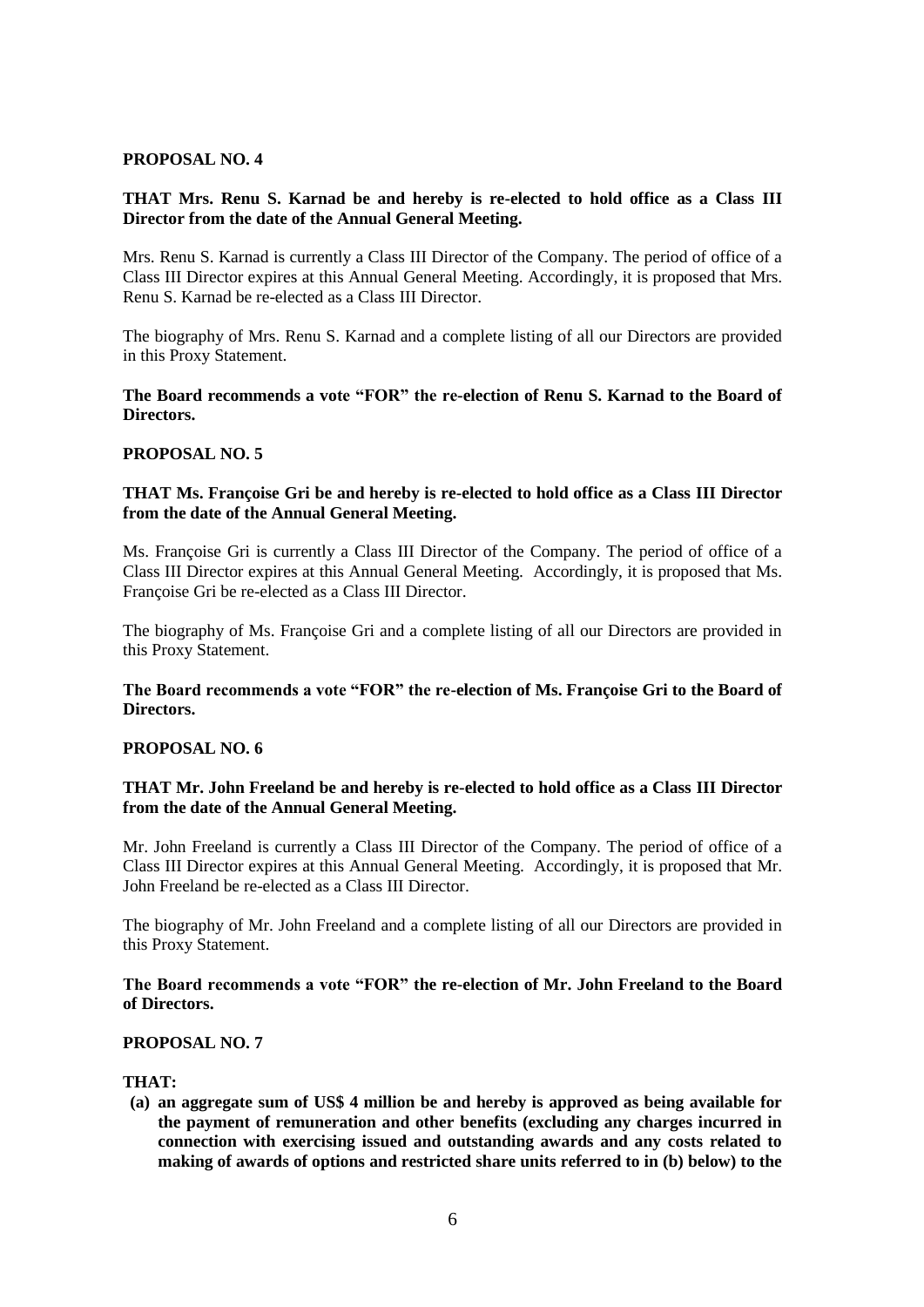**Directors of the Company, to be applied as the Directors may decide in their discretion, for the period from the Annual General Meeting until the next annual general meeting of the Company to be held in respect of the financial year ending March 31, 2016 in accordance with the Company"s compensation objectives and assessment process set out in the section "Compensation Discussion and Analysis" as disclosed in this Proxy Statement; and**

**(b) as a further part of the Directors" remuneration, the making of awards of options and restricted share units ("Awards") under the Third Amended and Restated 2006 Incentive Award Plan ("Plan") to Directors by the Board of Directors or a committee thereof in its discretion for the period from the Annual General Meeting until the next annual general meeting of the Company to be held in respect of the financial year ending March 31, 2016 be and hereby is approved, provided that the maximum aggregate number of ordinary shares in the capital of the Company that may be issued or transferred pursuant to any Awards made or to be made to the Directors pursuant to the Plan is limited to the maximum number of ordinary shares available for such purpose under the said Plan.** 

In accordance with Article 102 of the Articles of Association of the Company, the Company is requesting Shareholders' approval for an aggregate sum of US\$ 4 million to be available for the payment of remuneration and other benefits (excluding any charges incurred in connection with exercising issued and outstanding awards and any costs related to making of awards of options and restricted share units pursuant to the Plan). The remuneration and other benefits shall be apportioned amongst the Directors in accordance with the Company's compensation objectives and assessment process set out in the section "Compensation Discussion and Analysis" as disclosed in this Proxy Statement.

Further, as part of the Directors' remuneration, the Company is also requesting for Awards to be granted by the Board of Directors or a committee thereof in its discretion (subject to the maximum number of ordinary shares available for such purpose under the said Plan) in accordance with the Plan to the Directors of the Company for the period from the Annual General Meeting until the next annual general meeting of the Company to be held in respect of the financial year ending March 31, 2016. The aggregate sum of remuneration and other benefits (excluding any charges incurred in connection with exercising issued and outstanding awards and any costs related to making of awards of options and restricted share units pursuant to the Plan) paid to the Directors for their services rendered during the financial year ended March 31, 2015 was US\$ 2.31 million. Our Directors were granted 358,912 restricted share units during the financial year ended March 31, 2015.

**The Board recommends a vote "FOR" the approval of (a) a maximum sum of US\$ 4 million as being available for the payment of Directors" remuneration and other benefits (excluding any charges incurred in connection with exercising issued and outstanding awards and any costs related to making of awards of options and restricted share units referred to in (b)); and (b) the making of Awards under the Plan to Directors by the Board of Directors or a committee thereof in its discretion (subject to the maximum number of ordinary shares available for such purpose under the said Plan) for the period from the Annual General Meeting until the next annual general meeting of the Company to be held in respect of the financial year ending March 31, 2016.**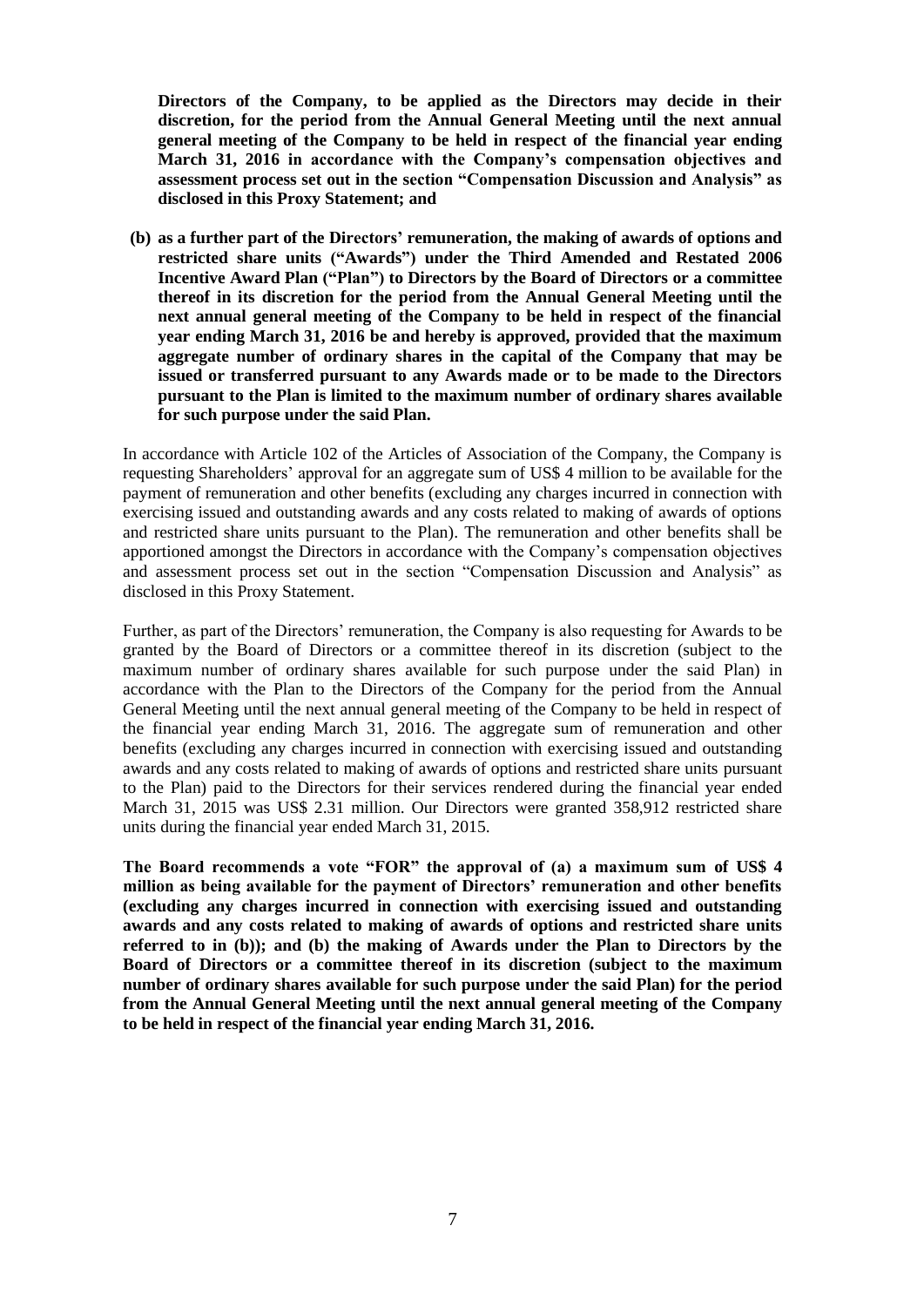#### **OTHER BUSINESS**

The Board does not presently intend to bring any other business before the Annual General Meeting, and so far as is known to the Board, no matters will be brought before the Annual General Meeting except as is specified in this Proxy Statement. As to any business that may properly come before the Annual General Meeting, however, it is intended that proxies, in the form enclosed, will be voted in respect thereof in accordance with the judgment of those persons voting such proxies.

#### **INCORPORATION BY REFERENCE**

The Securities and Exchange Commission (the "Commission") allows the Company to ―incorporate by reference‖ into this Proxy Statement the information in documents the Company files with or submits to the SEC. This means that the Company can disclose important information to you by referring you to those documents. Each document incorporated by reference is current only as of the date of such document, and the incorporation by reference of such documents shall not create any implication that there has been no change in the Company's affairs since the date thereof or that the information contained therein is current as of any time subsequent to its date. The information incorporated by reference is considered to be a part of this Proxy Statement and should be read with the same care. When the Company updates the information contained in documents that have been incorporated by reference by making future filings with the SEC, the information incorporated by reference in this Proxy Statement is considered to be automatically updated and superseded. In other words, in the case of a conflict or inconsistency between information contained in this Proxy Statement and information incorporated by reference into this Proxy Statement, you should rely on the information contained in the document that was filed later. The Company incorporates by reference the documents listed below and any future filings or submissions that it makes with the Commission (except for our future submissions on Form 6-K which will only be incorporated by reference into this document if it states in such submissions that they are being incorporated by reference into this Proxy Statement) after the date of this Proxy Statement and before the date of this Annual General Meeting:

- 1. The Company's annual report on Form 20-F (File No. 001-32945) for the fiscal year ended March 31, 2015 filed with the Commission on May 5, 2015; and
- 2. The Company's report on Form 6-K (File No. 001-32945), containing its unaudited condensed consolidated financial statements as of June 30, 2015 and for the three months ended June 30, 2015 and 2014, submitted to the Commission on July 24, 2015.

The Company will provide, without charge, at the written or oral request of anyone, including any beneficial owner, to whom this Proxy Statement is delivered, copies of the documents incorporated by reference in this Proxy Statement, other than exhibits to those documents which are not specifically incorporated by reference. Requests should be directed to: WNS (Holdings) Limited, Plant 10, Gate 4, Godrej & Boyce Complex, Pirojshanagar, Vikhroli (W), Mumbai 400 079, India, Attention: Anupama Pai.

The Company's filings with the Commission are available to the public over the Internet at the Commission's website at http://www.sec.gov. You also may read and copy any document that the Company files with the Commission at the Commission's public reference room in Washington, D.C. Please call the Commission at 1-800-732-0330 for further information about the public reference room.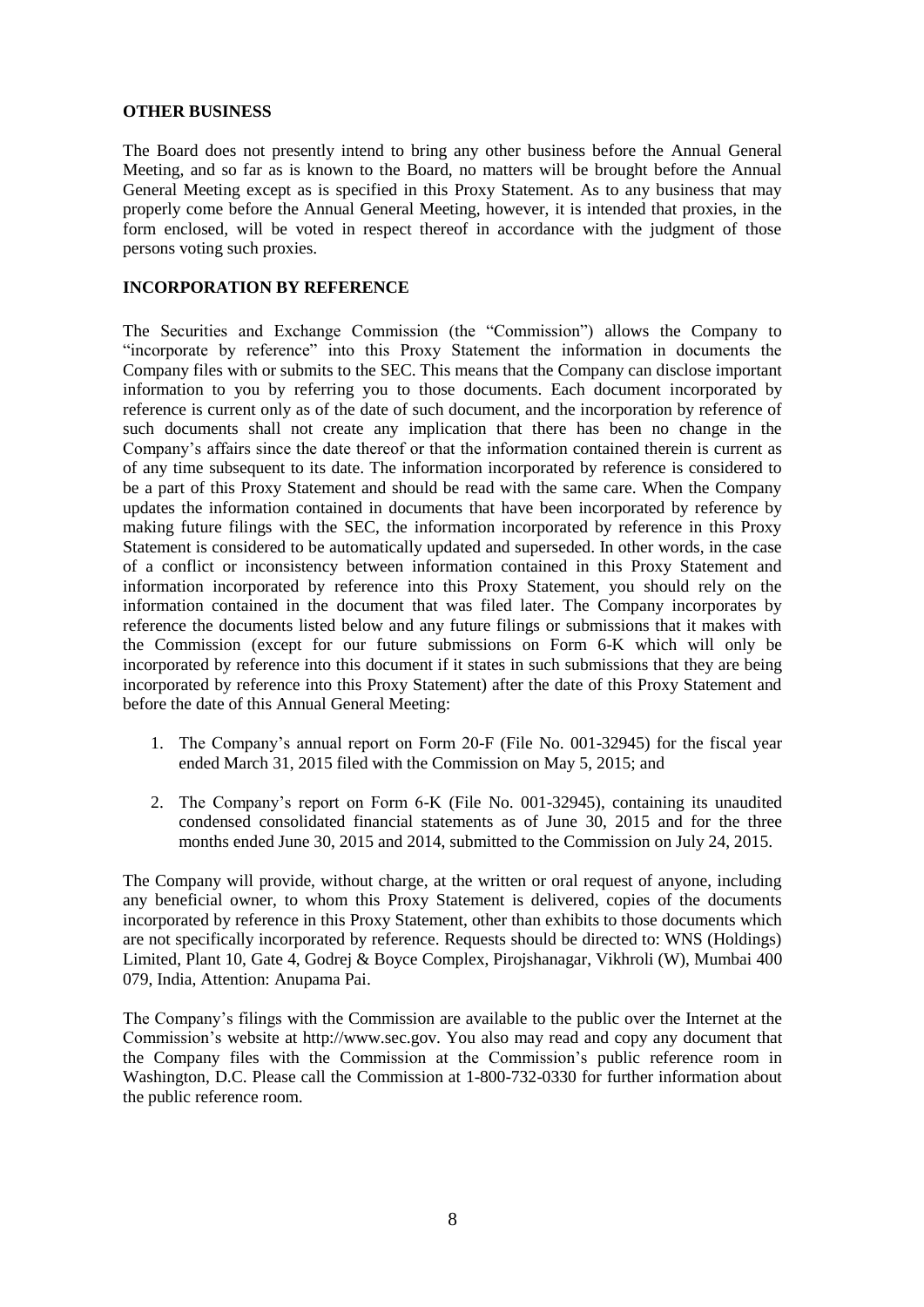### **DIRECTORS, SENIOR MANAGEMENT AND EMPLOYEES**

#### **A. Directors and Executive Officers**

Our Board of Directors consists of ten directors.

The following table sets forth the name, age (as at June 30, 2015) and position of each of our directors and executive officers as at the date hereof.

| <b>Name</b><br>Age                                | <b>Designation</b>                         |
|---------------------------------------------------|--------------------------------------------|
| <b>Directors</b>                                  |                                            |
| Adrian T. Dillon <sup>(1)(2)</sup><br>61          | Non-Executive Chairman                     |
| Albert Aboody <sup>(3)</sup><br>68                | Director                                   |
| Anthony A. Greener <sup>(1)(4)</sup><br>75        | Director                                   |
| Françoise Gri <sup>(5)</sup><br>57                | Director                                   |
| Gareth Williams <sup>(6)</sup><br>62              | Director                                   |
| Jeremy Young <sup><math>(5)(7)</math></sup><br>50 | Director                                   |
| John Freeland $(5)$<br>61                         | Director                                   |
| 51<br>Keshav R. Murugesh                          | Director and Group Chief Executive Officer |
| Michael Menezes <sup>(5)</sup><br>62              | Director                                   |
| Renu S. Karnad <sup>(1)(2)</sup><br>62            | Director                                   |
| <b>Executive Officers</b>                         |                                            |
| 51<br>Keshav R. Murugesh                          | Group Chief Executive Officer              |
| Sanjay Puria<br>41                                | Group Chief Financial Officer              |
| <b>Ronald Gillette</b><br>58                      | <b>Chief Operating Officer</b>             |
| 39<br>Swaminathan Rajamani                        | Chief People Officer                       |

#### **Notes:**

- (1) Member of our Compensation Committee.
- (2) Member of our Nominating and Corporate Governance Committee.
- (3) Chairman of our Audit Committee.
- (4) Chairman of our Nominating and Corporate Governance Committee.
- (5) Member of our Audit Committee.
- (6) Chairman of our Compensation Committee
- (7) Mr. Jeremy Young has chosen not to stand for re-election and hence his term of directorship will expire at the Annual General Meeting.

Summarized below is relevant biographical information covering at least the past five years for each of our directors and executive officers.

#### **Directors**

*Adrian T. Dillon* was appointed to our Board of Directors in September 2012 and was designated as Non-Executive Vice Chairman of the Board in January 2013. In January 2014 he was appointed as the Non-Executive Chairman of the Board. He is currently a member of the Board of Directors and Chairman of the Audit and Finance Committees of Williams-Sonoma, Inc. and member of the Board of Directors and Chairman of the Audit Committee of Wonga Group Ltd. During his career, he has served as a member of the Board of NDS Group Limited, from 2011 to 2012, Verigy Pty, from 2006 to 2007 and LumiLeds Inc., from 2002 to 2007. He has also held key finance roles including Chief Financial and Administrative Officer at Skype Limited, from 2010 to 2011, Executive Vice President—Finance & Administration and Chief Financial Officer at Agilent Technologies, Inc., from 2001 to 2010 and held various positions at Eaton Corporation, from 1979 to 2001, including Executive Vice President and Chief Financial and Planning Officer from 1995-2001. He was a member and past Chairman of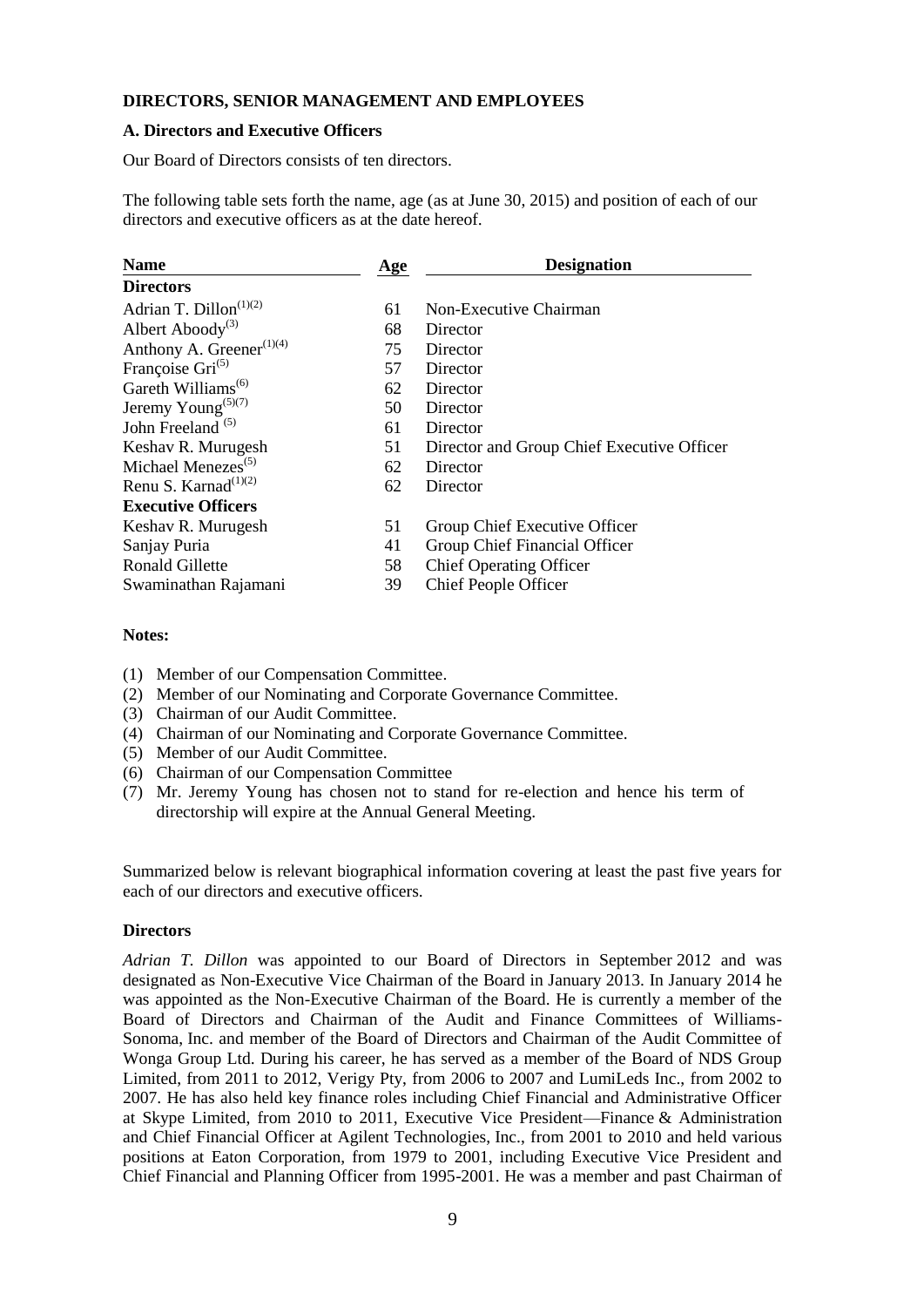The Conference Board Council of Financial Executives. Mr. Dillon graduated from Amherst College with a Bachelor of Arts degree in economics. The business address of Mr. Dillon is 490 University Avenue, Los Altos, CA 94022, USA.

*Albert Aboody* was appointed to our Board of Directors in June 2010 and also serves as the chairman of our Audit Committee. Mr. Aboody is based in the US. Prior to his appointment as our director, he was a partner with KPMG, US. In this role, he served on the Board of KPMG, India, including as Deputy Chairman and as head of its audit department. He also coauthored chapters on the Commission's reporting requirements in the 2001-2008 annual editions of the Corporate Controller's Manual. Mr. Aboody is a member of the American Institute of Certified Public Accountants. He was a post-graduate research scholar at Cambridge University and received a Bachelor of Arts degree from Princeton University. The business address of Mr. Aboody is 401 E 89th Street, # 19 C, New York, NY 10128, USA.

*Sir Anthony A. Greener* was appointed to our Board of Directors in June 2007. He was the Deputy Chairman of British Telecom from 2001 to 2006 and Chairman of the Qualifications and Curriculum Authority from 2002 to 2008 and Diageo plc from 1997 to 2000. Prior to that, Sir Anthony was the Chairman and Chief Executive of Guinness plc from 1992 to 1997 and the Chief Executive Officer of Dunhill Holdings from 1974 to 1986. Sir Anthony is presently Chairman of the St Giles Trust (since 2009), and the Minton Trust (since 2007). He is a Director of Williams-Sonoma Inc. (since 2007), and United Church Schools which is now known as United Learning (since 2005). He was a Director of Robert Mondavi from 2000 to 2005. Sir Anthony was honored with a knighthood in 1999 for his services to the beverage industry and is also a Fellow Member of the Chartered Institute of Management Accountants. The business address of Sir Anthony is the Minton Trust, Dores Hill, North Sydmonton, Newbury, Berkshire RG20 9AF, England.

*Françoise Gri* was appointed to our Board of Directors in May 2015. She brings over 30 years of international business experience to WNS, most recently as CEO of Pierre & Vacances-Center Parcs Group, the European leader in local tourism. In her previous roles, she was Executive Vice President - France, and then for all of Southern Europe, at Manpower, Inc., a world leader in workforce solutions who she joined in 2007. During her 26-year career at IBM, she served in the role of President and Country GM for IBM France. She has been on Fortune's global list of the "50 Most Powerful Women in Business" since 2007, and is a member of the Board of Directors at Credit Agricole and Edenred. Ms. Gri is a Master of Science in Computer Engineering from Ecole Nationale Superieure d'Informatique et Mathematiques Appliquees ENSIMAG) in Grenoble, France. The business address of Françoise is 25 Rue Des, Vaussourds, 92500 Rueil Malmaison, France.

*Gareth Williams* was appointed to our Board of Directors in January 2014. Currently Mr. Williams serves as the Non-Executive Director of YSC and as an independent director of Saga plc. He also served as the advisor to the CEO of Diageo Plc until June 2014. Prior to his appointment to our Board, he was Director Human Resources at Diageo plc, one of the world's leading premium drink companies. Prior to taking over as Head of Human Resources at Diageo in January 1999, Mr. Williams held a series of key positions in HR at Grand Metropolitan, plc in North America and the UK from 1984 to 1998, leading up to the merger with Guinness that formed Diageo. Before joining Grand Metropolitan, he spent 10 years with Ford of Britain in a number of HR roles. Mr. Williams graduated with a Bachelor of Arts degree in Economics from Warwick University. The business address of Mr. Williams is High Trees, Wildernesse Avenue, Sevenoaks, Kent TN15 0EA, UK.

*Jeremy Young* was appointed to our Board of Directors in May 2004, as a nominee of Warburg Pincus which was the principal shareholder of our company. Having exited Warburg Pincus, he became independent director from January 2013. During his 20 years at Warburg Pincus, he ran the firm's Healthcare, Internet and Business Services sectors in Europe, headed the German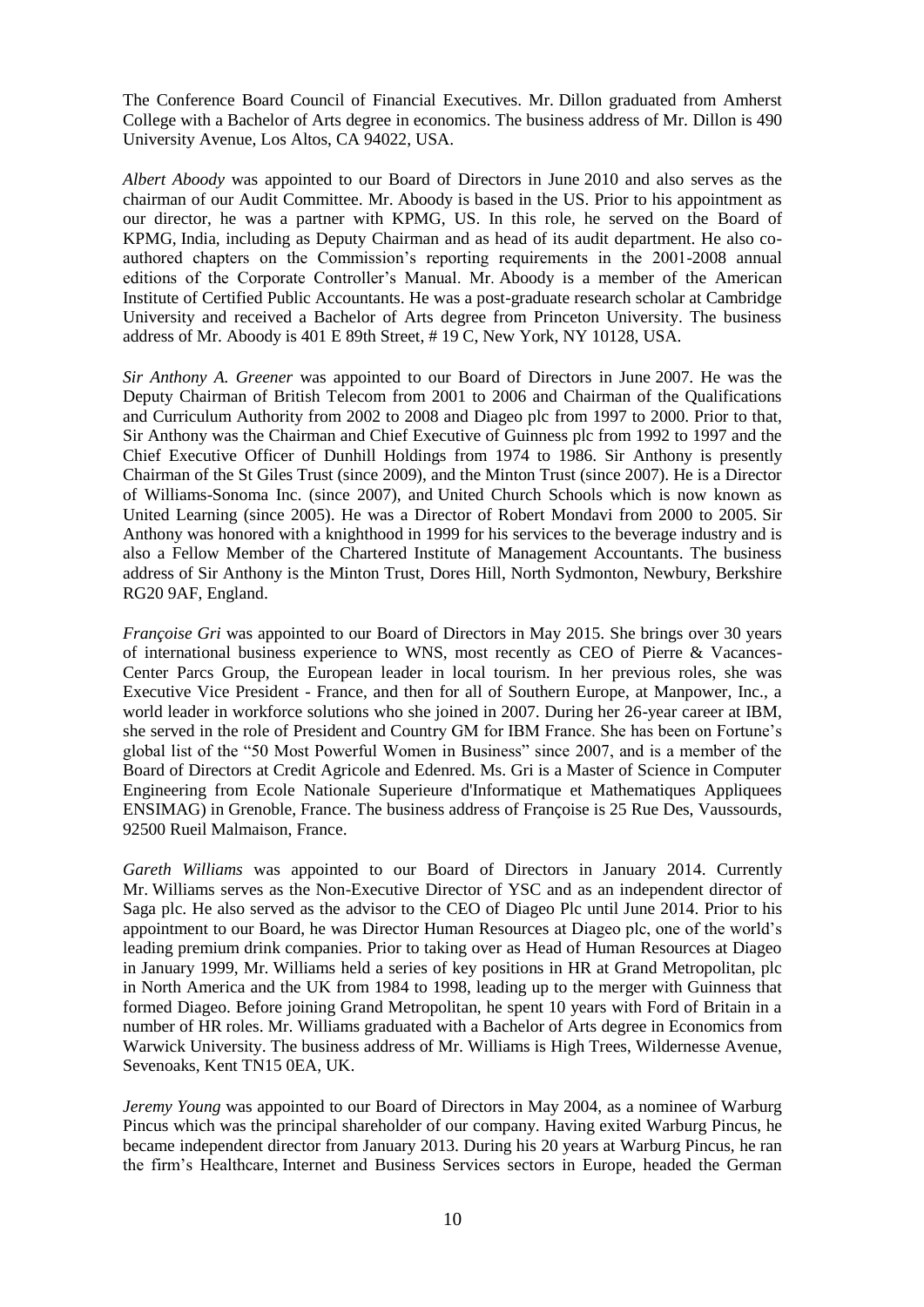office and was responsible for fund raising in Europe and the Middle East. Prior to joining Warburg Pincus in 1992, Mr. Young held various positions at Baxter Healthcare International, Booz, Allen & Hamilton International and Cellular Transplant/Cytotherapeutics. He received a Bachelor of Arts degree from Cambridge University and a Master of Business Administration degree from Harvard Business School. He is currently a Vice Chairman of The Haemophilia Society, a UK-based charitable organization. The business address for Mr. Young is Gloucester House, 29 Pembridge Gardens, London W2 4EB, England. Mr. Young has chosen not to stand for re-election and hence his term of directorship will expire at the Annual General Meeting.

*John Freeland* was appointed to our Board of Directors in September 2014. Mr. Freeland is the Chairman and Co-founder of Surface Architectural Supply Inc. He is also the founder of JF Fitness of Virginia. He was on the Board of Compuware Corporation from March 2014 until December 2014. He has over 35 years of experience. Most recently he was the CEO of Symphony Information Resources, Inc. from October 2007 to May 2012, a leading global provider of information, insights and decision solutions. In his previous roles, he was President - Worldwide Operations for salesforce.com and a Managing Partner at Accenture in the areas of global Insurance and global Customer Relationship Management. During his 26 year career at Accenture, he was also appointed a member of Accenture's executive committee. Mr. Freeland has a Bachelor of Arts degree in Economics from Columbia College and a Master of Business Administration degree from Columbia University. The business address for Mr. Freeland is 1241, Gulf of Mexico Drive, Apt 1103 Longboat Key, Florida 34228, US.

*Keshav R. Murugesh* was appointed as our Group Chief Executive Officer and director in February 2010. Mr. Murugesh is based out of Mumbai. Prior to joining WNS, Mr. Murugesh was the Chief Executive Officer of Syntel Inc., a Nasdaq-listed information technology company, and its subsidiaries. He holds a Bachelor of Commerce degree and is a Fellow of The Institute of Chartered Accountants of India. Prior to Syntel, he worked in various capacities with ITC Limited, an affiliate of BAT Plc. between 1989 and 2002. He is the chairman of the Business Process Management (BPM) Council of NASSCOM since 2013 and a nominated member of the NASSCOM Executive Council. NASSCOM is the industry association for the IT-BPM sector in India. He is on the Board of WNS Cares Foundation, a company that focuses on sustainability initiatives. He was the Chairman of SIFE (Students in Free Enterprise) India, which is a global organization involved in educational outreach projects in partnership with businesses across the globe, from 2005 to 2011. The business address for Mr. Murugesh is Gate 4, Godrej & Boyce Complex, Pirojshanagar, Vikhroli West, Mumbai 400 079, India.

*Michael Menezes* was appointed to our Board of Directors in January 2014. Mr. Menezes presently serves as the special advisor to the Continental Bank of Canada and also as an Executive-in-Residence to the MBA students at Ryerson University in Toronto on a voluntary basis. He has also set up a sole proprietor business, Acumentor Inc. which is engaged in providing consulting and other services. Most recently, he was the CFO, Technology, Operations and Corporate Group at Bank of Montreal from 2000 to 2012. Mr. Menezes has over two decades of global exposure, both as CEO and CFO in the Financial Services, Consumer Goods and Agri-business sectors. In his previous stints, he has been the CFO for ONIC (Holding), CEO of ITC Agro Tech Ltd., India, apart from holding various senior finance roles at ITC Ltd. in India. Mr. Menezes received a Bachelor of Arts Degree in Economics from University of Delhi, India and a Master's degree in Economics from London School of Economics, UK. He is also a Chartered Accountant (CA) from the Institute of Chartered Accountants of India. The home/ business address of Mr. Menezes is 220 Cummer Avenue, Toronto, Canada M2M 2E7.

*Renu S. Karnad* was appointed to our Board of Directors in September 2012. Mrs. Karnad had joined Housing Development Finance Corporation Limited (HDFC Ltd) in 1978 and is currently serving as the Managing Director of HDFC Limited. She is also a director on several other Boards, including BOSCH Limited, Credit Information Bureau (India) Limited, Gruh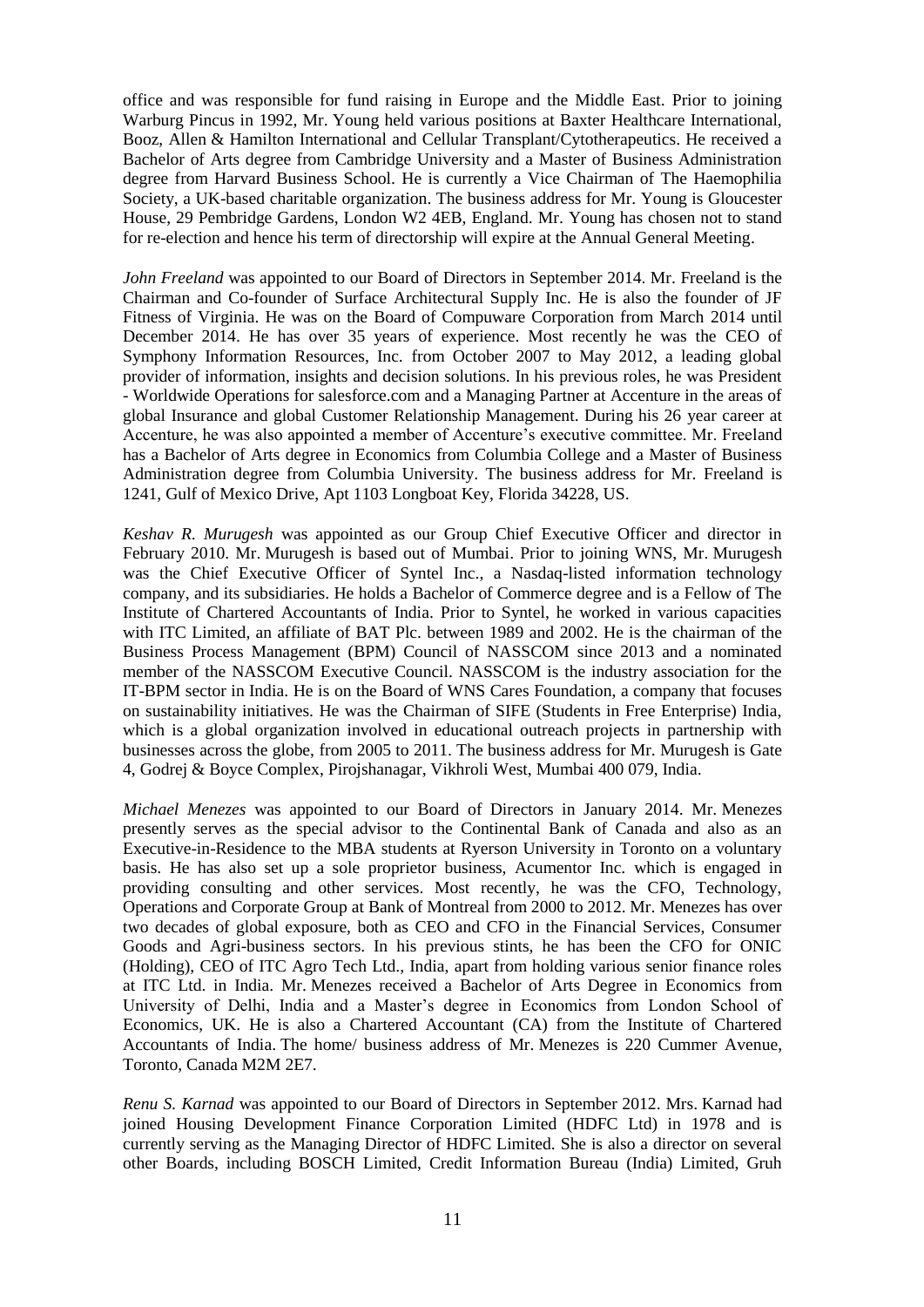Finance Limited, HDFC Bank Limited, HDFC Asset Management Company Limited, HDFC Ergo General Insurance Company Limited, HDFC Property Ventures Limited, HDFC Standard Life Insurance Company Limited, Credila Financial Services Private Limited, Indraprastha Medical Corporation Limited, Feedback Infrastructure Services Private Limited, Lafarge India Private Limited, EIH Limited, HIREF International LLC, HIREF International, Fund II Pte. Limited, HIF International Fund Pte. Limited, ABB Limited, H T Parekh Foundation, and HDFC Plc. Mrs. Karnad holds a Master's degree in Economics from the University of Delhi and is a graduate in law from the University of Mumbai. She has also been a Parvin Fellow at Princeton University's Woodrow Wilson School of International Affairs. The business address of Mrs. Karnad is HDFC Limited, Capital Court, 1st Floor, Munirka, Off Palme Marg, New Delhi - 110067.

Our Board believes that each of our company's directors is skilled, experienced and qualified to serve as a member of the Board and its committees. Each of the directors, because of their diverse business experience and background, contribute significantly in managing the affairs of our company. The Board of Directors has not adopted any formal policy with respect to diversity, however, our Board of Directors believes that it is important for its members to represent diverse viewpoints and contribute in the Board's decision making process. Our Board evaluates candidates for election to the Board; the Board seeks candidates with certain qualities that it believes are important, including experience, integrity, an objective perspective, business acumen and leadership skills. The continuing service by our directors promotes stability and continuity in the boardroom and gives us the benefit of their familiarity and insights into our business.

## **Executive Officers**

*Keshav R. Murugesh* is our Group Chief Executive Officer. Please see "— Directors" above for Mr. Murugesh's biographical information.

*Sanjay Puria* serves as our Group Chief Financial Officer. He is based out of Mumbai, India and leads WNS' global finance function. Presently, he serves on the Board of WNS Cares Foundation. Mr. Puria has over 16 years of experience, out of which over 12 years have been in the offshore services industry. He is a veteran at WNS, having managed several key finance functions including corporate strategy, mergers and acquisitions, financial planning and analysis, and strategic business development before taking over as the Group CFO in August 2013. Prior to joining WNS in 2010, he was at the helm of operations for a global provider of integrated information technology and knowledge process outsourcing solutions, where his role centered around managing acquisitions, joint ventures, complex and multi-year contracts, strategizing on geographical expansion, revenue and cost management, pricing and commercials, and implementation of LEAN initiatives. Mr. Puria is a Chartered Accountant (CA) from the Institute of Chartered Accountants of India and has passed the Certified Public Accountant (CPA) examination from the American Institute of Certified Public Accountants. The business address of Mr. Puria is Gate 4, Godrej & Boyce Complex, Pirojshanagar, Vikhroli, (West) Mumbai 400 079, India.

*Ronald Gillette* is our Chief Operating Officer and is responsible for WNS' global sales, operations and capability creation. Based in Mumbai, he drives WNS' strategic plans and operating results. Prior to joining WNS in 2013, Mr. Gillette worked with Xerox in the US and Europe from 2007 to 2013. Most recently, he was the Group President, Xerox Business Services in Europe with responsibility for all Financial Services and Insurance clients, and previously led its global Finance and Accounting Outsourcing (FAO) business. Before joining Xerox Services, Gillette was a senior partner at Accenture, responsible for growing its BPM business. He has also worked with Deloitte Consulting, Ernst & Young and EDS in various leadership roles with a focus on building outsourcing businesses. He has a Bachelor of Science degree from the United States Military Academy, at West Point. He holds a Master's in Business Administration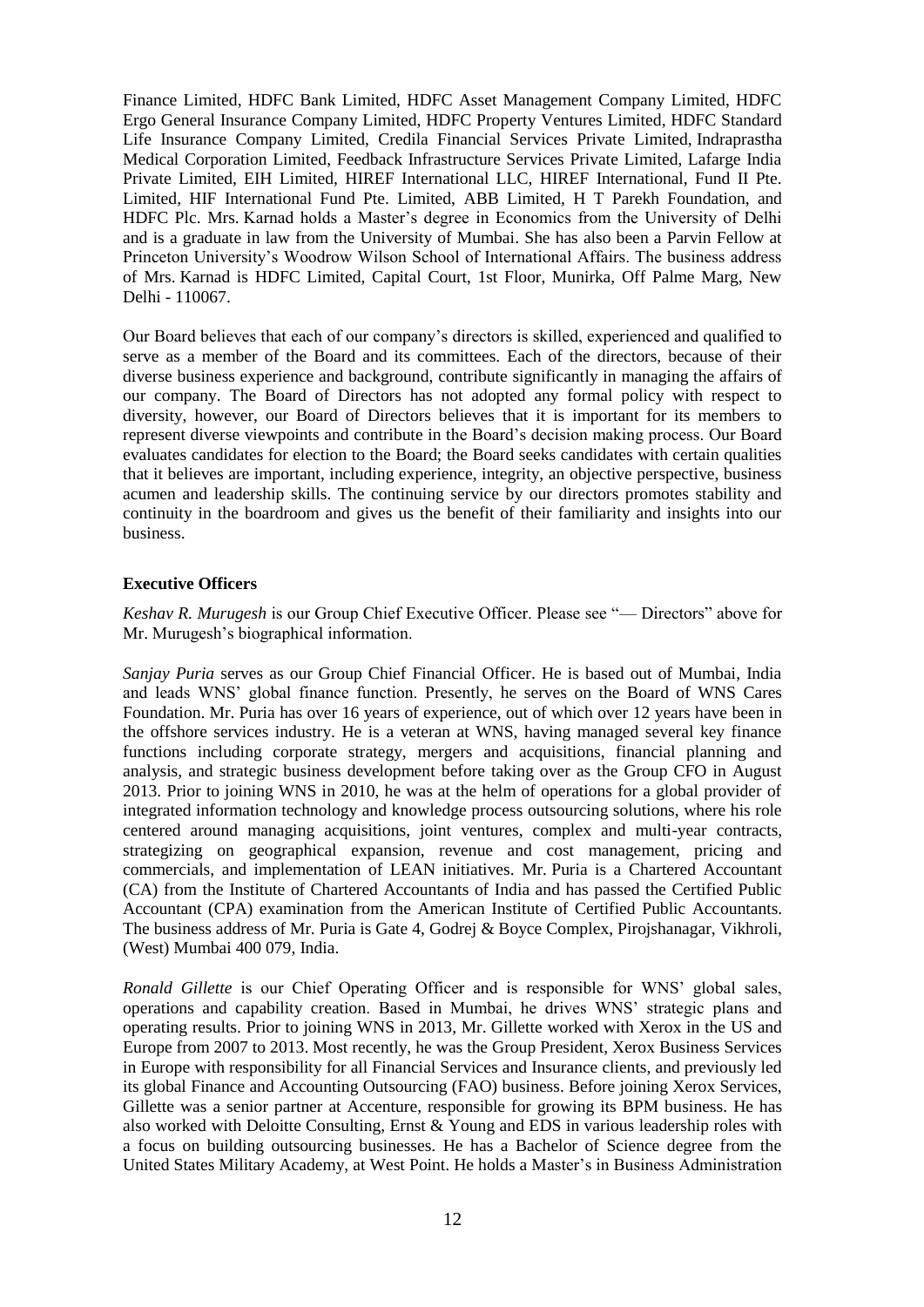degree from Marymount University in Arlington, Virginia. The business address of Mr. Gillette is Gate 4, Godrej & Boyce Complex, Pirojshanagar, Vikhroli, (West) Mumbai 400 079, India.

*Swaminathan Rajamani* is our Chief People Officer. He leads WNS' Human Resources function, and is responsible for the entire gamut of people-oriented processes. Prior to joining WNS in November 2010, he was with CA Technologies, where he served as Vice President— Human Resources and was the Country Head—HR for India. He has also served as Head of HR Operations at Syntel and thereafter, for a short while, was its Global HR Head. Prior to Syntel, he had a long tenure at GE spanning multiple roles such as Master Black Belt—HR and Assistant Vice President and Head—Operations for HR, Customer Research and Operational Analytics, apart from other roles in mergers and acquisitions. Presently, he serves on the Board of WNS Cares Foundation and WNS Global Services Private Limited. He is a certified Change Acceleration Coach and a keen practitioner of Six Sigma. Swaminathan has a Master's in Social Work (MSW) from the University of Madras. The business address of Mr. Rajamani is Gate 4, Godrej & Boyce Complex, Pirojshanagar, Vikhroli, (West) Mumbai 400 079, India.

#### **B. Compensation**

#### **Compensation Discussion and Analysis**

### *Compensation Objectives*

Our compensation philosophy is to align employee compensation with our business objectives, so that compensation is used as a strategic tool that helps us recruit, motivate and retain highly talented individuals who are committed to our core values: clients first, integrity, respect, collaboration, learning and excellence. We believe that our compensation programs are integral to achieving our goal of "One WNS One Goal—Outperform!"

Our Compensation Committee is responsible for reviewing the overall goals and objectives of our executive compensation programs, as well as our compensation plans, and making changes to such goals, objectives and plans. Our Compensation Committee bases our executive compensation programs on the following objectives, which guide us in establishing and maintaining all of our compensation programs:

- *Pay Differentiation: Based on the Job Responsibility, Individual Performance and Company Performance.* As employees progress to higher levels in our company, their ability to directly impact our results and strategic initiatives increases. Therefore, as employees progress, an increasing proportion of their pay is linked to company performance and tied to creation of shareholder value.
- *Pay for Performance*. Our compensation is designed to pay for performance and thus we provide higher compensation for strong performance and, conversely, lower compensation for poor performance and/or where company performance falls short of expectations. Our compensation programs are designed to ensure that successful, highperforming employees remain motivated and committed during periods of temporary downturns in our performance.
- *Balanced in Focus on Long Term versus Short Term Goals***.** As part of our compensation philosophy, we believe that equity-based compensation should be higher for employees with greater levels of responsibility and influence on our long term results. Therefore, a significant portion of these individuals' total compensation is dependent on our long term share price appreciation. In addition, our compensation philosophy seeks to incentivize our executives to focus on achieving short term performance goals in a manner that supports and encourages long term success and profitability.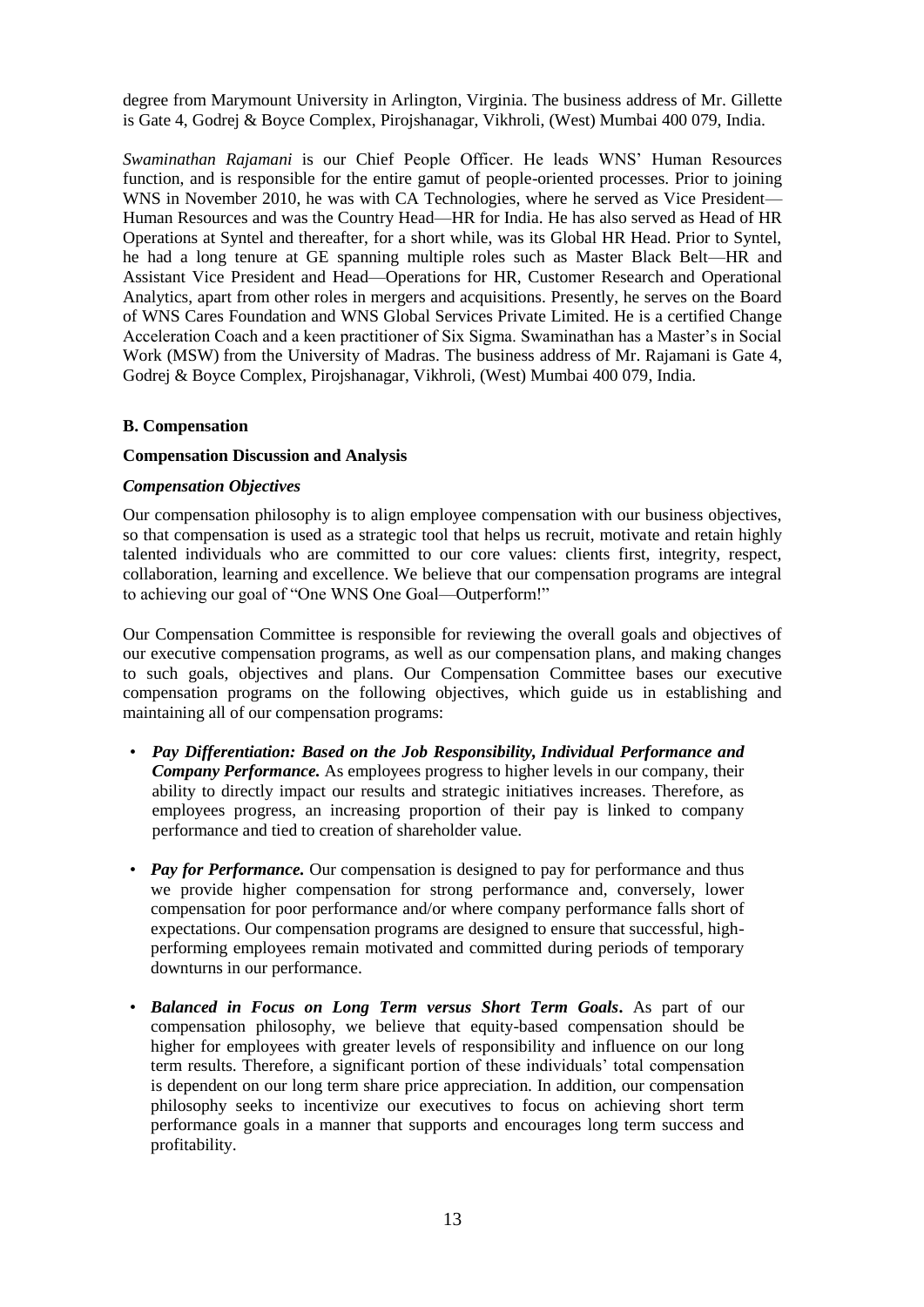- *Competitive Value of the Job in the Marketplace.* In order to attract and retain a highly skilled work force in a global market space, we remain competitive with the pay of other employers who compete with us for talent in relevant markets.
- *Easy to understand***.** We believe that all aspects of executive compensation should be clearly, comprehensibly and promptly disclosed to employees in order to effectively motivate them. Employees need to easily understand how their efforts can affect their pay, both directly through individual performance accomplishments and indirectly through contributions to achieving our strategic, financial and operational goals. We also believe that compensation for our employees should be administered uniformly across our company with clear-cut objectives and performance metrics to eliminate the potential for individual supervisor bias.

Our Compensation Committee also considers risk when developing our compensation programs and believes that the design of our compensation programs should not encourage excessive or inappropriate risk taking.

#### *Components of Executive Compensation*

The compensation of our executive officers consists of the following five primary components:

- Base salary or, in the case of executive officers based in India, fixed compensation;
- Cash bonus or variable incentive;
- Equity incentive grants of RSUs;
- Other benefits and perquisites; and
- Severance benefits.

The following is a discussion of our considerations in determining each of the compensation components for our executive officers.

#### *Base Salary or Fixed Compensation*

Base salary is a fixed element of our executives' annual cash compensation, which is not tied to any performance criteria. We consider base salary an important part of an executive's compensation and our Compensation Committee reviews each executive officer's base salary annually as well as at the time of a promotion or other change in responsibility. Any base salary adjustments are usually approved early in the fiscal year, effective as at April 1, or as set out in the relevant employment agreement. The specific amount of base salary for each executive officer depends on the executive's role, scope of responsibilities, experience and skills. Market practices are also considered in setting base salaries. Base salaries are intended to assist us in attracting executives and recognizing differing levels of responsibility and contribution among executives.

#### *Cash Bonus or Variable Incentive*

In addition to base salary, annual cash bonuses are another important piece of total compensation for our executive officers. Annual bonus opportunities are intended to support the achievement of our business strategies by tying a meaningful portion of compensation to the achievement of established objectives for the year. These objectives are discussed in more detail below. Annual bonus opportunities also are a key tool in attracting highly sought-after executives, and cash bonuses add a variable component to our overall compensation structure.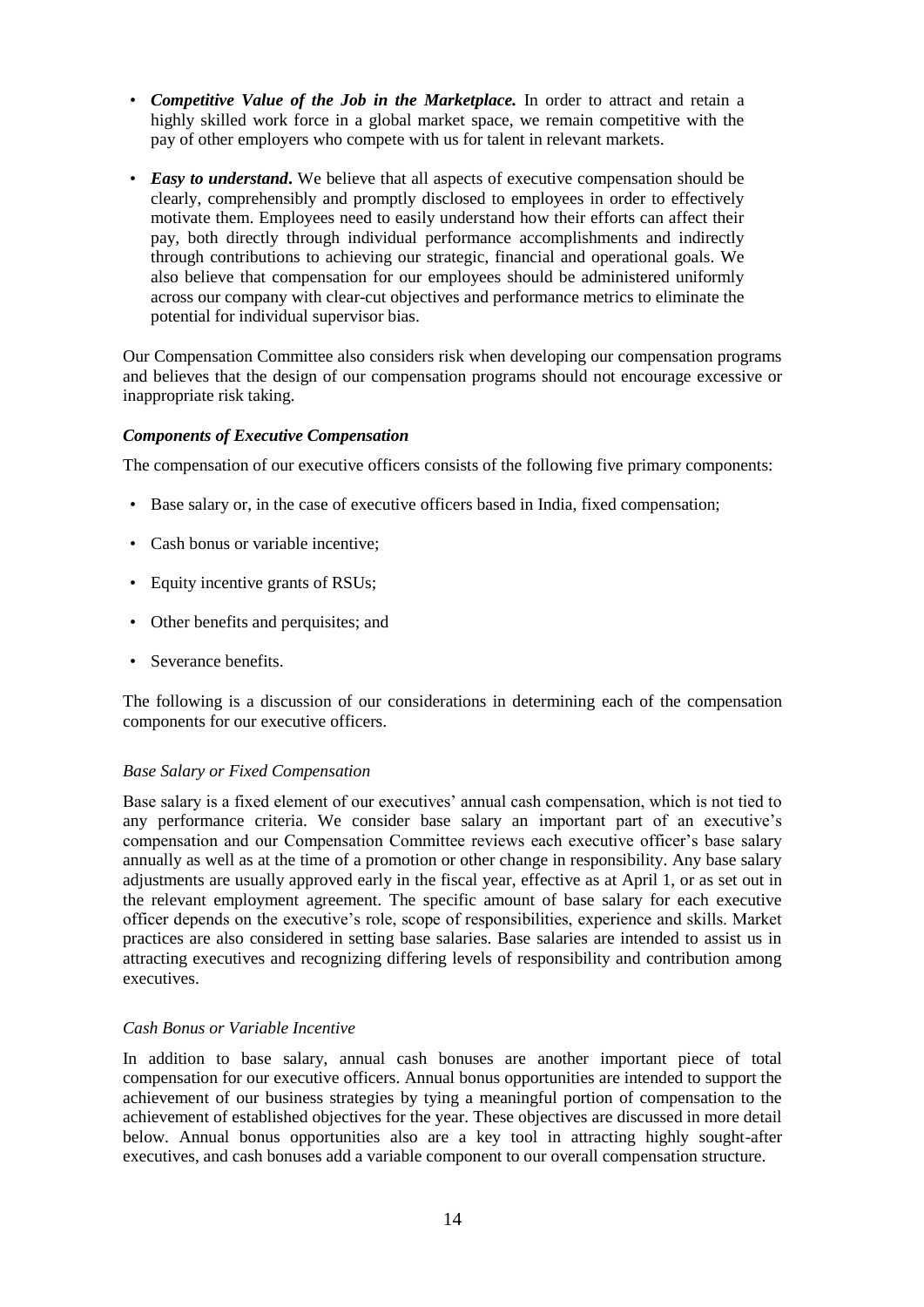### *Equity Incentive Grants of RSUs*

Our equity-based incentive program, through which we grant RSUs, is a key element of the total compensation for our executive officers. This equity-based incentive program is intended to attract and retain highly qualified individuals, align their long term interests with those of our shareholders, avoid short term focus and effectively execute our long term business strategies. Our equity-based compensation is subject to multi-year vesting requirements by which executives' gains can either be realized through (i) the achievement of set performance criteria and continued employment through the vesting period, or, simply, (ii) continued employment through the vesting period.

We believe that the executive officers of our Company should also own and hold our equity to further align their interests with the long-term interests of our shareholders and further promote our commitment to sound corporate governance practices. To achieve this, we have adopted share ownership guidelines, pursuant to which each executive officer is required to achieve their respective target share ownership level over a period of five years. For further details refer Share Ownership Guidelines under Item E Share Ownership -"

## *Other Benefits and Perquisites*

We provide benefits and perquisites to our executive officers that are generally available to and consistent with those provided to our other employees in the country in which the executive officer is located. We believe these benefits are consistent with the objectives of our compensation philosophy and allow our executive officers to work more efficiently. Such benefits and perquisites are intended to enhance the competitiveness of our overall compensation program. Such benefits normally include medical, accidental and life insurance coverage, retirement benefits, club membership, reimbursement of telephone expenses, a car and related maintenance expenses, leased residential accommodation and other miscellaneous benefits which are customary in the location where the executive officer resides and are generally available to other employees in the country. All executive officers are covered by the directors' and officers' liability insurance policy maintained by us.

#### *Severance Benefits*

Under the terms of our employment agreements, we are sometimes obligated to pay severance or other enhanced benefits to our executive officers upon termination of their employment.

Our executive officers globally have enhanced levels of benefits based on their job level, seniority and probable loss of employment after a change in control. Executive officers generally are paid severance for a longer period as compared to other employees.

- *Accelerated vesting of equity awards*. All granted but unvested share options and RSUs would vest immediately and become exercisable by our executive officers subject to certain conditions set out in the applicable equity incentive plans or their individual employment agreements.
- *Severance and notice payment.* Eligible terminated executive officers would receive severance and notice payments as reflected in their individual employment agreements.
- *Benefit continuation.* Eligible terminated executive officers would receive basic employee benefits such as medical and life insurance and other perquisites as reflected in their individual employment agreements.

In addition, we provide change in control severance protection to certain executive officers. Our Compensation Committee believes that such protection is intended to preserve employee morale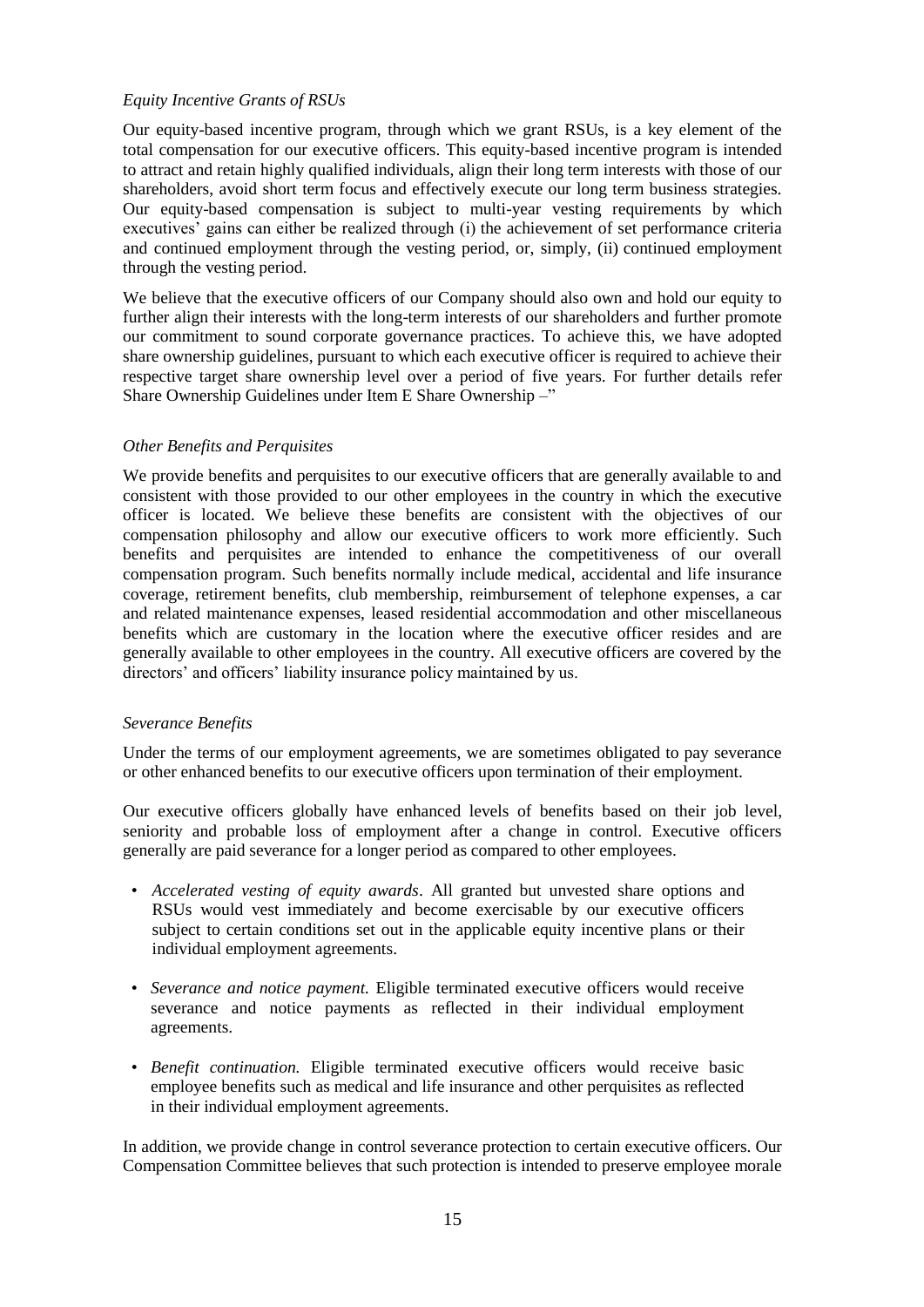and productivity and encourage retention in the face of the disruptive impact of an actual or rumored change in control. In addition, for executive officers, the program is intended to align executive officers' and shareholders' interests by enabling executive officers to consider corporate transactions that are in the best interests of our shareholders and other constituents without undue concern over whether the transactions may jeopardize the executive officers' own interest or employment.

## *Our Assessment Process*

Our Compensation Committee has established a number of processes to assist it in ensuring that our executive compensation programs are achieving their objectives. Our Compensation Committee typically reviews each component of compensation at least every 12 months with the goal of allocating compensation between long term and currently paid compensation and between cash and non-cash compensation, and combining the compensation elements for each executive in a manner we believe best fulfills the objectives of our compensation programs.

Our Compensation Committee is responsible for reviewing the performance of each of our executive officers, approving the compensation level of each of our executive officers, establishing criteria for the grant of equity awards for each of our executive officers and approving such equity grants. Each of these tasks is generally performed annually by our Compensation Committee.

There are no predetermined individual or corporate performance factors or goals that are used by our Compensation Committee to establish the amounts or mix of any elements of compensation for the executive officers. Our Compensation Committee works closely with our Group Chief Executive Officer, discussing with him our company's overall performance and his evaluation of and compensation recommendations for our executive officers. From time to time, our Compensation Committee also seeks the advice and recommendations of an external compensation consultant to benchmark certain components of our compensation practices against those of its peers. The companies selected for such benchmarking include companies in similar industries and generally of similar sizes and market capitalizations. Where compensation information is not available for any specific position an executive officer holds for companies that provide business and technology services, our Compensation Committee reviews data corresponding to the most comparable position and also considers the comparative experience of executives.

Our Compensation Committee then utilizes its judgment and experience in making all compensation determinations. Our Compensation Committee's determination of compensation levels is based upon what the members of the committee deem appropriate, considering information such as the factors listed above, as well as input from our Group Chief Executive Officer and, from time to time, information and advice provided by an independent compensation consultant.

Other processes that our Compensation Committee has established to assist in ensuring that our compensation programs operate in line with their objectives are:

• *Assessment of Company Performance*: Our Compensation Committee uses financial performance measures to determine a significant portion of the size of payouts under our cash bonus program. The financial performance measures, adopted on improving both top line (which refers to our revenue less repair payments as described in "Part I — Item 5. Operating and Financial Review and Prospects — Overview" of our Annual Report) and bottom line (which refers to our adjusted net income, or ANI, which is calculated as our profit excluding amortization of intangible assets and share-based compensation) and other measures, such as operating margin, are preestablished by our Compensation Committee annually at the beginning of the fiscal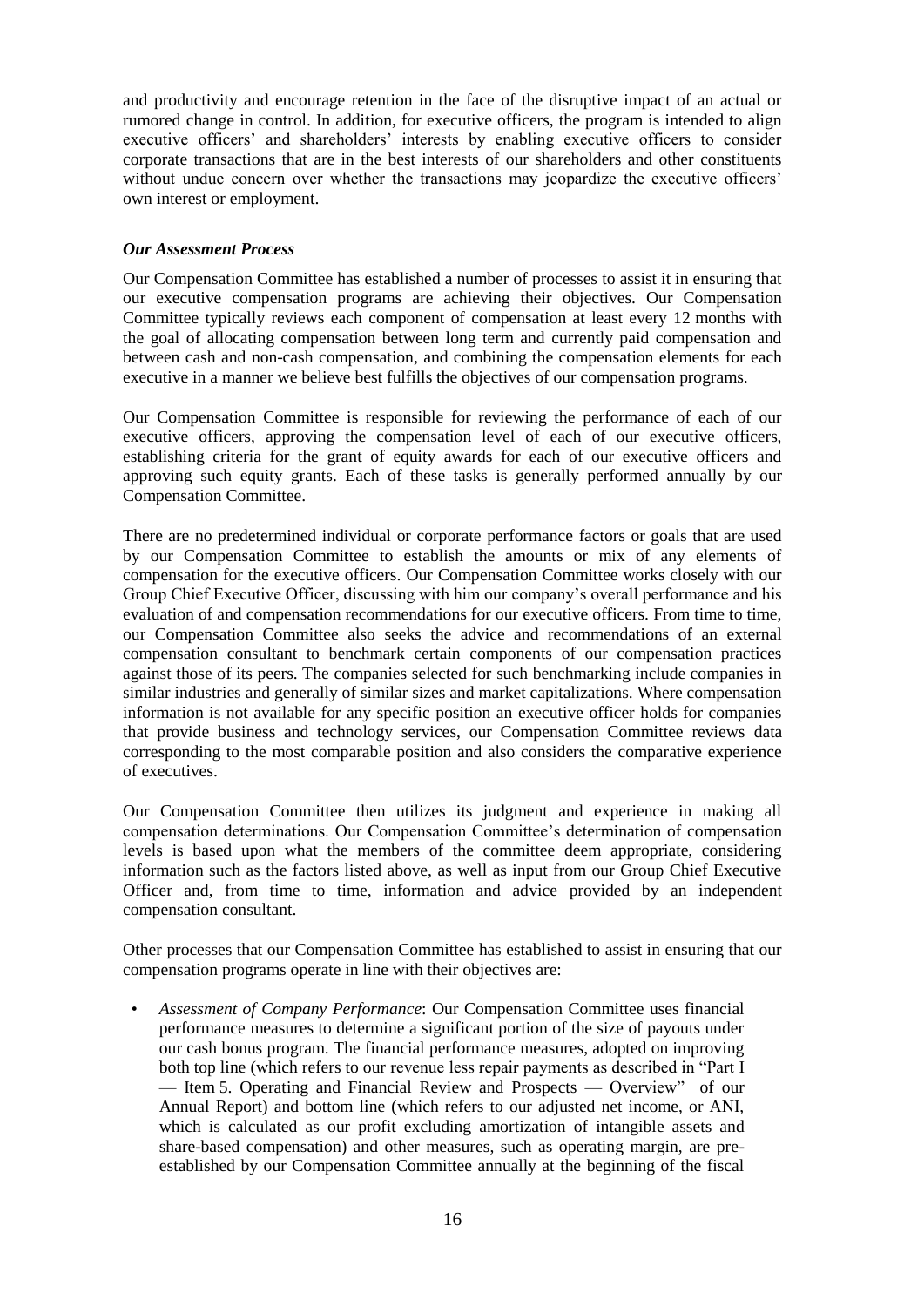year. When the pre-determined financial measures are achieved, executive officers receive amounts that are set for these targets. These measures reflect targets that are intended to be aggressive but attainable. The remainder of an individual's payout under our cash bonus program is determined by the achievement of individual performance objectives.

• *Assessment of Individual Performance*: Individual performance has a strong impact on the compensation of all employees, including our executive officers. The evaluation of an individual's performance determines a portion of the size of payouts under our cash bonus program and also influences any changes in base salary. At the beginning of each fiscal year, our Compensation Committee, along with our Group Chief Executive Officer, set the respective performance objectives for the fiscal year for the executive officers. The performance objectives are initially proposed by our Group Chief Executive Officer and modified, as appropriate, by our Compensation Committee based on the performance assessment conducted for the preceding fiscal year and also looking at goals for the current fiscal year. Every evaluation metric is supplemented with key performance indicators. At the end of the fiscal year, our Group Chief Executive Officer discusses individuals' respective achievement of the pre-established objectives as well as their contribution to our company's overall performance and other leadership accomplishments. This evaluation is shared with our Compensation Committee. After the discussion, our Compensation Committee, in discussion with our Group Chief Executive Officer, assigns a corresponding numerical performance rating that translates into specific payouts under our cash bonus program and also influences any changes in base salary.

The Compensation Committee approves awards under our cash bonus or variable incentive program consistent with the achievement of applicable goals. The Committee on occasion makes exceptions to payments in strict accordance with achievement of goals based on unusual or extraordinary circumstances. Executive officers must be on the payroll of our company on the last day of the fiscal year, March 31, to be eligible for payment under our cash bonus or variable incentive program.

Although most of our compensation decisions are taken in the first quarter of the fiscal year, our compensation planning process neither begins nor ends with any particular Compensation Committee meeting. Compensation decisions are designed to promote our fundamental business objectives and strategy. Our Compensation Committee periodically reviews related matters such as succession planning, evaluation of management performance and consideration of the business environment and considers such matters in making compensation decisions.

#### *Benchmarking and Use of Compensation Consultant for Fiscal 2015*

During fiscal 2015, our Compensation Committee reviewed compensation programs for our executive officers against publicly available compensation data, which was compiled directly by our external compensation consultant. The companies selected by our external compensation consultant for its survey for benchmarking our executive officers' compensation included companies in similar industries and generally of similar sizes and market capitalizations.

The list of peer companies against which we benchmarked the compensation of our executive officers in fiscal 2015 included the following:

- Genpact Limited;
- EXL Service Holdings Inc.;
- First Source Solutions Limited: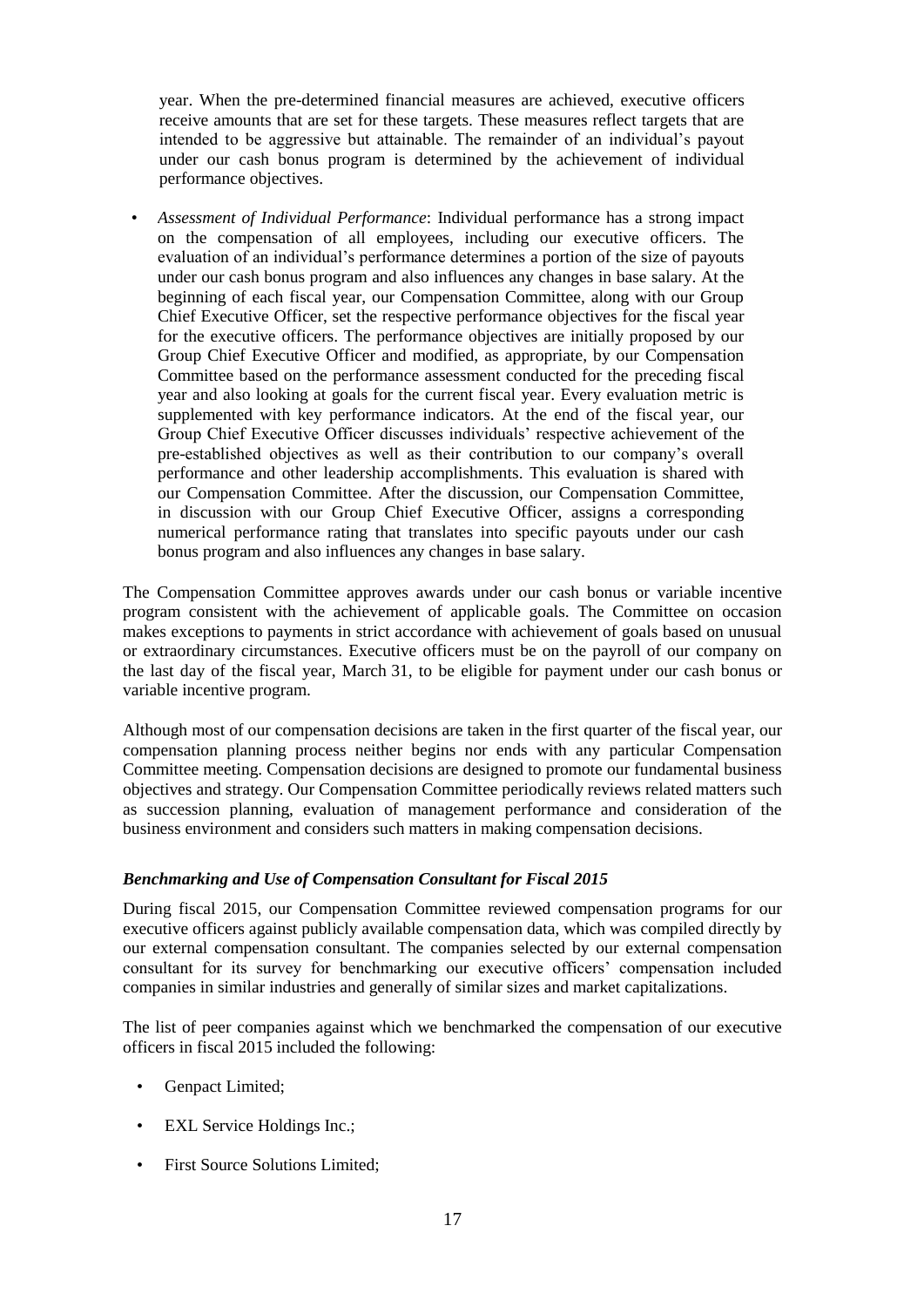- Cap Gemini;
- iGate;
- Mphasis Limited;
- Syntel;
- Wipro Technologies (BPO);
- Steria: and
- Tech Mahindra.

Our Compensation Committee used the data derived by our external compensation consultant primarily to ensure that our executive compensation programs are competitive. A selected subset of peer companies from those listed above that were found most closely comparable as benchmark for a particular position were considered to arrive at the compensation benchmark review of individual executive officers. Where compensation information was not publicly disclosed for a specific management position in the relevant industry, our Compensation Committee reviewed data corresponding to the most comparable position and also considered the comparative experience of the relevant executive officers.

There is enough flexibility in the existing compensation programs to respond and adjust to the evolving business environment. Accordingly, an individual's compensation elements could be changed by our Compensation Committee based on changes in job responsibilities of the executive. In addition to input from our external compensation consultant's survey, our Compensation Committee also took into consideration our performance and industry indicators in deciding our compensation for fiscal 2015.

Based on the elements listed above and in line with our compensation philosophy, in fiscal 2015 our Compensation Committee adjusted our executive officers compensation as described in "— Executive Compensation for Fiscal 2015" below.

#### *Executive Compensation for Fiscal 2015*

#### *Total Compensation of Executive Officers*

The following table sets forth the total compensation paid or proposed to be paid to each of our Chief Executive Officer, Chief Financial Officer and other named executive officers for services rendered in fiscal 2015 (excluding grants of RSUs which are described below). The individual compensation of Messrs. Keshav R. Murugesh, Sanjay Puria, Ronald Gillette and Swaminathan Rajamani are disclosed in the statutory / annual accounts of our subsidiary, WNS Global Services Private Limited, filed with the Registrar of Companies in the state of India where its registered office is located.

| <b>Name</b>        |     | <b>Base Salary</b> <sup>(1)</sup> | <b>Benefits</b> | <b>Bonus</b>                                | <b>Total</b>        |
|--------------------|-----|-----------------------------------|-----------------|---------------------------------------------|---------------------|
| Keshav R. Murugesh |     |                                   |                 | 560,475 \$ 54,996 \$ 1,047,683 \$ 1,663,154 |                     |
| Sanjay Puria       | -SS | 197,821 \$                        | 10,789 \$       |                                             | 183,568 \$ 392, 178 |
| Ronald Gillette    | S.  | 392.527 \$                        | 21,080 \$       | 394,138 \$                                  | 807,745             |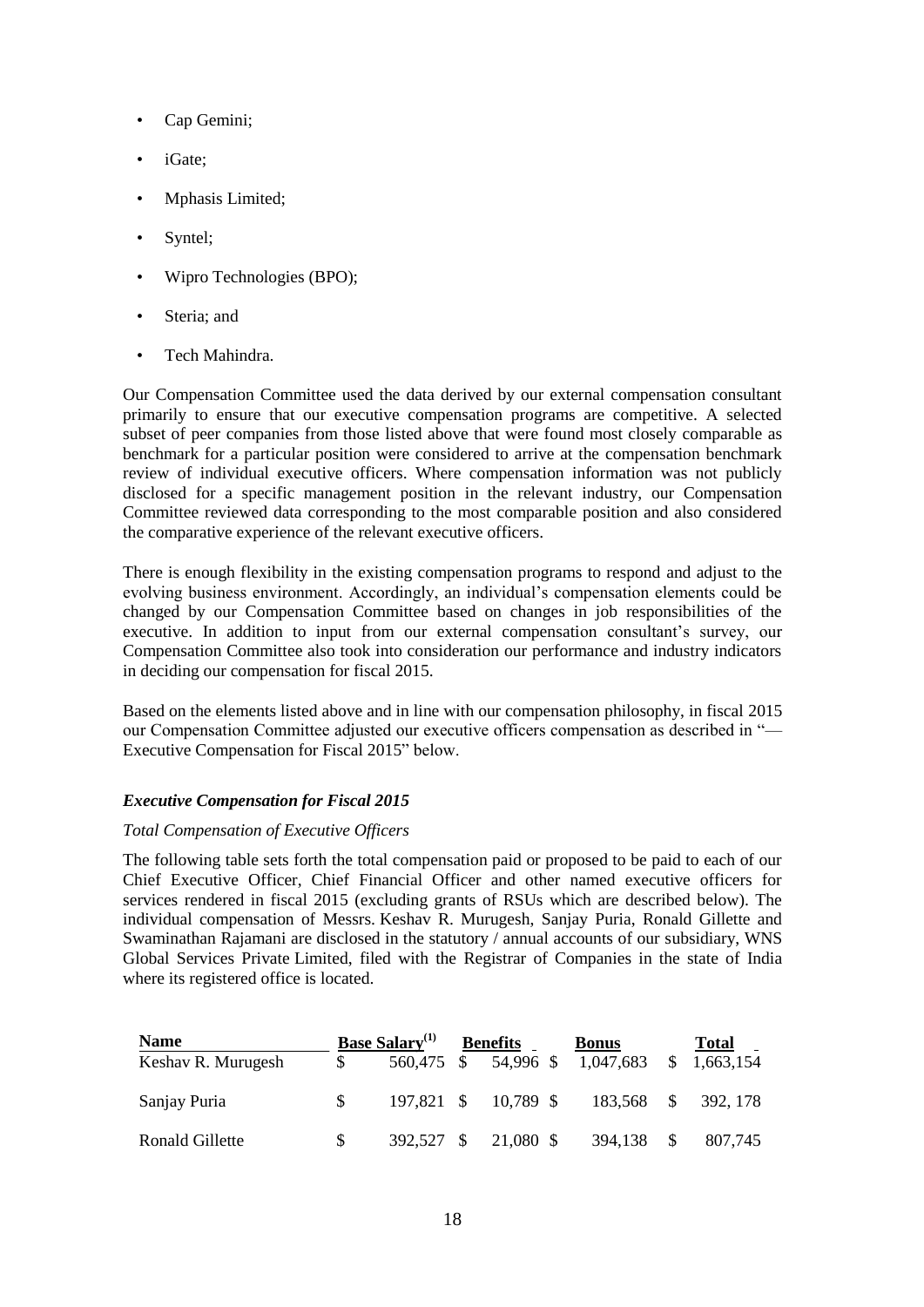| <b>Total</b>                                               |  |  | $$1,325,279$ $$96,395$ $$1,787,276$ $$3,208,950$ |  |
|------------------------------------------------------------|--|--|--------------------------------------------------|--|
| Swaminathan Rajamani \$174,456 \$9,530 \$161,887 \$345,873 |  |  |                                                  |  |

#### **Notes:**

(1) Base salary does not include amount contributed towards provident fund which is set out in the table under "—Other Benefits and Perquisites".

#### *Base Salary or Fixed Compensation*

In reviewing base salaries for executive officers, our Compensation Committee reviewed compensation programs for our executive officers against publicly available compensation data compiled by our external compensation consultant and considered local market conditions, market data, the executive officer's experience and responsibilities, the perceived risk of having to replace the named executive officer and the fact that the executive officers for fiscal 2015 had satisfactorily performed against their prior year's individual performance objectives.

Our Compensation Committee has made the following changes to the base salary from the prior year's level:

- Mr. Keshav R. Murugesh's base salary (including employer contribution towards Provident Fund (Retirement Benefit) was revised to \$656,927 from \$597,206 in fiscal 2015. The salary revision was effective February 19, 2015.
- Mr. Sanjay Puria's base salary (including employer contribution towards Provident Fund (Retirement Benefit)) was \$207,795 from \$163,618 in fiscal 2015. The salary revision was effective April 1, 2014.

 Mr. Ronald Gillette's base salary (including employer contribution towards Provident Fund (Retirement Benefit) was \$412,318 in fiscal 2015. There was no change in the compensation during 2015.

• Mr. Swaminathan Rajamani's base salary (including employer contribution towards Provident Fund (Retirement Benefit)) was revised to \$183,253 from \$163,618 in fiscal 2015. The salary revision was effective April 1, 2014.

#### *Cash Bonus or Variable Incentive*

Our Compensation Committee believes that the executive officers must work as a team and focus primarily on company goals rather than solely on individual goals. Our Compensation Committee believes that enhancing the long term value of our company requires increased revenue (both from existing and new clients), improved contribution and increased ANI. Finally our Compensation Committee believes it must also reward and encourage individual performance and therefore assigned certain weightages of the variable incentive to company and individual objectives, including achievement of targets for our revenue less repair payments, ANI, operating margin and certain individual goals for various executive officers. Such bonuses are typically paid in April and/or May each year and the aggregate amount of all cash bonuses to be paid for fiscal 2015 does not exceed the aggregate cash bonus pool approved by our Compensation Committee for the fiscal year 2015*.* Each of our executive officers' variable incentive packages for fiscal 2015 are as described below:

Our Compensation Committee set Mr. Murugesh's target variable incentive, or cash bonus, for 2015 at \$656,927 for 100% achievement of objectives. Our Compensation Committee assigned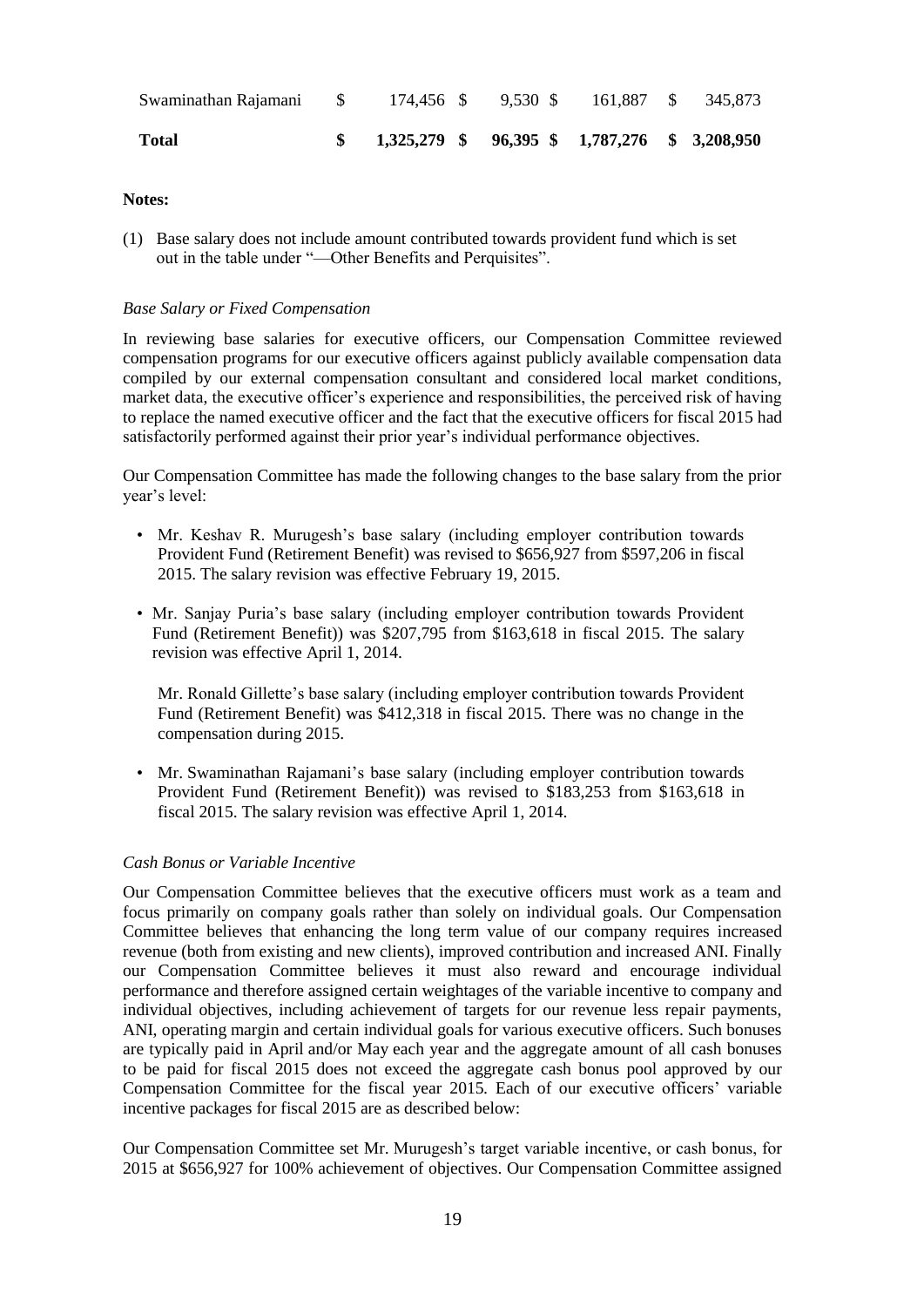as Mr. Murugesh's performance objectives the achievement of targets for our revenue less repair payments and ANI, and individual performance objectives. Mr. Murugesh earned 173.5% of his variable incentive amount on an overall basis.

Our Compensation Committee set Mr. Puria's target variable incentive for 2015 at \$103,898 for 100% achievement of objectives. Our Compensation Committee assigned as Mr. Puria's performance objectives the achievement of targets for our revenue less repair payments and ANI, and individual performance objectives. Based on actual performance against these various objectives, Mr. Puria earned 176.7% of his variable incentive amount on an overall basis.

Our Compensation Committee set Mr. Gillette's target variable incentive for 2015 at \$412,318 for 100% achievement of objectives. Our Compensation Committee assigned as Mr. Gillette's performance objectives the achievement of targets for revenue less repair payments, ANI and operating margins for our various vertical business units, and individual performance objectives. Based on actual performance against these various objectives, Mr. Gillette earned 95.6% of his variable incentive amount on an overall basis.

Our Compensation Committee set Mr. Swaminathan's target variable incentive for 2015 at \$91,626 for 100% achievement of objectives. Our Compensation Committee assigned as Mr. Swaminathan's performance objectives the achievement of targets for our revenue less repair payments and ANI, and individual performance objectives. Based on actual performance against these various objectives, Mr. Swaminathan earned 176.7% of his variable incentive amount on an overall basis.

#### *Equity Incentive Grants of RSUs*

During fiscal 2015, we continued the equity incentive scheme which has a vesting schedule linked to continued employment with our company through vesting date, achievement of financial performance targets and achievement of a certain level of share price appreciation.

Consistent with our philosophy on equity grants to our executive officers, we awarded the following number of RSUs to our executive officers:

| <b>Name</b>          | Date of Grant | <b>Total RSUs</b><br><b>Granted for</b><br>Fiscal 2015 | <b>Grant Date</b><br><b>Fair Value</b><br>(3)(1) | <b>Expiration</b><br>Date |
|----------------------|---------------|--------------------------------------------------------|--------------------------------------------------|---------------------------|
| Keshav R. Murugesh   | 29-Apr-14     | 324.537                                                | \$19.27                                          | $28$ -Apr-24              |
| Sanjay Puria         | $29$ -Apr-14  | 30,000                                                 | \$19.27                                          | $28$ -Apr-24              |
| Ronald Gillette      | $29$ -Apr-14  | 26,400                                                 | \$19.27                                          | $28$ -Apr-24              |
| Swaminathan Rajamani | $29$ -Apr-14  | 21,600                                                 | \$19.27                                          | $28$ -Apr-24              |

#### **Note:**

(1) The amounts shown under this column reflect the dollar amount of the grant date fair value of equity-based RSUs granted during the year. The fair value of RSUs is generally the market price of our shares on the date of grant.

#### *Other Benefits and Perquisites*

The retirement plans, health and welfare benefits provided to executive officers are the same plans and benefits available to all other employees of our company.

All directors and officers, including executive officers, are covered by the directors' and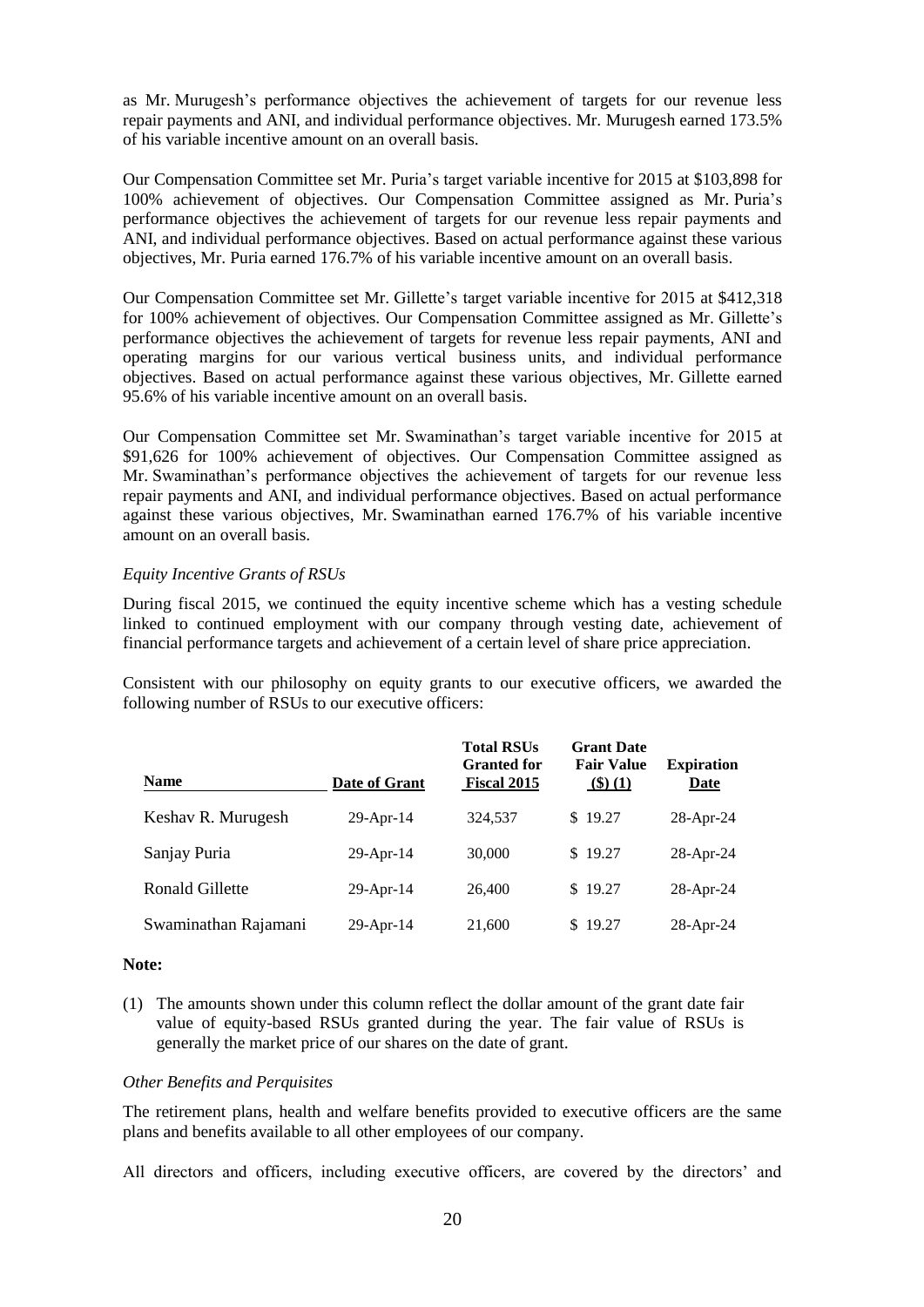officers' liability insurance policy maintained by our company.

| <b>Name</b>            | <b>Provident</b><br>Fund | <b>Insurance</b><br><b>Benefits</b> |       | <b>Club</b><br>Membership |       | <b>Total</b> |        |
|------------------------|--------------------------|-------------------------------------|-------|---------------------------|-------|--------------|--------|
| Keshav R. Murugesh     | 43,485<br>\$             | \$                                  | 1,768 | \$                        | 9,744 | \$           | 54,997 |
| Sanjay Puria           | \$<br>9,974              | \$                                  | 814   | \$                        |       | \$           | 10,788 |
| <b>Ronald Gillette</b> | 19,791<br>\$             | \$                                  | 1,289 | \$                        |       | \$           | 21,080 |
| Swaminathan Rajamani   | 8,796<br>\$              | \$                                  | 734   | \$                        |       | \$           | 9,530  |
| <b>Total</b>           | 82,046<br>\$             | \$                                  | 4,605 | \$                        | 9,744 | \$           | 96,395 |

Additional perquisites provided to executive officers in fiscal 2015 are summarized below:

#### *Non-executive Director Compensation for Fiscal 2015*

#### *Total Compensation of Non-executive Directors*

The following table sets forth the compensation paid or proposed to be paid to our nonexecutive directors for services rendered in fiscal 2015 (excluding grants of RSUs which are described below):

|                              | <b>Retainer</b> |         | <b>Sitting</b> |                 | Non-executive   |              |         |
|------------------------------|-----------------|---------|----------------|-----------------|-----------------|--------------|---------|
| <b>Name</b>                  |                 | Fees    | Fees           | <b>Chairman</b> |                 | <b>Total</b> |         |
| Eric B. Herr <sup>(1)</sup>  | Φ               | 5,250   | \$<br>1,000    | \$              |                 | \$           | 6,250   |
| Adrian T. Dillon             | \$              | 63,000  | \$<br>4,000    | \$              | $120,000^{(2)}$ | \$           | 187,000 |
| Jeremy Young <sup>(3)</sup>  | \$              | 63,000  | \$<br>4,000    | \$              |                 | \$           | 67,000  |
| Anthony A. Greener           | \$              | 63,000  | \$<br>6,000    | \$              |                 | \$           | 69,000  |
| Albert Aboody                | \$              | 63,000  | \$<br>4,000    | \$              | $15,000^{(4)}$  | \$           | 82,000  |
| Renu S. Karnad               | \$              | 63,000  | \$<br>4,000    | \$              |                 | \$           | 67,000  |
| Gareth Williams              | \$              | 63,000  | \$<br>3,000    | \$              |                 | \$           | 66,000  |
| <b>Michael Menezes</b>       | \$              | 63,000  | \$<br>4,000    | S               |                 | \$           | 67,000  |
| John Freeland <sup>(5)</sup> | \$              | 36,750  | \$<br>2,000    | \$              |                 | \$           | 38,750  |
| <b>Total</b>                 | \$              | 483,000 | \$<br>32,000   | \$              | 135,000         | \$           | 650,000 |

# **Notes:**

- (1) Mr. Eric B. Herr retired as a director of our company with effect from April 30, 2014.
- (2) Fee paid to Mr. Adrian T. Dillon for serving as chairman of our Board of Directors in fiscal 2015.
- (3) Mr. Jeremy Young has chosen not to stand for re-election and hence his term of directorship will expire at the Annual General Meeting.
- (4) Fee paid to Mr. Albert Aboody for serving as chairman of our Audit Committee in fiscal 2015.
- (5) Mr. John Freeland was appointed as a director of our company with effect from September 1, 2014.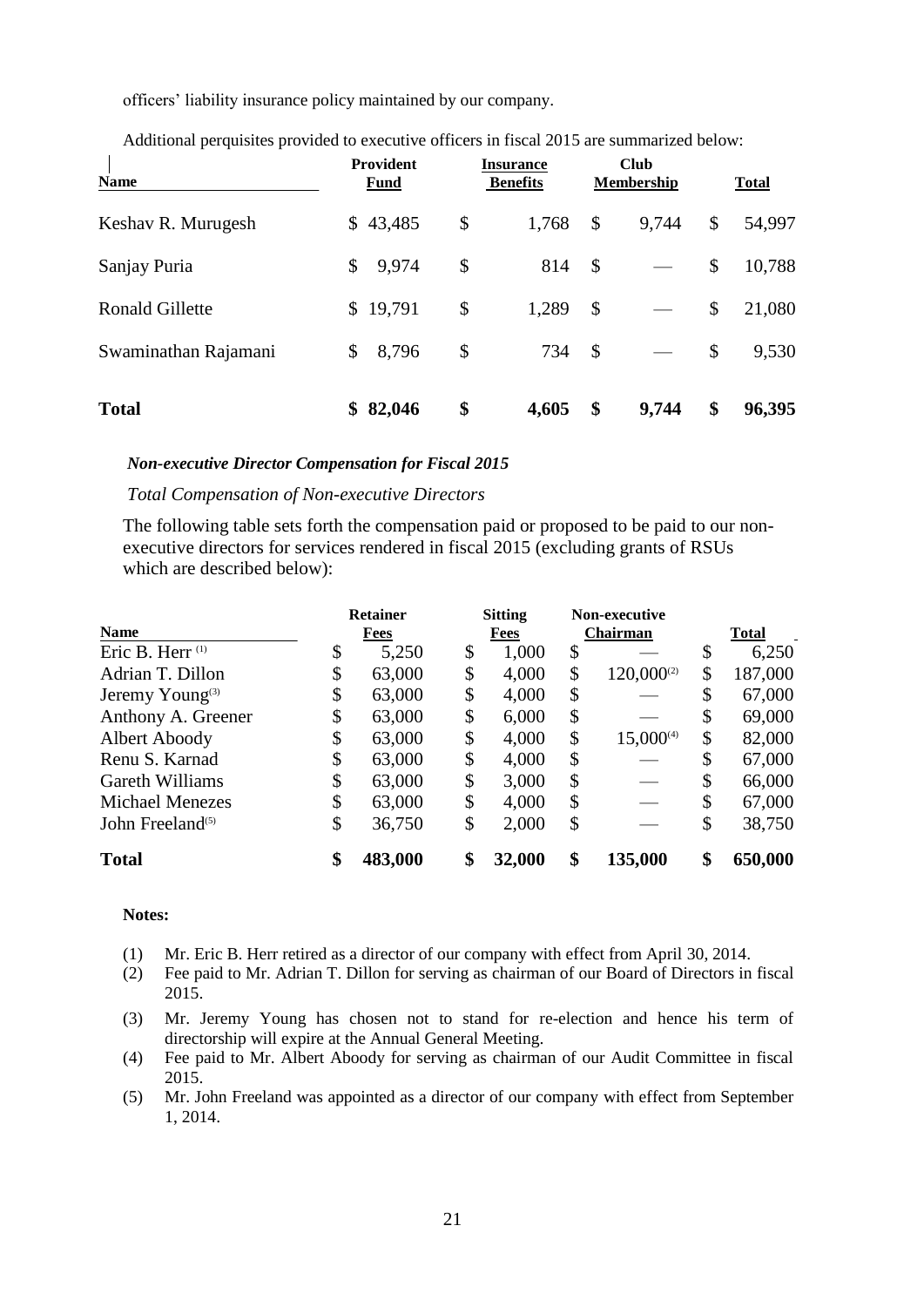#### *Equity Incentive Grants of RSUs to Non-executive Directors*

| <b>Name</b>                 | Date of Grant | <b>Total RSUs</b><br><b>Granted</b><br>for<br><b>Fiscal 2015</b> | <b>Grant Date</b><br><b>Fair Value</b><br>$(5)^{(1)}$ | <b>Expiration</b><br><b>Date</b> |
|-----------------------------|---------------|------------------------------------------------------------------|-------------------------------------------------------|----------------------------------|
| Adrian T. Dillon            | $22$ -Jul-14  | 8,940                                                            | \$<br>20.47                                           | $21-Jul-24$                      |
| Jeremy Young <sup>(2)</sup> | $22$ -Jul-14  | 3,078                                                            | \$<br>20.47                                           | $21-Jul-24$                      |
| John Freeland $^{(3)}$      | $21$ -Oct-14  | 6,235                                                            | \$<br>20.21                                           | 20-Oct-24                        |
| Anthony A. Greener          | $22$ -Jul-14  | 3,078                                                            | \$<br>20.47                                           | $21$ -Jul-24                     |
| Albert Aboody               | $22$ -Jul-14  | 3,810                                                            | \$<br>20.47                                           | $21-Jul-24$                      |
| Renu S. Karnad              | $22$ -Jul-14  | 3,078                                                            | \$<br>20.47                                           | $21-Jul-24$                      |
| Gareth Williams             | $22$ -Jul-14  | 3,078                                                            | \$<br>20.47                                           | $21-Jul-24$                      |
| <b>Michael Menezes</b>      | 22-Jul-14     | 3,078                                                            | \$<br>20.47                                           | $21-Jul-24$                      |

The following table sets forth information concerning RSUs awarded to our non-executive directors in fiscal 2015. No options were granted in fiscal 2015.

#### **Notes:**

- (1) The amounts shown under this column reflect the dollar amount of the aggregate grant date fair value of equity-based RSUs granted during the year. The fair value of RSUs is generally the market price of our shares on the date of grant.
- (2) Mr. Jeremy Young has chosen not to stand for re-election and hence his term of directorship will expire at the Annual General Meeting.
- (3) Mr. John Freeland was appointed as a director of our company with effect from September 1, 2014.

Future grants of awards will continue to be determined by our Board of Directors or our Compensation Committee under the Third Amended and Restated 2006 Incentive Award Plan.

#### **Employment Agreement of our Executive Director**

We entered into an employment agreement with Mr. Keshav R. Murugesh in February 2010, which was amended with effect from February 19, 2013, to serve as our Group Chief Executive Officer for a five-year term, which will renew automatically for three additional successive terms of three years each, unless either we or Mr. Murugesh elects not to renew the term. Our employment agreement with Mr. Murugesh was further amended effective February 19, 2014 to revise Mr. Murugesh's compensation (including share grants).

Under the terms of the amended agreement, Mr. Murugesh is entitled to receive compensation, health and other benefits and perquisites commensurate with his position. Pursuant to the agreement, Mr. Murugesh will be eligible to receive annually such number of RSUs to be computed based on our average share price (taking the daily US dollar closing price) during March of the fiscal year preceding the date of such determination and the value of such grant shall not be less than eight times the sum of his annual base salary. Mr. Murugesh is entitled to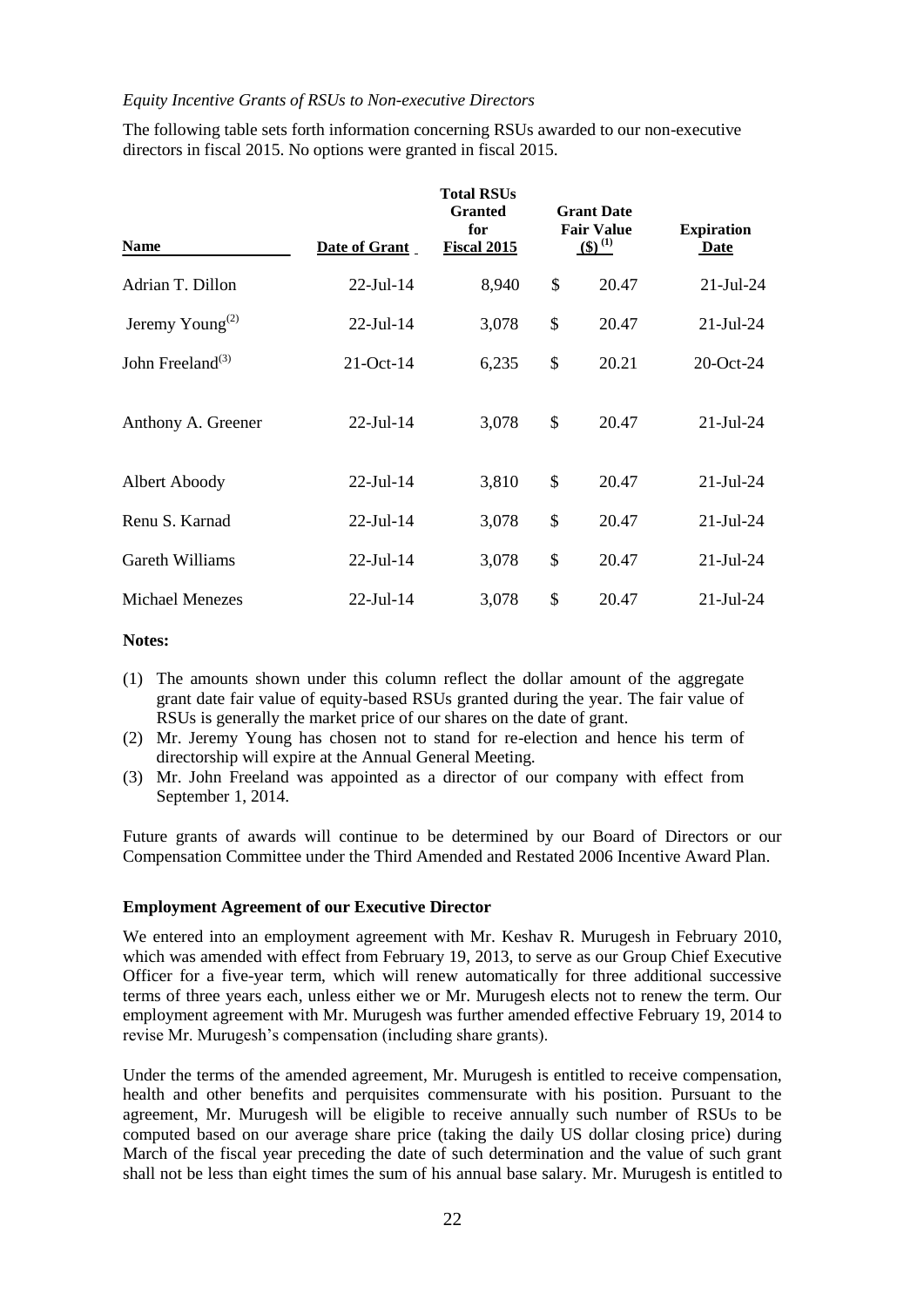receive additional performance-based grants for meeting additional performance-based criteria, the value of such grant being up to 20% of six times the sum of his annual base salary. Any grants of RSUs to Mr. Murugesh will be made pursuant to and in accordance with our Third Amended and Restated 2006 Incentive Award Plan.

If Mr. Murugesh's employment is terminated by us without cause or by Mr. Murugesh for good reason (each as defined in the amended agreement) or is terminated for any reason other than those specified in the amended agreement (including without limitation, expiration of his employment period or we elect not to extend his employment), he would be entitled to all accrued and unpaid salary, accrued and unused vacation and any unreimbursed expenses. Mr. Murugesh would also be entitled to vested benefits and other amounts due to him under our employee benefit plans. Further, where Mr. Murugesh' s employment is terminated for any reason other than those specified in the amended agreement (including without limitation, expiration of his employment period or we elect not to extend his employment), he will also be entitled to his base salary for a period of 12 months from the effective date of termination and his target bonus for the year in which the termination occurs, both of which will be paid immediately, and all of the share options and RSUs granted to him will vest and the share options and RSUs would become exercisable on a fully accelerated basis.

Further, where Mr. Murugesh's employment is terminated for reasons of death, disability or retirement as specified in the amended agreement, he would be entitled to all accrued and unpaid salary and bonus, accrued and unused vacation, any unreimbursed expenses and vested benefits and other amounts due to him under our employee benefit plans, and all of the share options and RSUs granted to him will vest and the share options and RSUs would become exercisable on a fully accelerated basis.

In addition to the above, if Mr. Murugesh's employment is terminated by us without cause or by Mr. Murugesh for good reason, and Mr. Murugesh executes and delivers a non-revocable general release of claims in favor of our company, subject to his continued compliance with certain non-competition and confidentiality obligations, Mr. Murugesh would be entitled to receive the following severance payments and benefits from us:

- 1. His base salary for a period of 12 months from the effective date of termination, which will be paid immediately;
- 2. His target bonus for the year in which the termination occurs, which will be paid immediately; and
- 3. Automatic accelerated vesting of RSUs or share options granted to him that would have vested with him through the next two vesting dates of each grant from the effective date of termination. Full accelerated vesting will occur in case of termination of employment for good reason.

If we experience a change in control (as defined in our Third Restated and Amended Incentive Award Plan) while Mr. Murugesh is employed under the employment agreement, all of the share options and RSUs granted to Mr. Murugesh under the employment agreement will vest and the share options and RSUs would become exercisable on a fully accelerated basis.

#### **Employee Benefit Plans**

#### *2002 Stock Incentive Plan*

We adopted the 2002 Stock Incentive Plan on July 3, 2002 to help attract and retain the best available personnel to serve us and our subsidiaries as officers, directors and employees. We terminated the 2002 Stock Incentive Plan upon our adoption of our 2006 Incentive Award Plan effective upon the pricing of our initial public offering as described below. Upon termination of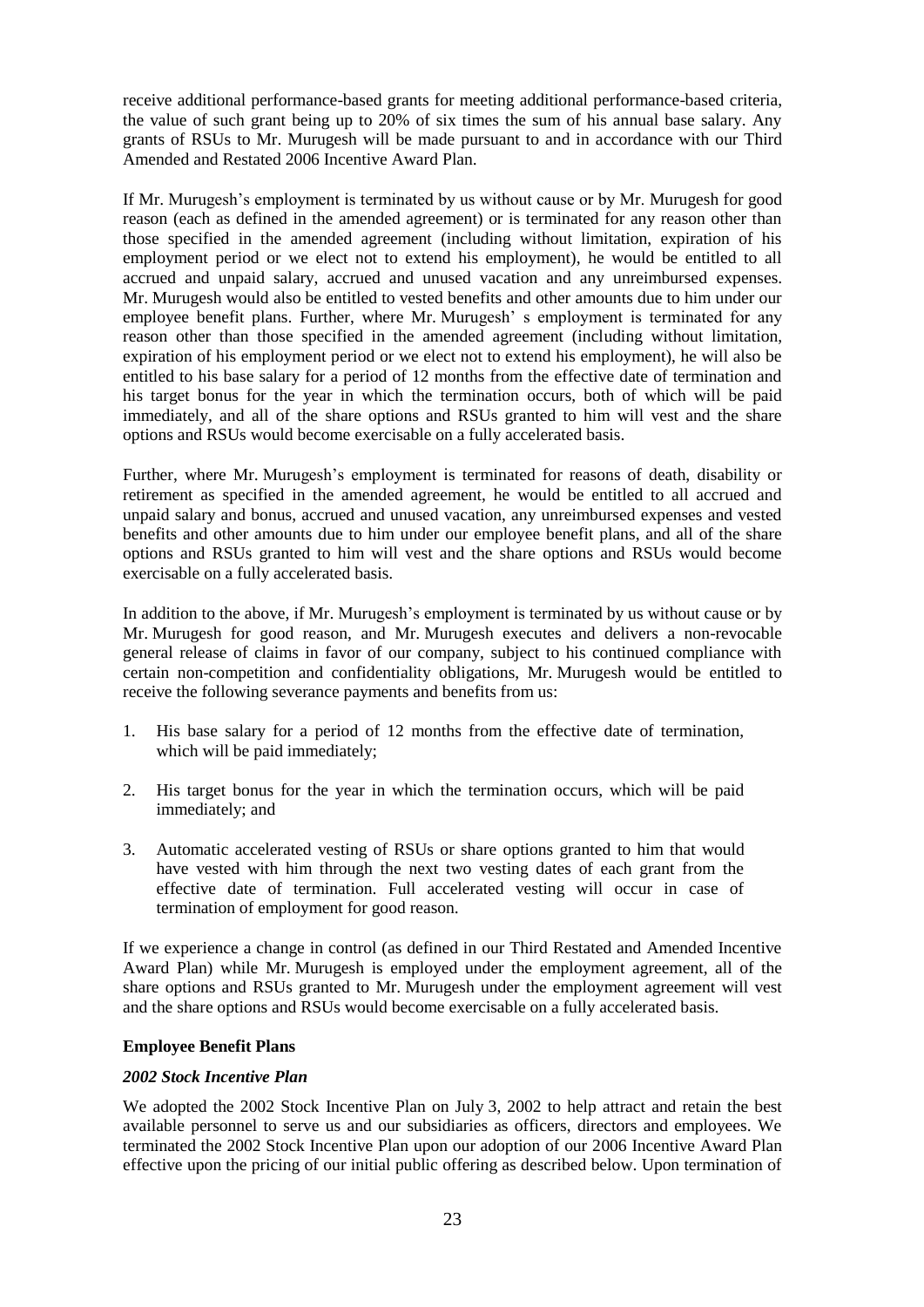the 2002 Stock Incentive Plan, the shares that would otherwise have been available for the grant under the 2002 Stock Incentive Plan were effectively rolled over into the 2006 Incentive Award Plan which was amended and restated in 2009 and any awards outstanding remain in full force and effect in accordance with the terms of the 2002 Stock Incentive Plan.

*Administration*. The 2002 Stock Incentive Plan is administered by our Board of Directors, which may delegate its authority to a committee (in either case, the "Administrator"). The Administrator has complete authority, subject to the terms of the 2002 Stock Incentive Plan and applicable law, to make all determinations necessary or advisable for the administration of the 2002 Stock Incentive Plan.

*Eligibility.* Under the 2002 Stock Incentive Plan, the Administrator was authorized to grant share options to our officers, directors and employees, and those of our subsidiaries, subject to the terms and conditions of the 2002 Stock Incentive Plan.

*Share Options.* Share options vest and become exercisable as determined by the Administrator and set forth in individual share option agreements, but may not, in any event, be exercised later than ten years after their grant dates. In addition, share options may be exercised prior to vesting in some cases. Upon exercise, an option holder must tender the full exercise price of the share option in cash, check or other form acceptable to the Administrator, at which time the share options are generally subject to applicable income, employment and other withholding taxes. Share options may, in the sole discretion of the Administrator as set forth in applicable award agreements, continue to be exercisable for a period following an option holder's termination of service. Shares issued in respect of exercised share options may be subject to additional transfer restrictions. Any grants of share options under the 2002 Stock Incentive Plan to US participants were in the form of non-qualified share options. Option holders, other than option holders who are employees of our subsidiaries in India, are entitled to exercise their share options for shares or ADSs in our company.

*Corporate Transactions.* If we engage in a merger or similar corporate transaction, except as may otherwise be provided in an individual award agreement, outstanding share options will be terminated unless they are assumed by a successor corporation. In addition, the Administrator has broad discretion to adjust the 2002 Stock Incentive Plan and any share options thereunder to account for any changes in our capitalization.

*Amendment.* Our Board of Directors may amend or suspend the 2002 Stock Incentive Plan at any time, provided that any such amendment or suspension must not impact any holder of outstanding share options without such holder's consent.

*Transferability of Share Options.* Each share option may be exercised during the option holder's lifetime only by the option holder. No share option may be sold, pledged, assigned, hypothecated, transferred or disposed of by an option holder other than by express permission of the Administrator (only in the case of employees of non-Indian subsidiaries), by will or by the laws of descent and distribution.

*Number of Shares Authorized;* Outstanding Options. As of the date of termination of the 2002 Stock Incentive Plan on July 25, 2006, the day immediately preceding the date of pricing of our initial public offering, an aggregate of 6,082,042 of our ordinary shares had been authorized for grant under the 2002 Stock Incentive Plan, of which options to purchase 2,116,266 ordinary shares were issued and exercised and options to purchase 3,875,655 ordinary shares were issued and outstanding. Of the options to purchase 3,875,655 ordinary shares, options to purchase 3,507,714 ordinary shares have been exercised and options to purchase 16,667 ordinary shares remain outstanding as at June 30, 2015. Options granted under the 2002 Stock Incentive Plan that are forfeited, lapsed or canceled, settled in cash, that expire or are repurchased by us at the original purchase price would have been available for grant under the 2002 Stock Incentive Plan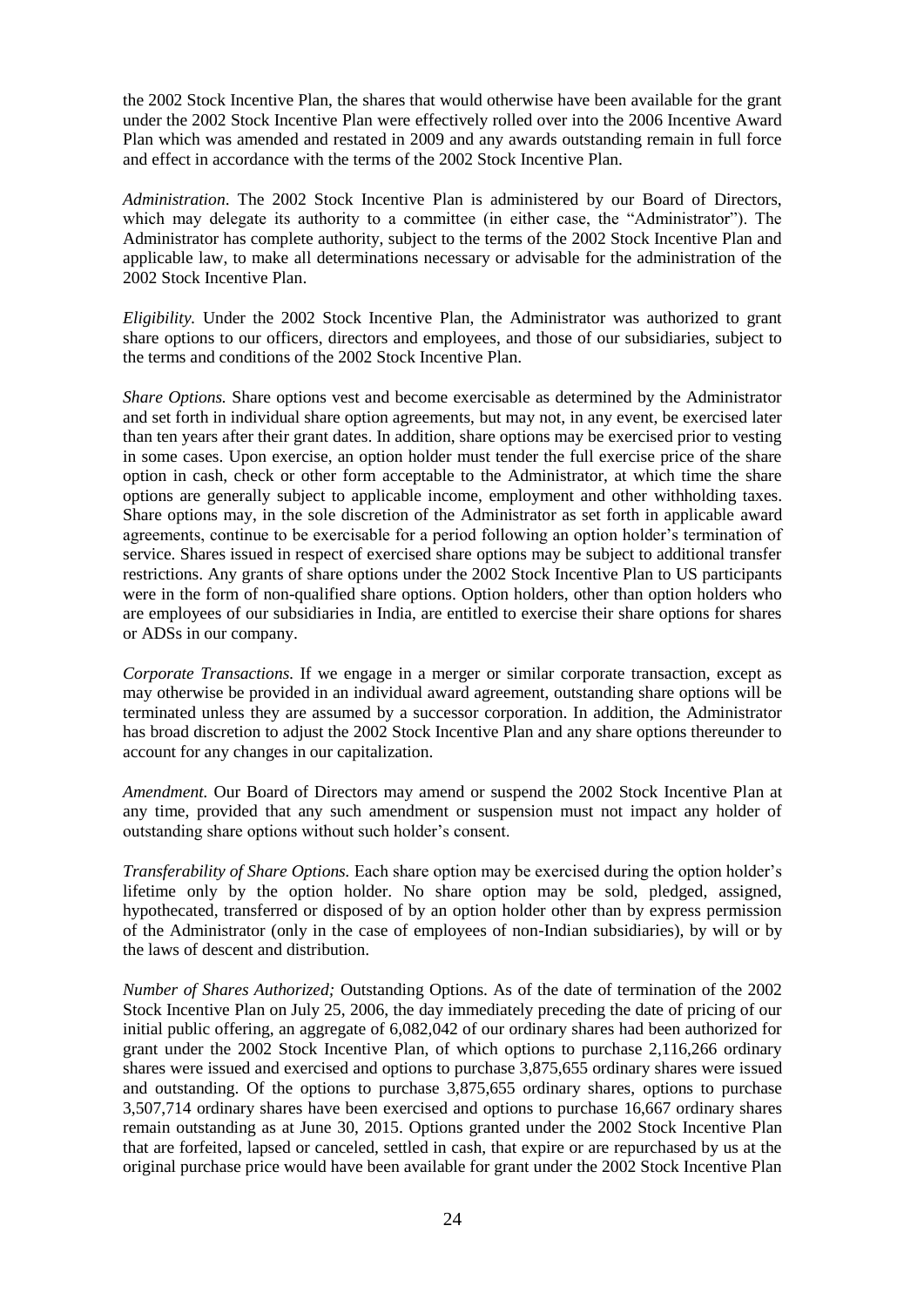and would be effectively rolled over into our 2006 Incentive Award Plan which was amended and restated in 2009.

### *Third Amended and Restated 2006 Incentive Award Plan*

We adopted our 2006 Incentive Award Plan on June 1, 2006. The purpose of the 2006 Incentive Award Plan is to promote the success and enhance the value of our company by linking the personal interests of the directors, employees and consultants of our company and our subsidiaries to those of our shareholders and by providing these individuals with an incentive for outstanding performance. The 2006 Incentive Award Plan is further intended to provide us with the ability to motivate, attract and retain the services of these individuals.

On February 13, 2009, we adopted the Amended and Restated 2006 Incentive Award Plan. The Amended and Restated 2006 Incentive Award Plan reflects, among other changes to our 2006 Incentive Award Plan, an increase in the number of ordinary shares and ADSs available for grant under the plan from 3.0 million to 4.0 million shares/ADSs, subject to specified adjustments under the plan. On September 13, 2011, we adopted the Second Amended and Restated 2006 Incentive Award Plan that reflects an increase in the number of ordinary shares and ADSs available for granted under the plan to 6.2 million shares/ADSs, subject to specified adjustments under the plan. On September 25, 2013, we adopted the Third Amended and Restated 2006 Incentive Award Plan that reflects an increase in the number of ordinary shares and ADSs available for granted under the plan to 8.6 million shares/ADSs, subject to specified adjustments under the plan.

*Shares Available for Awards.* Subject to certain adjustments set forth in the Third Amended and Restated 2006 Incentive Award Plan, the maximum number of shares that may be issued or awarded under the Third Amended and Restated 2006 Incentive Award Plan is equal to the sum of (x) 8,600,000 shares, (y) any shares that remain available for issuance under the 2002 Stock Incentive Plan, and (z) any shares subject to awards under the 2002 Stock Incentive Plan which terminate, expire or lapse for any reason or are settled in cash on or after the effective date of our 2006 Incentive Award Plan. The maximum number of shares which may be subject to awards granted to any one participant during any calendar year is 500,000 shares and the maximum amount that may be paid to a participant in cash during any calendar year with respect to cash-based awards is US\$10,000,000. To the extent that an award terminates or is settled in cash, any shares subject to the award will again be available for the grant. Any shares tendered or withheld to satisfy the grant or exercise price or tax withholding obligation with respect to any award will not be available for subsequent grant. Except as described below with respect to independent directors, no determination has been made as to the types or amounts of awards that will be granted to specific individuals pursuant to the Third Amended and Restated 2006 Incentive Award Plan.

*Administration.* The Third Amended and Restated 2006 Incentive Award Plan is administered by our Board of Directors, which may delegate its authority to a committee. We anticipate that our Compensation Committee will administer the Third Amended and Restated 2006 Incentive Award Plan, except that our Board of Directors will administer the plan with respect to awards granted to our independent directors. The plan administrator will determine eligibility, the types and sizes of awards, the price and timing of awards and the acceleration or waiver of any vesting restriction, provided that the plan administrator will not have the authority to accelerate vesting or waive the forfeiture of any performance-based awards.

*Eligibility.* Our employees, consultants and directors and those of our subsidiaries are eligible to be granted awards, except that only employees of our company and our qualifying corporate subsidiaries are eligible to be granted options that are intended to qualify as "incentive share" options" under Section 422 of the Code.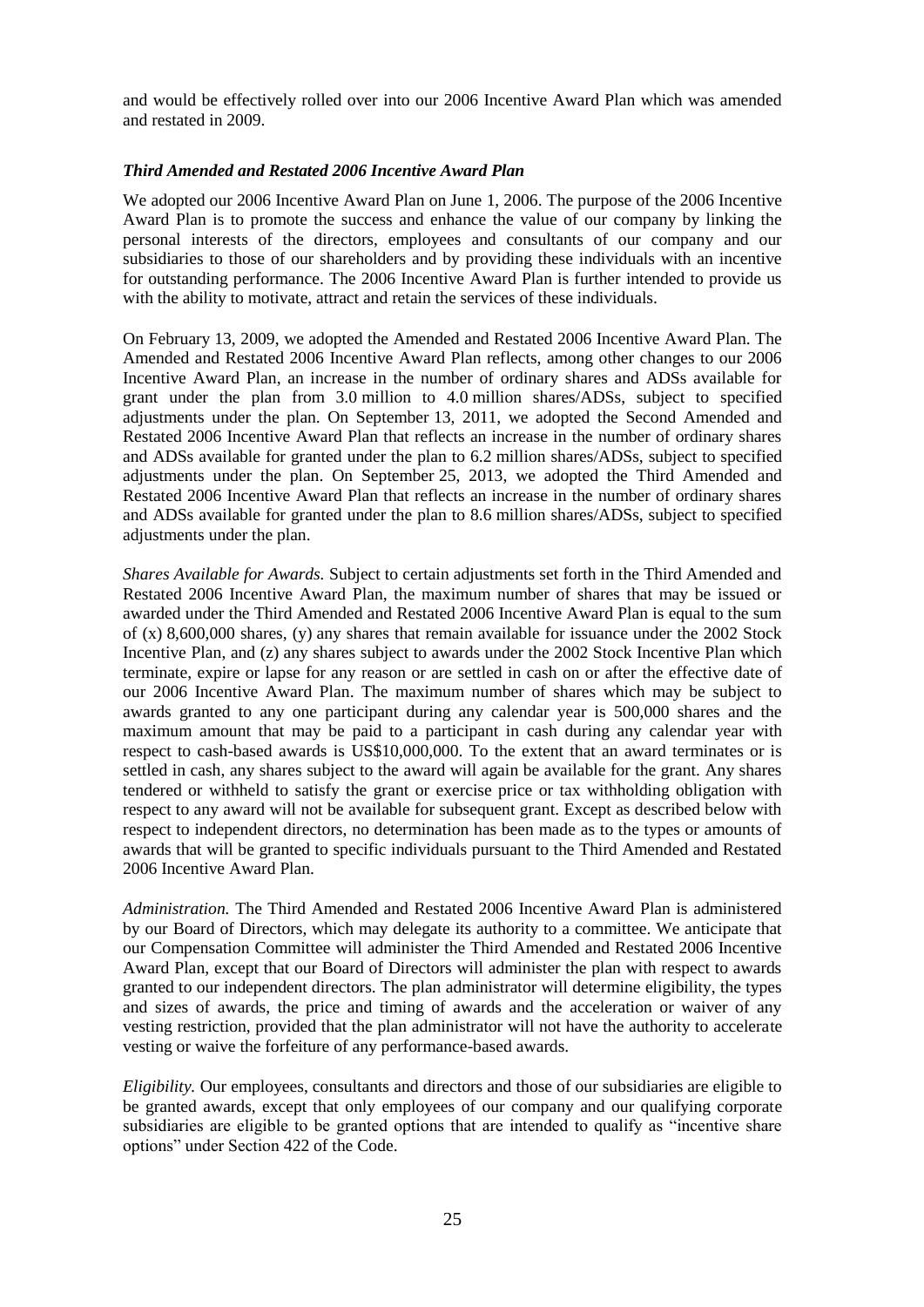#### *Awards*

*Options:* The plan administrator may grant options on shares. The per share option exercise price of all options granted pursuant to the Third Amended and Restated 2006 Incentive Award Plan will not be less than 100% of the fair market value of a share on the date of grant. No incentive share option may be granted to a grantee who owns more than 10% of our outstanding shares unless the exercise price is at least 110% of the fair market value of a share on the date of grant. To the extent that the aggregate fair market value of the shares subject to an incentive share option become exercisable for the first time by any option holder during any calendar year exceeds US\$100,000, such excess will be treated as a non-qualified option. The plan administrator will determine the methods of payment of the exercise price of an option, which may include cash, shares or other property acceptable to the plan administrator (and may involve a cashless exercise of the option). The plan administrator shall designate in the award agreement evidencing each share option grant whether such share option shall be exercisable for shares or ADSs. The award agreement may, in the sole discretion of the plan administrator, permit the option holder to elect, at the time of exercise, whether to receive shares or ADSs in respect of the exercised share option or a portion thereof. The term of options granted under the Third Amended and Restated 2006 Incentive Award Plan may not exceed ten years from the date of grant. However, the term of an incentive share option granted to a person who owns more than 10% of our outstanding shares on the date of grant may not exceed five years. Under the Third Amended and Restated 2006 Incentive Award Plan, the number of awards to be granted to our independent directors will be determined by our Board of Directors or our Compensation Committee.

*Restricted Shares.* The plan administrator may grant shares subject to various restrictions, including restrictions on transferability, limitations on the right to vote and/or limitations on the right to receive dividends.

*Share Appreciation Rights*. The plan administrator may grant share appreciation rights representing the right to receive payment of an amount equal to the excess of the fair market value of a share on the date of exercise over the fair market value of a share on the date of grant. The term of share appreciation rights granted may not exceed ten years from the date of grant. The plan administrator may elect to pay share appreciation rights in cash, in shares or in a combination of cash and shares.

*Performance Shares and Performance Shares Units*. The plan administrator may grant awards of performance shares denominated in a number of shares and/or awards of performance share units denominated in unit equivalents of shares and/or units of value, including dollar value of shares. These awards may be linked to performance criteria measured over performance periods as determined by the plan administrator.

*Share Payments*. The plan administrator may grant share payments, including payments in the form of shares or options or other rights to purchase shares. Share payments may be based upon specific performance criteria determined by the plan administrator on the date such share payments are made or on any date thereafter.

*Deferred Shares*. The plan administrator may grant awards of deferred shares linked to performance criteria determined by the plan administrator. Shares underlying deferred share awards will not be issued until the deferred share awards have vested, pursuant to a vesting schedule or upon the satisfaction of any vesting conditions or performance criteria set by the plan administrator. Recipients of deferred share awards generally will have no rights as shareholders with respect to such deferred shares until the shares underlying the deferred share awards have been issued.

*Restricted Share Units*. The plan administrator may grant RSUs, subject to various vesting conditions. On the maturity date, we will transfer to the participant one unrestricted, fully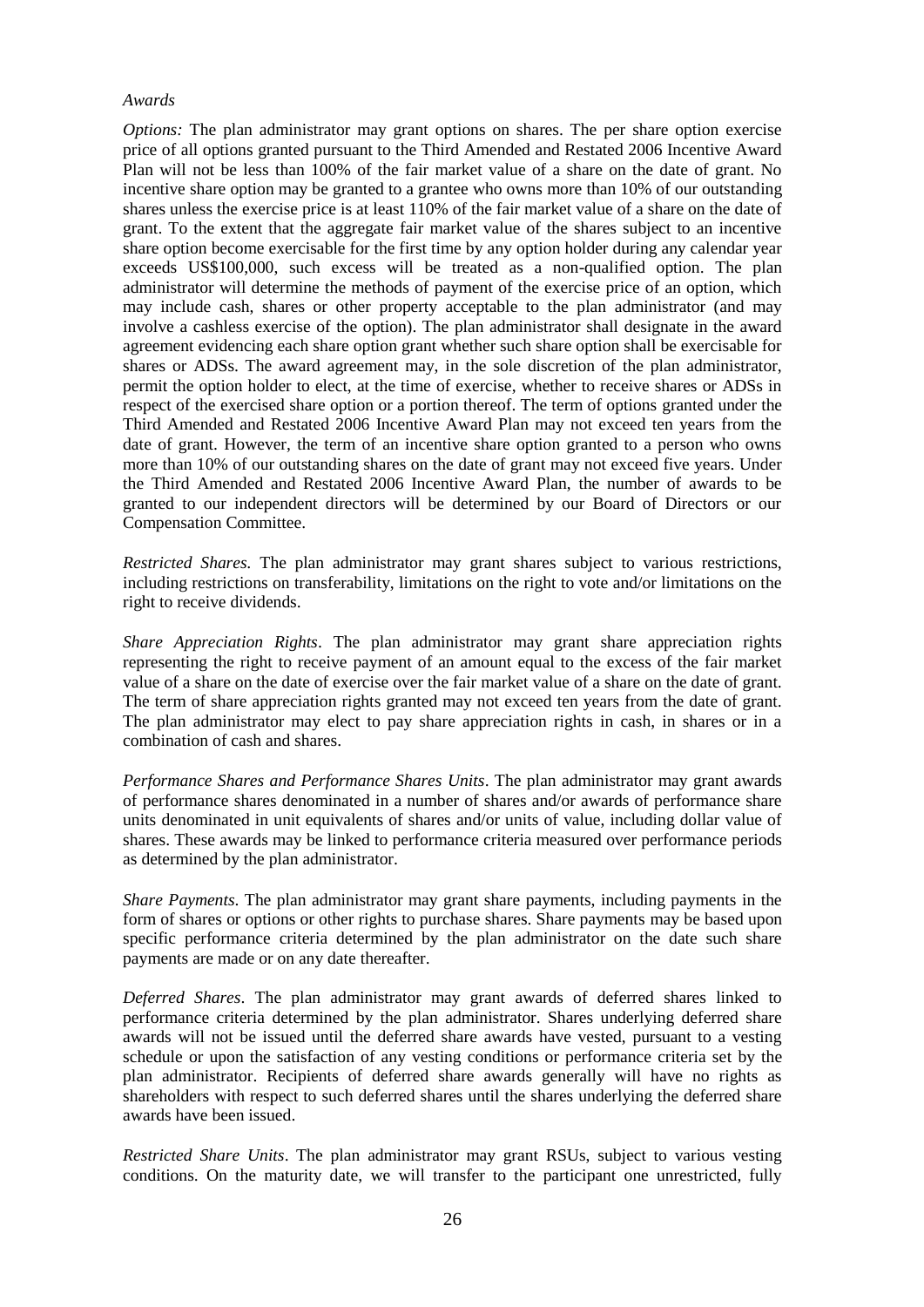transferable share for each vested RSU scheduled to be paid out on such date. The plan administrator will specify the purchase price, if any, to be paid by the participant for such shares. Generally, a participant will have to be employed by us on the date of payment of vested RSUs to be eligible to receive the payment of shares issuable upon vesting of the RSUs.

*Performance Bonus Awards*. The plan administrator may grant a cash bonus payable upon the attainment of performance goals based on performance criteria and measured over a performance period determined appropriate by the plan administrator. Any such cash bonus paid to a "covered employee" within the meaning of Section  $162(m)$  of the Code may be a performance-based award as described below.

*Performance-Based Awards*. The plan administrator may grant awards other than options and share appreciation rights to employees who are or may be "covered employees," as defined in Section 162(m) of the Code, that are intended to be performance-based awards within the meaning of Section 162(m) of the Code in order to preserve the deductibility of these awards for federal income tax purposes. Participants are only entitled to receive payment for performancebased awards for any given performance period to the extent that pre-established performance goals set by the plan administrator for the period are satisfied. The plan administrator will determine the type of performance-based awards to be granted, the performance period and the performance goals. Generally, a participant will have to be employed by us on the date the performance-based award is paid to be eligible for a performance-based award for any period.

*Adjustments*. In the event of certain changes in our capitalization, the plan administrator has broad discretion to adjust awards, including without limitation, (i) the aggregate number and type of shares that may be issued under the Third Amended and Restated 2006 Incentive Award Plan, (ii) the terms and conditions of any outstanding awards, and (iii) the grant or exercise price per share for any outstanding awards under such plan to account for such changes. The plan administrator also has the authority to cash out, terminate or provide for the assumption or substitution of outstanding awards in the event of a corporate transaction.

*Change in Control*. In the event of a change in control of our company in which outstanding awards are not assumed by the successor, such awards will generally become fully exercisable and all forfeiture restrictions on such awards will lapse. Upon, or in anticipation of, a change in control, the plan administrator may cause any awards outstanding to terminate at a specific time in the future and give each participant the right to exercise such awards during such period of time as the plan administrator, in its sole discretion, determines.

*Vesting of Full Value Awards*. Full value awards (generally, any award other than an option or share appreciation right) will vest over a period of at least three years (or, in the case of vesting based upon attainment of certain performance goals, over a period of at least one year). However, full value awards that result in the issuance of an aggregate of up to 5% to the total issuable shares under the Third Amended and Restated 2006 Incentive Award Plan may be granted without any minimum vesting periods. In addition, full value awards may vest on an accelerated basis in the event of a participant's death, disability, or retirement, or in the event of our change in control or other special circumstances.

*Non-transferability*. Awards granted under the Third Amended and Restated 2006 Incentive Award Plan are generally not transferable.

*Withholding.* We have the right to withhold, deduct or require a participant to remit to us an amount sufficient to satisfy federal, state, local or foreign taxes (including the participant's employment tax obligations) required by law to be withheld with respect to any tax concerning the participant as a result of the Third Amended and Restated 2006 Incentive Award Plan.

*Termination or Amendment*. Unless terminated earlier, the Third Amended and Restated 2006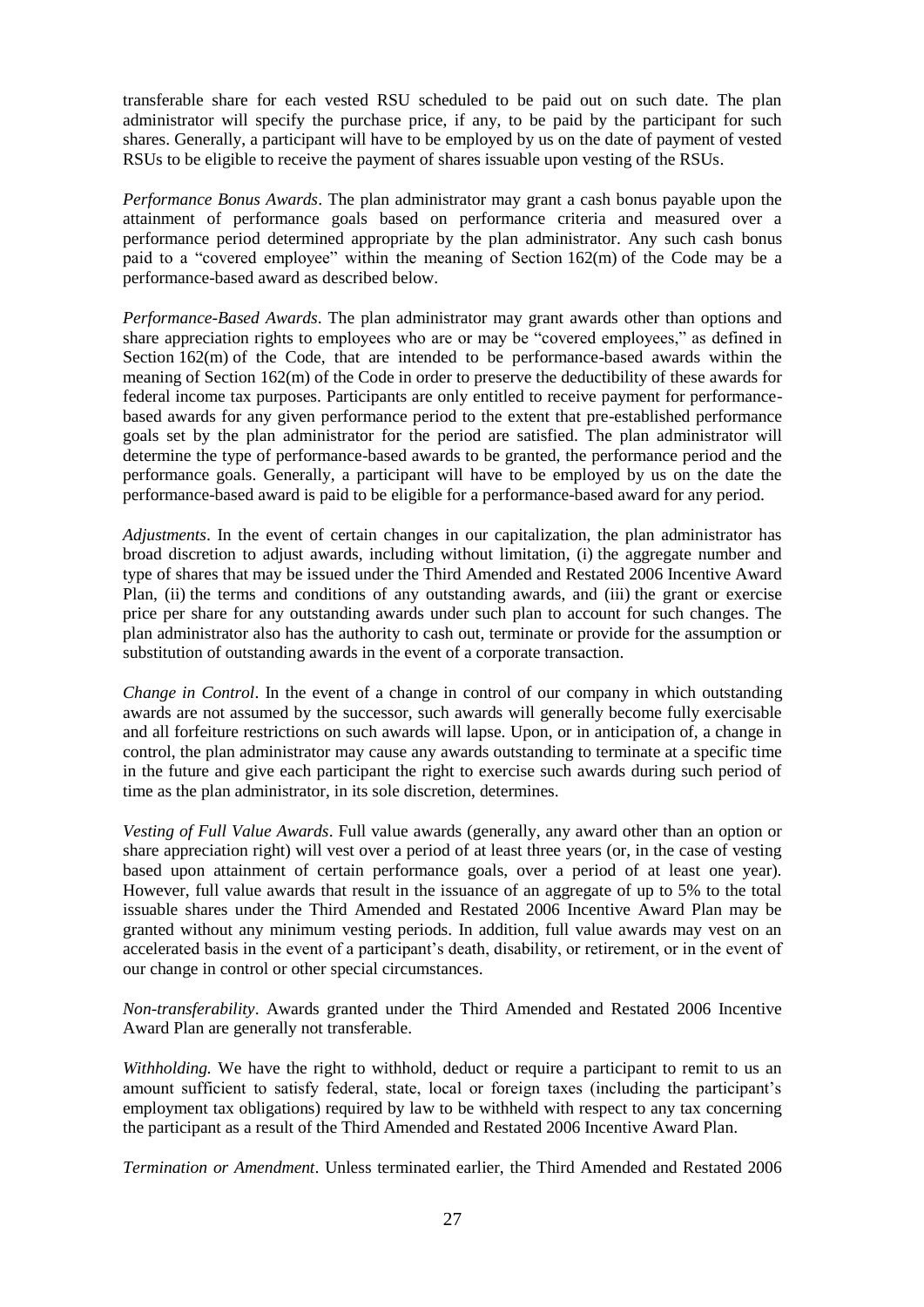Incentive Award Plan will remain in effect for a period of ten years from the effective date of the 2006 Incentive Award Plan, after which no award may be granted under the Third Amended and Restated 2006 Incentive Award Plan. With the approval of our Board of Directors, the plan administrator may terminate or amend the Third Amended and Restated 2006 Incentive Award Plan at any time. However, shareholder approval will be required for any amendment (i) to the extent required by applicable law, regulation or stock exchange rule, (ii) to increase the number of shares available under the Third Amended and Restated 2006 Incentive Award Plan, (iii) to permit the grant of options or share appreciation rights with an exercise price below fair market value on the date of grant, (iv) to extend the exercise period for an option or share appreciation right beyond ten years from the date of grant, or (v) that results in a material increase in benefits or a change in eligibility requirements. Any amendment or termination must not materially adversely affect any participant without such participant's consent.

*Outstanding Awards.* As at June 30, 2015, options or RSUs to purchase an aggregate of 3,817,330 ordinary shares were outstanding, out of which options or RSUs to purchase 1,325,467 ordinary shares were held by all our directors and executive officers as a group. The exercise prices of these options range from \$15.32 to \$35.30 and the expiration dates of these options range from July 24, 2016 to February 1, 2025. The weighted average grant date fair value of RSUs granted during fiscal 2015, 2014 and 2013 were \$19.19, \$14.87 and \$10.93 per ADS, respectively. There is no purchase price for the RSUs.

## **Other Employee Benefits**

We also maintain other employee benefit plans in the form of certain statutory and incentive plans covering substantially all of our employees. For fiscal 2015, the total amount accrued by us to provide for pension, retirement or similar benefits was \$9.3 million.

## *Provident Fund*

In accordance with Indian, the Philippines and Sri Lankan laws, all of our employees in these countries are entitled to receive benefits under the respective government provident fund, a defined contribution plan to which both we and the employee contribute monthly at a predetermined rate (for India and Sri Lanka, currently 12% of the employee's base salary and for the Philippines 100 Philippines pesos per month for every employee). These contributions are made to the respective government provident fund and we have no further obligation under this fund apart from our monthly contributions. We contributed an aggregate of \$5.8 million, \$5.1 million and \$5.1 million in each of fiscal 2015, 2014 and 2013, respectively, to the government provident fund.

#### *US Savings Plan*

Eligible employees in the US participate in a savings plan, or the US Savings Plan, pursuant to Section 401(k) of the United States Internal Revenue Code of 1986, as amended, or the Code. The US Savings Plan allows our employees to defer a portion of their annual earnings on a pretax basis through voluntary contributions there under. The US Savings Plan provides that we can make optional contributions up to the maximum allowable limit under the Code.

#### *UK Pension Scheme*

Eligible employees in the UK contribute to a defined contribution pension scheme operated in the UK. The assets of the scheme are held separately from ours in an independently administered fund. The pension expense represents contributions payable to the fund by us.

*Gratuity*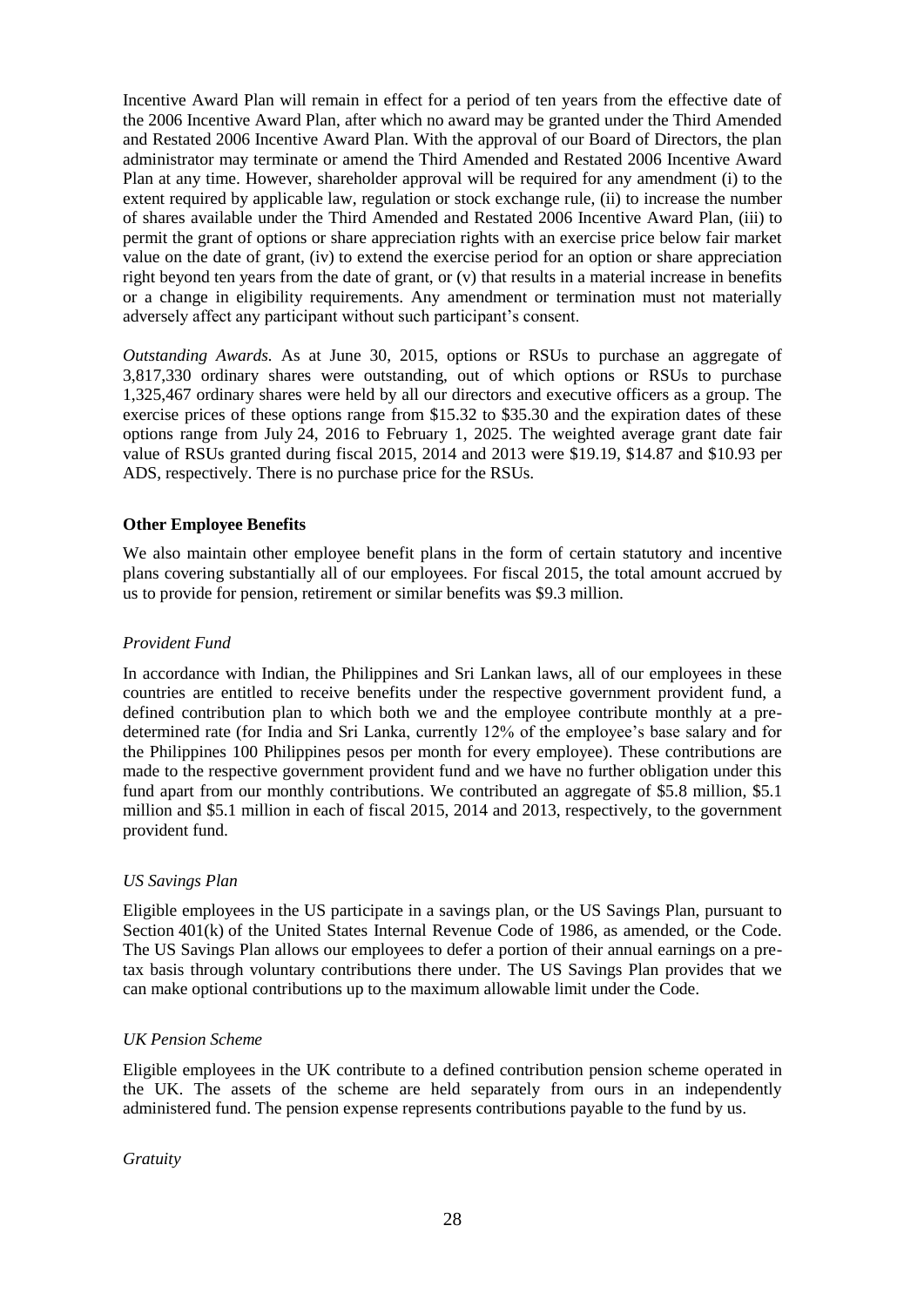In accordance with Indian, the Philippines and Sri Lankan laws, we provide for gratuity liability pursuant to a defined benefit retirement plan covering all our employees in India, the Philippines and Sri Lanka. Our gratuity plan provides for a lump sum payment to eligible employees on retirement, death, incapacitation or on termination of employment (provided such employee has worked for at least five years with our company) which is computed on the basis of employee's salary and length of service with us (subject to a maximum of approximately \$15,962 per employee in India). In India, we provide the gratuity benefit through determined contributions pursuant to a non-participating annuity contract administered and managed by the Life Insurance Corporation of India, or LIC, and Aviva Life Insurance Company Private Limited. Under this plan, the obligation to pay gratuity remains with us although LIC and Aviva Life Insurance Company Private Limited administer the plan. We contributed an aggregate of \$0.9 million, \$1.2 million and \$0.8 million in fiscal 2015, 2014 and 2013, respectively, to LIC and Aviva Life Insurance Company Private Limited.

#### *Compensated Absence*

Our liability for compensated absences is determined on an accrual basis for the entire unused vacation balance standing to the credit of each employee as at year-end and were charged to income in the year in which they accrue.

## **C. Board Practices**

#### **Composition of the Board of Directors**

Our Memorandum and Articles of Association provide that our Board of Directors consists of not less than three directors and such maximum number as our directors may determine from time to time. Our Board of Directors currently consists of ten directors. Each of Messrs. Dillon, Aboody, Williams, Young, and Menezes, Mrs. Karnad, Ms. Gri and Sir Greener satisfies the "independence" requirements of the NYSE rules.

All directors hold office until the expiry of their term of office, their resignation or removal from office for gross negligence or criminal conduct by a resolution of our shareholders or until they cease to be directors by virtue of any provision of law or they are disqualified by law from being directors or they become bankrupt or make any arrangement or composition with their creditors generally or they become of unsound mind. The term of office of the directors is divided into three classes:

- Class I, whose term will expire at the annual general meeting to be held in fiscal 2017;
- Class II, whose term will expire at the annual general meeting to be held in fiscal 2018; and
- Class III, whose term will expire at the annual general meeting to be held in fiscal 2016.

Our directors for fiscal 2015 are classified as follows:

- Class I: Mr. Adrian T. Dillon, Sir Anthony A. Greener and Mr. Gareth Williams;
- Class II: Mr. Keshav R. Murugesh, Mr. Albert Aboody and Mr. Michael Menezes; and
- Class III: Mr. Jeremy Young, Mr. John Freeland, Ms. Françoise Gri and Mrs. Renu S Karnad.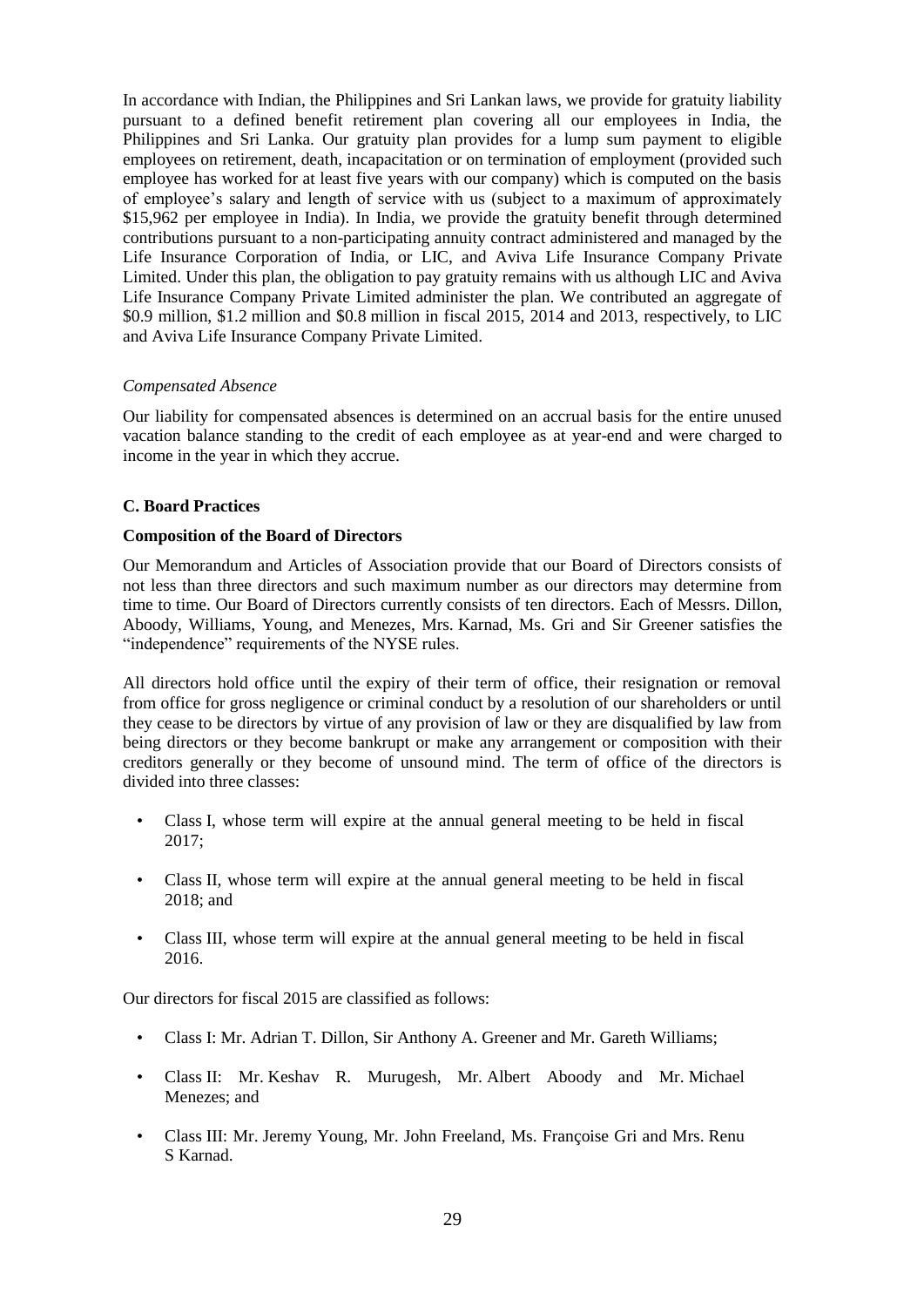The appointments of Messrs. Young, Freeland and Ms. Gri and Mrs. Karnad will expire at the Annual General Meeting to be held on September 28, 2015. We are seeking shareholders' approval for re-election of Mr. Freeland, Ms. Gri and Mrs. Karnad. Mr. Jeremy Young has chosen not stand for re-election and hence his term of directorship will expire at this Annual General Meeting.

At each annual general meeting after the initial classification or special meeting in lieu thereof, the successors to directors whose terms will then expire serve from the time of election until the third annual meeting following election or special meeting held in lieu thereof. Any additional directorships resulting from an increase in the number of directors will be distributed among the three classes so that, as nearly as possible, each class will consist of one-third of the directors. This classification of the Board of Directors may have the effect of delaying or preventing changes in control of management of our company.

There are no family relationships among any of our directors or executive officers. The employment agreement governing the services of one of our directors provide for benefits upon termination of employment as described above.

Our Board of Directors held five meetings in fiscal 2015.

## **Board Leadership Structure and Board Oversight of Risk**

Different individuals currently serve in the roles of Chairman of the Board and Group Chief Executive Officer of our company. Our Board believes that splitting the roles of Chairman of the Board and Group Chief Executive Officer is currently the most appropriate leadership structure for our company. This leadership structure will bring in greater efficiency as a result of vesting two important leadership roles in separate individuals and increased independence for the Board of Directors.

## **Board"s Role in Risk Oversight**

Our Board of Directors is primarily responsible for overseeing our risk management processes. The Board of Directors receives and reviews periodic reports from the Head of Risk Management and Audit as considered appropriate regarding our company's assessment of risks. The Board of Directors focuses on the most significant risks facing our company and our company's general risk management strategy, and also ensures that risks undertaken by our company are consistent with the Board's appetite for risk. While the Board oversees our company's risk management, management is responsible for day-to-day risk management processes. We believe this division of responsibilities is the most effective approach for addressing the risks facing our company and that our Board leadership structure supports this approach.

The Audit Committee has special responsibilities with respect to financial risks, and regularly reports to the full Board of Directors on these issues. Among other responsibilities, the Audit Committee reviews our company's policies with respect to contingent liabilities and risks that may be material to our company, our company's policies and procedures designed to promote compliance with laws, regulations, and internal policies and procedures, and major legislative and regulatory developments which could materially impact our company.

The Compensation Committee also plays a role in risk oversight as it relates to our company's compensation policies and practices. Among other responsibilities, the Compensation Committee designs and evaluates our company's executive compensation policies and practices so that our company's compensation programs promote accountability among employees and the interests of employees are properly aligned with the interests of our shareholders.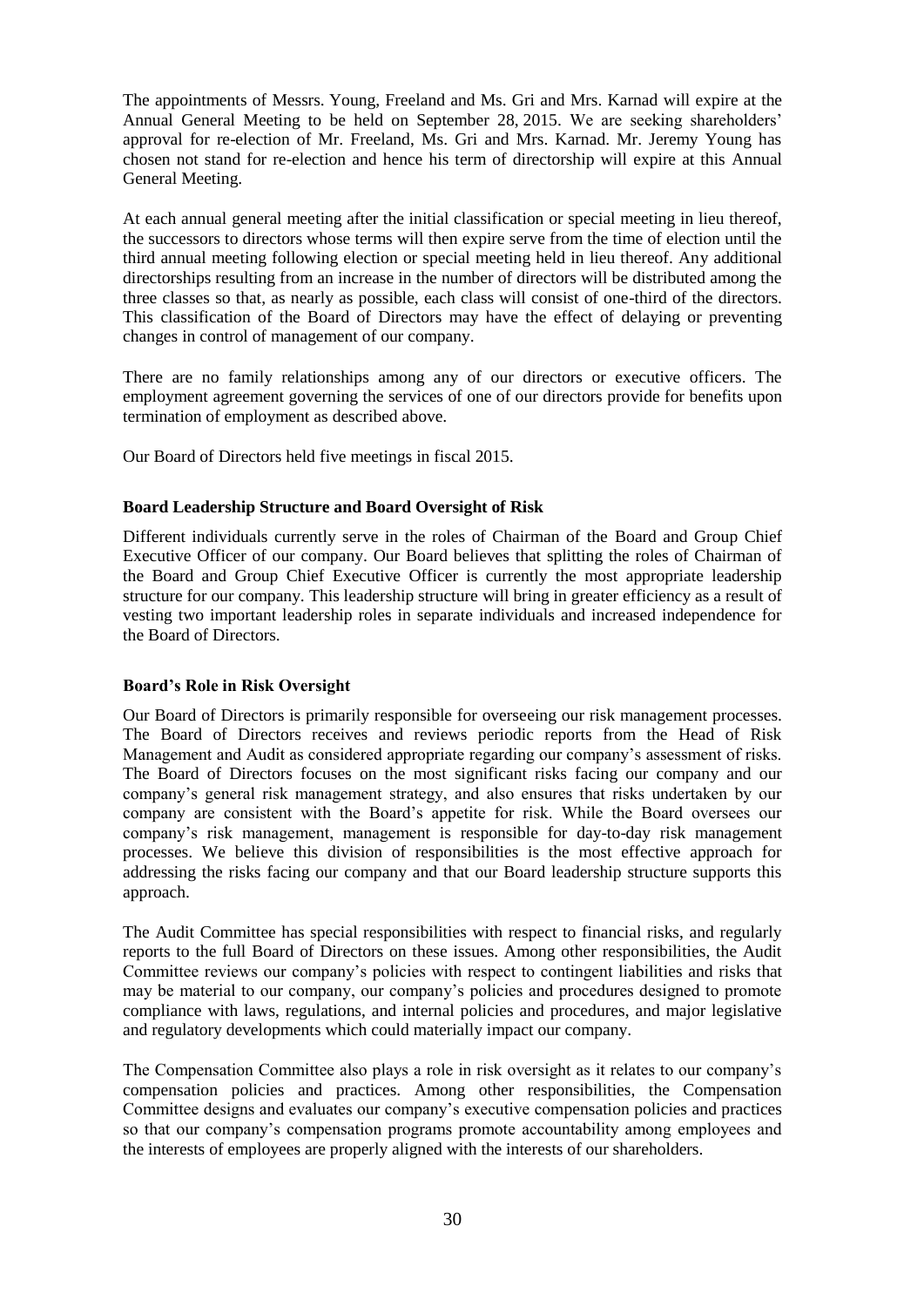#### **Committees of the Board**

Our Board of Directors has three standing committees: an Audit Committee, a Compensation Committee and a Nominating and Corporate Governance Committee.

#### *Audit Committee*

The Audit Committee comprises four directors: Messrs. Albert Aboody (Chairman), Michael Menezes, Jeremy Young and Ms. Françoise Gri. Each of Messrs. Aboody, Menezes, Young and Ms. Gri satisfies the "independence" requirements of Rule 10A-3 of the Securities Exchange Act of 1934 as amended, or the Exchange Act, and the NYSE listing standards. Mr. Jeremy Young has chosen not to stand for re-election and hence his term of directorship will expire at this Annual General Meeting. The principal duties and responsibilities of our Audit Committee are as follows:

- to serve as an independent and objective party to monitor our financial reporting process and internal control systems;
- to review and appraise the audit efforts of our independent accountants and exercise ultimate authority over the relationship between us and our independent accountants; and
- to provide an open avenue of communication among the independent accountants, financial and senior management and the Board of Directors.

The Audit Committee has the power to investigate any matter brought to its attention within the scope of its duties. It also has the authority to retain counsel and advisors to fulfill its responsibilities and duties. Messrs. Aboody and Menezes serve as our Audit Committee financial experts, within the requirements of the rules promulgated by the Commission relating to listed-company audit committees.

We have posted our Audit Committee charter on our website at *www.wns.com.* **Information contained in our website does not constitute a part of this Proxy Statement.**

The Audit Committee held four meetings in fiscal 2015.

#### *Compensation Committee*

The Compensation Committee comprises four directors: Messrs. Gareth Williams (Chairman) and Adrian T. Dillon, Mrs. Renu S. Karnad and Sir Anthony A. Greener. Each of Messrs. Williams and Dillon, Mrs. Karnad and Sir Anthony satisfies the "independence" requirements of the NYSE listing standards. The scope of this committee's duties includes determining the compensation of our executive officers and other key management personnel. The Compensation Committee also administers the 2002 Stock Incentive Plan and the Third Amended and Restated 2006 Incentive Award Plan, reviews performance appraisal criteria and sets standards for and decides on all employee shares options allocations when delegated to do so by our Board of Directors.

We have posted our Compensation Committee charter on our website at *www.wns.com.* **Information contained in our website does not constitute a part of this Proxy Statement.**

The Compensation Committee held five meetings in fiscal 2015.

#### *Nominating and Corporate Governance Committee*

The Nominating and Corporate Governance Committee comprises three directors: Sir Anthony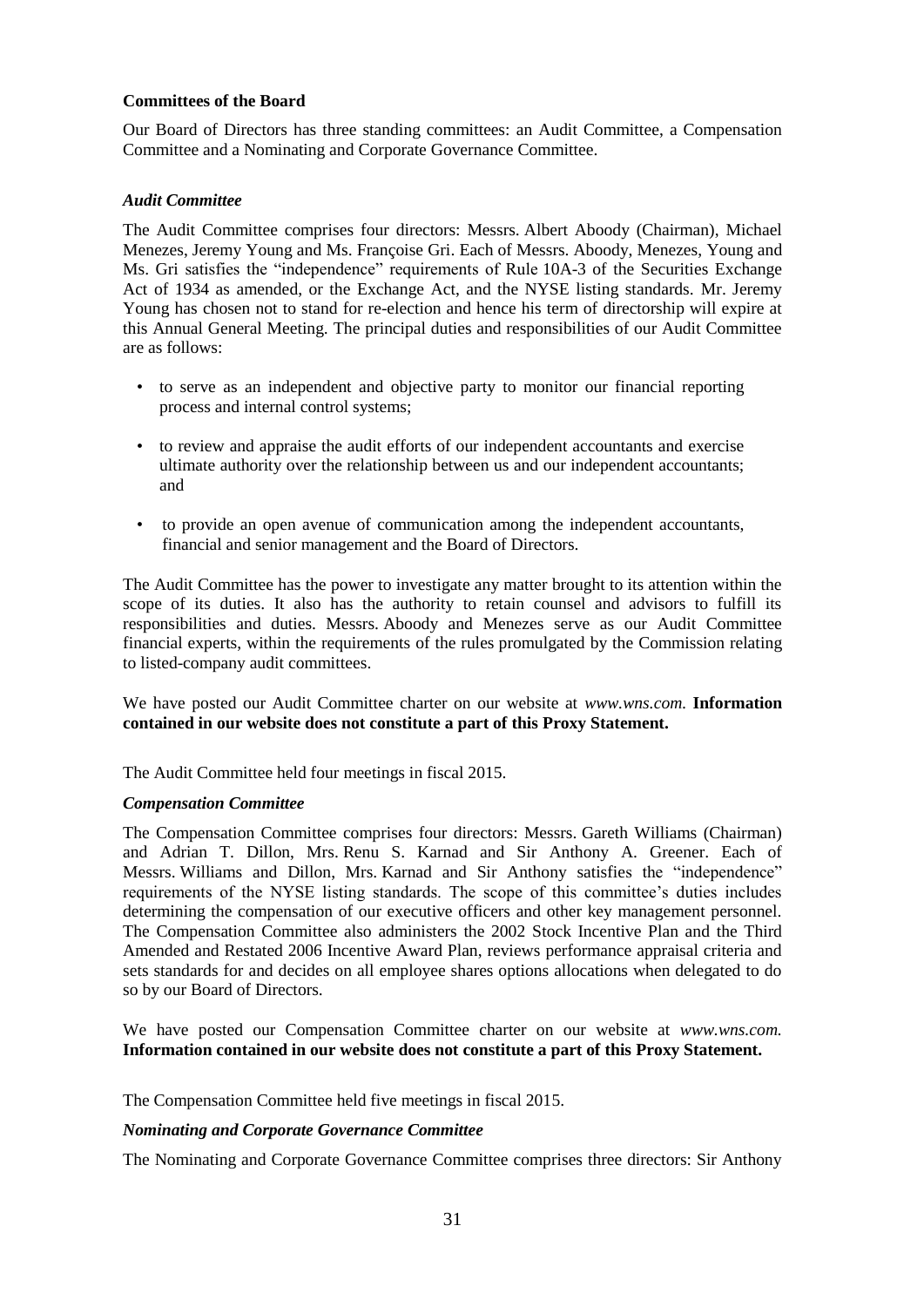A. Greener (Chairman), Mr. Adrian T. Dillon and Mrs. Renu S. Karnad. Each of Sir Anthony, Mr. Dillon and Mrs. Karnad satisfies the "independence" requirements of the NYSE listing standards. The principal duties and responsibilities of the nominating and governance committee are as follows:

- to assist the Board of Directors by identifying individuals qualified to become board members and members of board committees, to recommend to the Board of Directors nominees for the next annual meeting of shareholders, and to recommend to the Board of Directors nominees for each committee of the Board of Directors;
- to monitor our corporate governance structure; and
- to periodically review and recommend to the Board of Directors any proposed changes to the corporate governance guidelines applicable to us.

We have posted our Nominating and Corporate Governance Committee charter on our website at *www.wns.com.* **Information contained in our website does not constitute a part of this Proxy Statement.**

The Nominating and Corporate Governance Committee uses its judgment to identify well qualified individuals who are willing and able to serve on our Board of Directors. Pursuant to its charter, the Nominating and Corporate Governance Committee may consider a variety of criteria in recommending candidates for election to our board, including an individual's personal and professional integrity, ethics and values; experience in corporate management, such as serving as an officer or former officer of a publicly held company, and a general understanding of marketing, finance and other elements relevant to the success of a publiclytraded company in today's business environment; experience in our company's industry and with relevant social policy concerns; experience as a board member of another publicly held company; academic expertise in an area of our company's operations; and practical and mature business judgment, including ability to make independent analytical inquiries.

While the Nominating and Corporate Governance Committee does not have a formal policy with respect to the consideration of diversity in identifying director nominees, it nevertheless considers director nominees with a diverse range of backgrounds, skills, national origins, values, experiences, and occupations.

The Nominating and Corporate Governance Committee held four meetings in fiscal 2015.

#### **Executive Sessions**

Our non-executive directors meet regularly in executive session without executive directors or management present. The purpose of these executive sessions is to promote open and candid discussion among the non-executive directors. Our non-executive directors held four executive sessions in fiscal 2015.

Shareholders and other interested parties may communicate directly with the presiding director or with our non-executive directors as a group by writing to the following address: WNS (Holdings) Limited, Attention: Non-Executive Directors, Gate 4, Godrej & Boyce Complex, Pirojshanagar, Vikhroli (W), Mumbai 400 079, India.

#### **D. Employees**

For a description of our employees, see "Part I — Item 4. Information on the Company — Business Overview — Human Capital" of our Annual Report.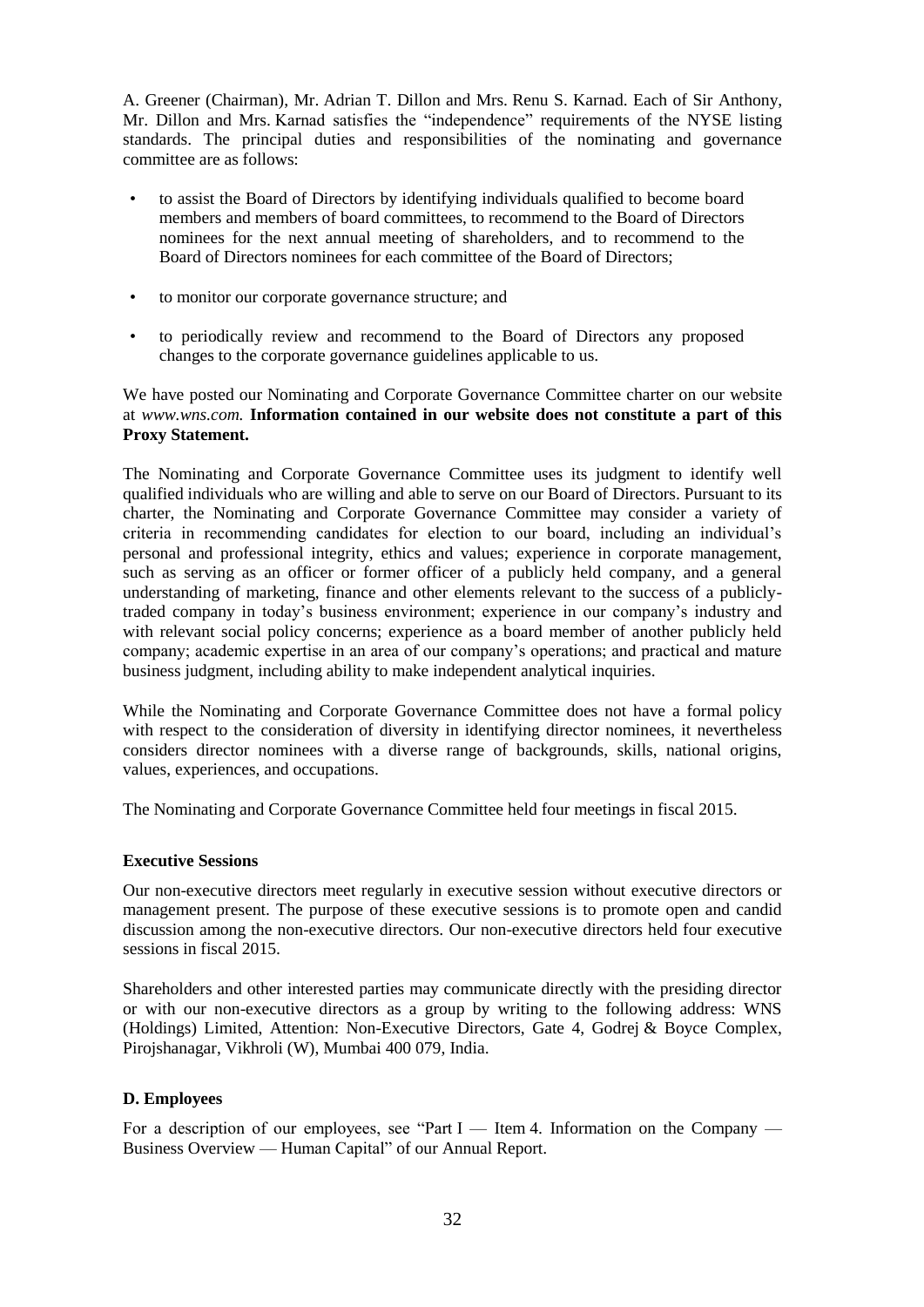#### **E. Share Ownership**

The following table sets forth information with respect to the beneficial ownership of our ordinary shares as at June 30, 2015 by each of our directors and all our directors and executive officers as a group as at that date. As used in this table, beneficial ownership means the sole or shared power to vote or direct the voting or to dispose of or direct the sale of any security. A person is deemed to be the beneficial owner of securities that can be acquired within 60 days upon the exercise of any option, warrant or right. Ordinary shares subject to options, warrants or rights that are currently exercisable or exercisable within 60 days are deemed outstanding for computing the ownership percentage of the person holding the options, warrants or rights, but are not deemed outstanding for computing the ownership percentage of any other person. The amounts and percentages as at June 30, 2015 are based on an aggregate of 52,100,236 ordinary shares outstanding as at that date.

|                                                | <b>Number of Ordinary</b><br><b>Shares</b> |                |  |  |  |  |
|------------------------------------------------|--------------------------------------------|----------------|--|--|--|--|
|                                                | <b>Beneficially Owned</b>                  |                |  |  |  |  |
| <b>Name</b>                                    | Number _                                   | <b>Percent</b> |  |  |  |  |
| <b>Directors</b>                               |                                            |                |  |  |  |  |
| Adrian T. Dillon <sup>(1)</sup>                | 28,606                                     | 0.055          |  |  |  |  |
| Albert Aboody                                  | 14,255                                     | 0.027          |  |  |  |  |
| Anthony A. Greener <sup><math>(2)</math></sup> | 49,965                                     | 0.096          |  |  |  |  |
| Francoise $Gri^{(3)}$                          |                                            |                |  |  |  |  |
| Gareth Williams                                | 1,749                                      | 0.003          |  |  |  |  |
| John Freeland <sup><math>(4)</math></sup>      |                                            |                |  |  |  |  |
| Jeremy Young <sup>(5)</sup>                    | 42,710                                     | 0.082          |  |  |  |  |
| Keshav R. Murugesh                             | 195,766                                    | 0.376          |  |  |  |  |
| <b>Michael Menezes</b>                         | 1,749                                      | 0.003          |  |  |  |  |
| Renu S. Karnad                                 | 6,172                                      | 0.012          |  |  |  |  |
| <b>Executive Officers</b>                      |                                            |                |  |  |  |  |
| Sanjay Puria                                   | 12,001                                     | 0.023          |  |  |  |  |
| <b>Ronald Gillette</b>                         | 14,400                                     | 0.028          |  |  |  |  |
| Swaminathan Rajamani                           | 504                                        | 0.000          |  |  |  |  |
| All our directors and executive officers       |                                            |                |  |  |  |  |
| as a group (13 persons as of June 30,          |                                            |                |  |  |  |  |
| 2015)                                          | 367,877                                    | 0.706          |  |  |  |  |

#### **Notes:**

(1) Of the 28,606 shares beneficially owned by Mr. Adrian T. Dillon, 16,765 shares are in the form of ADSs.

(2) Of the 49,965 shares beneficially owned by Sir Anthony Greener, 32,625 shares are held in trust.

(3) Ms. Francoise Gri was appointed as a director of our company with effect from May 6, 2015.

(4) Mr. John Freeland was appointed as a director of our company with effect from September 1, 2014.

(5) Of the 42,710 shares beneficially owned by Mr. Jeremy Young, 37,350 shares are in the form of ADSs.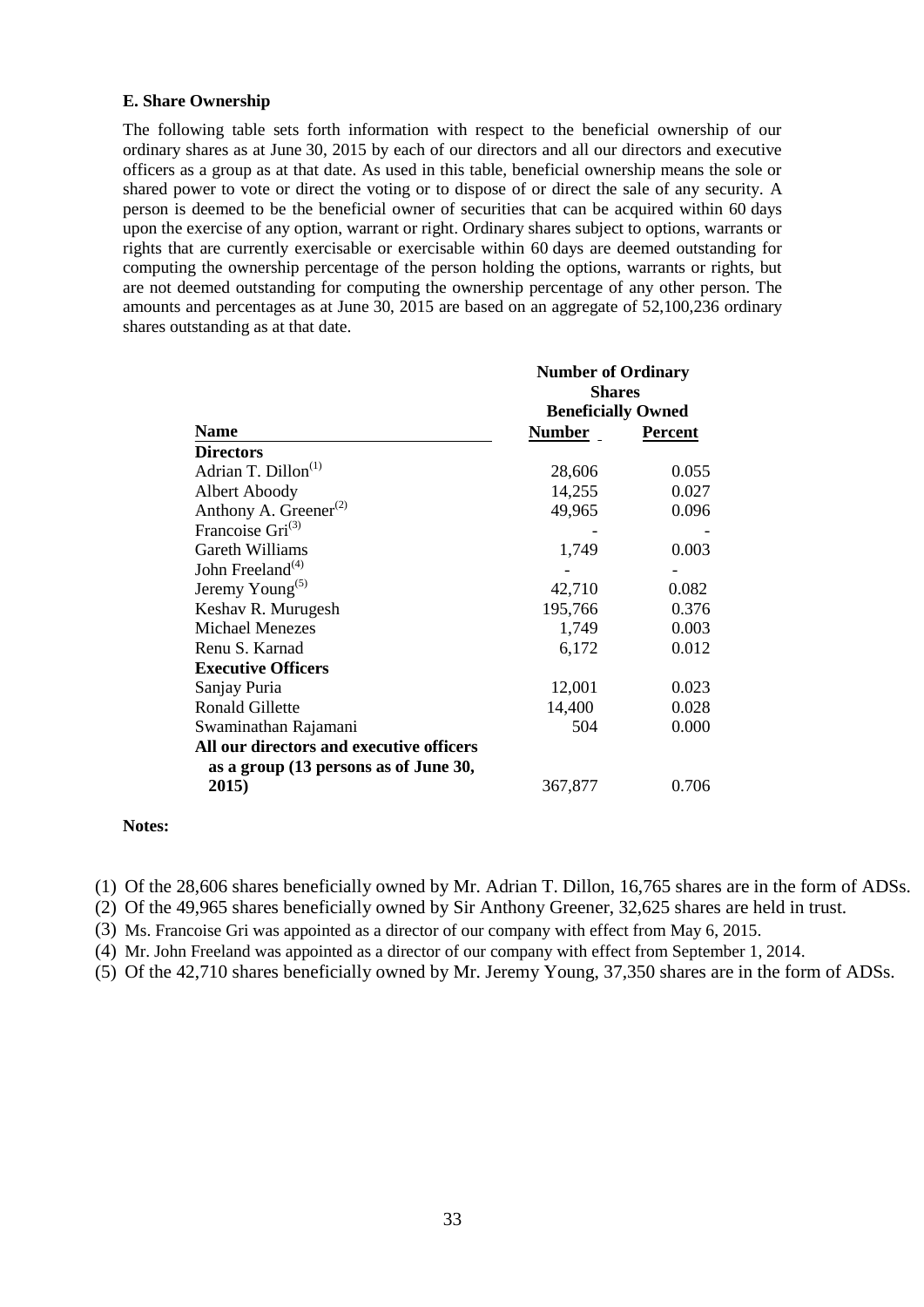The following table sets forth information concerning options and RSUs held by our directors and executive officers as at June 30, 2015:

|                                          |                                                                                         | <b>Options Summary</b><br>Number<br>of |                                                                                                                                                                                                                                                                                                                                                                                                                                                                                                                                                             |                                                                                    |                   |                                                                                                          | <b>RSU Summary</b>                                                                                                             |                              |                                                                                          |  |  |
|------------------------------------------|-----------------------------------------------------------------------------------------|----------------------------------------|-------------------------------------------------------------------------------------------------------------------------------------------------------------------------------------------------------------------------------------------------------------------------------------------------------------------------------------------------------------------------------------------------------------------------------------------------------------------------------------------------------------------------------------------------------------|------------------------------------------------------------------------------------|-------------------|----------------------------------------------------------------------------------------------------------|--------------------------------------------------------------------------------------------------------------------------------|------------------------------|------------------------------------------------------------------------------------------|--|--|
| Name<br><b>Directors</b>                 | Number<br>of<br>shares<br>underlyi<br>ng<br>unexerci<br>sed<br>but<br>vested<br>options | Exercise<br>price                      | shares<br>underlyin<br>$\mathbf{g}% _{T}=\mathbf{g}_{T}=\mathbf{g}_{T}=\mathbf{g}_{T}=\mathbf{g}_{T}=\mathbf{g}_{T}=\mathbf{g}_{T}=\mathbf{g}_{T}=\mathbf{g}_{T}=\mathbf{g}_{T}=\mathbf{g}_{T}=\mathbf{g}_{T}=\mathbf{g}_{T}=\mathbf{g}_{T}=\mathbf{g}_{T}=\mathbf{g}_{T}=\mathbf{g}_{T}=\mathbf{g}_{T}=\mathbf{g}_{T}=\mathbf{g}_{T}=\mathbf{g}_{T}=\mathbf{g}_{T}=\mathbf{g}_{T}=\mathbf{g}_{T}=\mathbf{g}_{T}=\mathbf{g}_{T}=\mathbf{g}_{T}=\math$<br>unexercis<br>ed<br>options<br>that will<br>vest in<br>next 60<br>days fro<br>m<br>June 30,<br>2015 | Number<br>of<br>shares<br>underlyin<br>g<br>options<br>that have<br>not veste<br>d | Exercise<br>price | Number o<br>f<br>shares<br>underlyin<br>g<br>RSUs hel<br>d<br>that have<br>vested but<br>unexercis<br>ed | Number<br>of<br>shares<br>underlyin<br>g<br><b>RSUs</b><br>that will<br>vest in<br>next 60<br>days<br>from<br>June 30,<br>2015 | Vesting<br>Dates             | Number<br>of<br>shares<br>underlyin<br>g<br>RSUs hel<br>d<br>that have<br>not veste<br>d |  |  |
| Adrian T.                                |                                                                                         |                                        |                                                                                                                                                                                                                                                                                                                                                                                                                                                                                                                                                             |                                                                                    |                   |                                                                                                          |                                                                                                                                |                              |                                                                                          |  |  |
| Dillon                                   |                                                                                         |                                        |                                                                                                                                                                                                                                                                                                                                                                                                                                                                                                                                                             |                                                                                    |                   |                                                                                                          | 1,586                                                                                                                          | $16$ -Jul- $15$              | 22,486                                                                                   |  |  |
| Albert Aboody                            |                                                                                         |                                        |                                                                                                                                                                                                                                                                                                                                                                                                                                                                                                                                                             |                                                                                    |                   |                                                                                                          | 1,788                                                                                                                          | 22-Jul-15                    |                                                                                          |  |  |
|                                          |                                                                                         |                                        |                                                                                                                                                                                                                                                                                                                                                                                                                                                                                                                                                             |                                                                                    |                   |                                                                                                          | 896<br>762                                                                                                                     | $16$ -Jul- $15$<br>22-Jul-15 | 9,401                                                                                    |  |  |
| Anthony A.<br>Greener                    | (1)<br>14,000<br>(2)                                                                    | \$<br>28.48                            |                                                                                                                                                                                                                                                                                                                                                                                                                                                                                                                                                             |                                                                                    |                   |                                                                                                          | 724                                                                                                                            | $16$ -Jul- $15$              | 8,298                                                                                    |  |  |
| Francoise Gri <sup>(3)</sup><br>Gareth   | 2,000                                                                                   | $\$$<br>22.98                          |                                                                                                                                                                                                                                                                                                                                                                                                                                                                                                                                                             |                                                                                    |                   |                                                                                                          | 616                                                                                                                            | 22-Jul-15                    |                                                                                          |  |  |
| Williams<br>John Freeland <sup>(4)</sup> |                                                                                         |                                        |                                                                                                                                                                                                                                                                                                                                                                                                                                                                                                                                                             |                                                                                    |                   |                                                                                                          | 616                                                                                                                            | 22-Jul-15                    | 6,992<br>6,235                                                                           |  |  |
| Jeremy<br>Young $(5)$                    |                                                                                         |                                        |                                                                                                                                                                                                                                                                                                                                                                                                                                                                                                                                                             |                                                                                    |                   |                                                                                                          | 724                                                                                                                            | 16-Jul-15                    | 9,579                                                                                    |  |  |
|                                          |                                                                                         |                                        |                                                                                                                                                                                                                                                                                                                                                                                                                                                                                                                                                             |                                                                                    |                   |                                                                                                          | 616                                                                                                                            | 22-Jul-15                    |                                                                                          |  |  |
| Keshav R.<br>Murugesh                    |                                                                                         |                                        |                                                                                                                                                                                                                                                                                                                                                                                                                                                                                                                                                             |                                                                                    |                   | 195,766                                                                                                  |                                                                                                                                |                              | 753,598                                                                                  |  |  |
| Michael<br>Menezes                       |                                                                                         |                                        |                                                                                                                                                                                                                                                                                                                                                                                                                                                                                                                                                             |                                                                                    |                   |                                                                                                          | 616                                                                                                                            | $22$ -Jul-15                 | 6,992                                                                                    |  |  |
| Renu S. Karnad                           |                                                                                         |                                        |                                                                                                                                                                                                                                                                                                                                                                                                                                                                                                                                                             |                                                                                    |                   |                                                                                                          | 724                                                                                                                            | $16$ -Jul- $15$              | 10,798                                                                                   |  |  |
| <b>Executive</b>                         |                                                                                         |                                        |                                                                                                                                                                                                                                                                                                                                                                                                                                                                                                                                                             |                                                                                    |                   |                                                                                                          | 616                                                                                                                            | $22$ -Jul-15                 |                                                                                          |  |  |
| <b>Officers</b><br>Sanjay Puria          |                                                                                         |                                        |                                                                                                                                                                                                                                                                                                                                                                                                                                                                                                                                                             |                                                                                    |                   |                                                                                                          |                                                                                                                                |                              |                                                                                          |  |  |
|                                          |                                                                                         |                                        |                                                                                                                                                                                                                                                                                                                                                                                                                                                                                                                                                             |                                                                                    |                   | 14,400                                                                                                   | 3,000                                                                                                                          | 28-Aug-15                    | 76,133                                                                                   |  |  |
| Ronald Gillette                          |                                                                                         |                                        |                                                                                                                                                                                                                                                                                                                                                                                                                                                                                                                                                             |                                                                                    |                   |                                                                                                          |                                                                                                                                |                              |                                                                                          |  |  |
| Swaminathan                              |                                                                                         |                                        |                                                                                                                                                                                                                                                                                                                                                                                                                                                                                                                                                             |                                                                                    |                   | 9001                                                                                                     |                                                                                                                                |                              | 113,400                                                                                  |  |  |
|                                          |                                                                                         |                                        |                                                                                                                                                                                                                                                                                                                                                                                                                                                                                                                                                             |                                                                                    |                   | 504                                                                                                      |                                                                                                                                |                              | 52,600                                                                                   |  |  |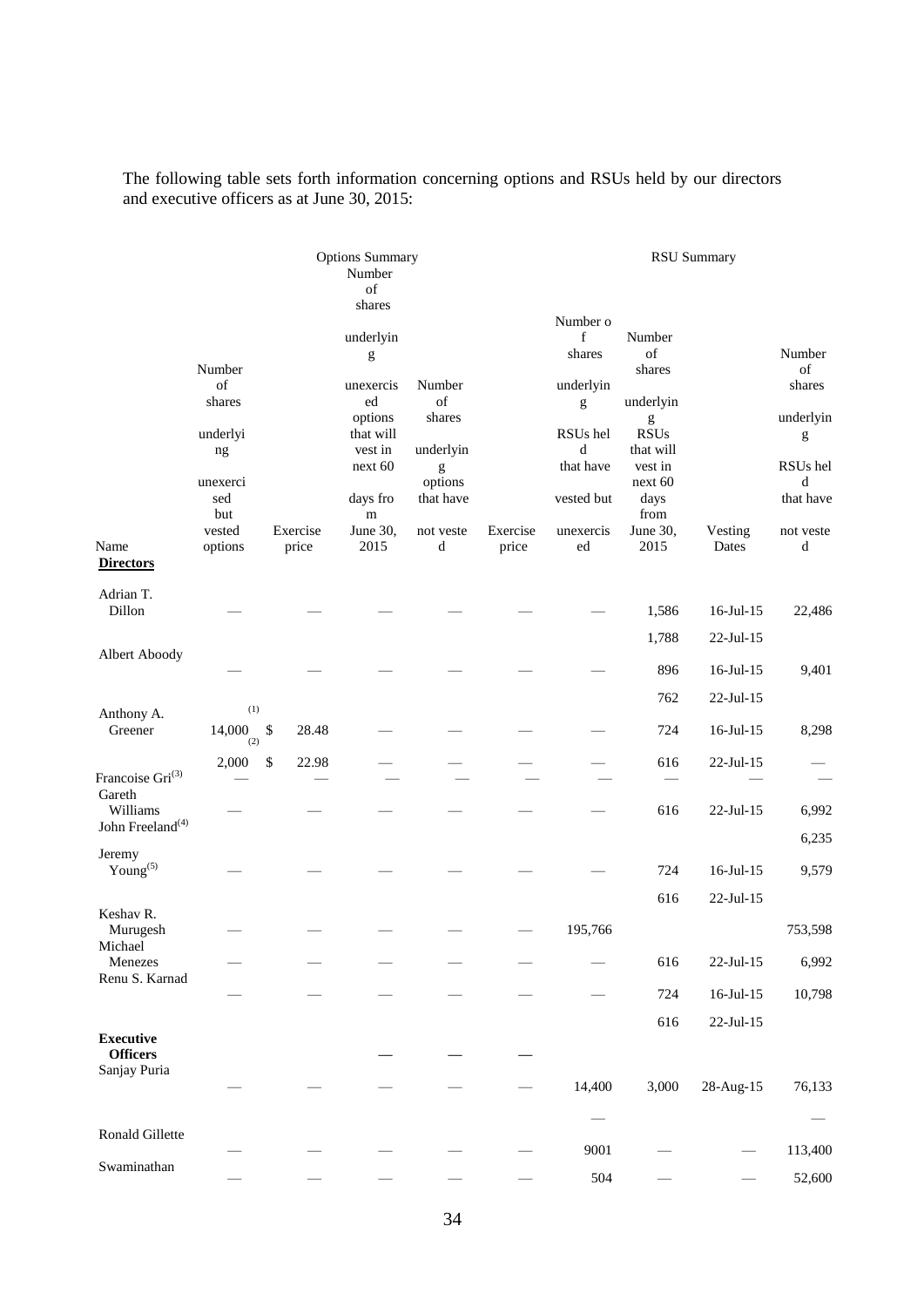#### Rajamani

## **Notes:**

- (1) The expiration date of these options is June 14, 2017.
- (2) The expiration date of these options is August 7, 2017.
- (3) Ms. Francoise Gri was appointed as a director of our company with effect from May 6, 2015.
- (4) Mr. John Freeland was appointed as a director of our company with effect from September 1, 2014.
- (5) Mr. Jeremy Young has chosen not to stand for re-election and hence his term of directorship will expire at this Annual General Meeting.

## *Share Ownership Guidelines*

In July 2014, our Board of Directors adopted a share ownership policy, which was most recently amended in January 2015 and effective from April 1, 2015, outlining the share ownership guidelines for, among other employees, our directors and executive officers. We believe that this policy further aligns the interests of our directors and executive officers with the long-term interests of our shareholders and promotes our commitment to sound corporate governance practices.

Under our amended policy, each of our non-executive directors must hold at least the amount of vested shares of our company by the fifth anniversary of such director's initial election to the Board as shown in the table below:

| <b>Position</b>                            | <b>Share Ownership Guidelines</b>         |
|--------------------------------------------|-------------------------------------------|
| For Non-Executive Directors (except Board) |                                           |
| Chairman)                                  | $3.0 x$ value of annual share grant in \$ |
| For the Board Chairman                     | 4.0 x value of annual share grant in \$   |

In the event a non-executive director holds at least the required valued of our ordinary shares during the required time period, but the value of the director's shares decreases below the shareholding requirement due to a decline in the price of our ADSs, the director shall be deemed to have complied with this policy so long as the director does not sell any shares.

Our amended policy provides that our executive officers are required to hold a multiple of their annual base salary in shares of our company as shown in the table below.

| <b>Position</b>                | <b>Share Ownership Guidelines</b> |
|--------------------------------|-----------------------------------|
| Group Chief Executive Officer  | 4.0 x annual base salary          |
| <b>Chief Operating Officer</b> | 2.0 x annual base salary          |
| <b>Chief Financial Officer</b> | 1.5 x annual base salary          |
| <b>Chief People Officer</b>    | 1.0 x annual base salary          |

Executive officers have five years to achieve the specified ownership level according to the following build-up schedule: achieving a share ownership level equivalent to 5%, 15%, 30%, 60% and 100% of their specified ownership level in the first, second, third, fourth and fifth year, respectively.

Shares owned by immediate family members and any trust for the benefit only of the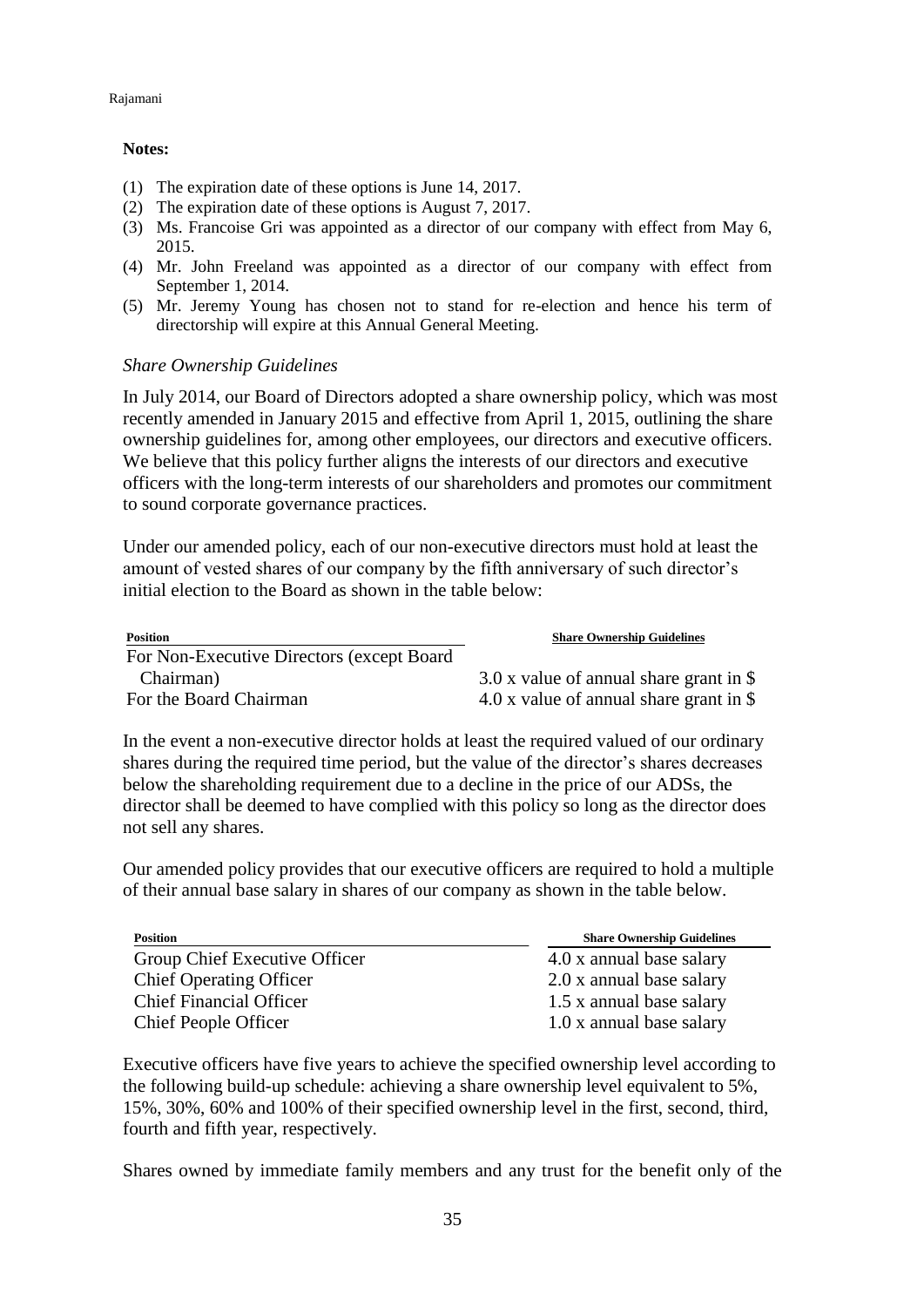executive officer/director or his or her family members are included in the determination of such executive officer/director's share ownership level. As of June 30, 2015, the Board of Directors and Executive officers of the Company have complied with the Share Ownership Guidelines.

## **MAJOR SHAREHOLDERS AND RELATED PARTY TRANSACTIONS**

## **A. Major Shareholders**

The following table sets forth information regarding beneficial ownership of our ordinary shares as at June 30, 2015 held by each person who is known to us to have a 5.0% or more beneficial share ownership based on an aggregate of 52,100,236 ordinary shares outstanding as of that date. Beneficial ownership is determined in accordance with the rules of the Commission and includes shares over which the indicated beneficial owner exercises voting and/or investment power or receives the economic benefit of ownership of such securities. Ordinary shares subject to options currently exercisable or exercisable within 60 days are deemed outstanding for the purposes of computing the percentage ownership of the person holding the options but are not deemed outstanding for the purposes of computing the percentage ownership of any other person.

| <b>Name of Beneficial Owner</b>                      | <b>Number of Shares</b><br><b>Beneficially Owned</b> | Percentage<br><b>Beneficially</b><br>Owned <sup>(1)</sup> |
|------------------------------------------------------|------------------------------------------------------|-----------------------------------------------------------|
| Waddell & Reed Financial Inc. (2)                    |                                                      |                                                           |
|                                                      | 10,600,811                                           | 20.35%                                                    |
| FMR LLC(3)                                           | 7,249,179                                            | 13.91%                                                    |
| Nalanda India Fund Limited <sup>(4)</sup>            | 5,211,410                                            | 10.00%                                                    |
| Columbia Wanger Asset Management, LLC <sup>(5)</sup> | 4,471,044                                            | 8.58%                                                     |
| TimesSquare Capital Management, LLC <sup>(6)</sup>   | 3,395,090                                            | 6.52%                                                     |
| William Blair & Company, LLC <sup>(7)</sup>          | 3,191,961                                            | 6.13%                                                     |
| Wellington Management Group LLP <sup>(8)</sup>       | 2,753,010                                            | 5.28%                                                     |

## **Notes:**

(1)Based on an aggregate of 52,100,236 ordinary shares outstanding as at June 30, 2015.

- (2)Information is based on Amendment No. 4 to a report on Schedule 13G jointly filed with the Commission on February 13, 2015 by (i) Waddell & Reed Financial, Inc., or WRF, a publicly traded company; (ii) Waddell & Reed Financial Services, Inc., or WRFSI, a subsidiary of WRF; (iii) Waddell & Reed Inc., or WRI, a broker-dealer and underwriting subsidiary of WRFSI; (iv) Waddell & Reed Investment Management Company, or WRIMCO, an investment advisory subsidiary of WRI; and (v) Ivy Investment Management Company, or IICO, an investment advisory subsidiary of WRF. IICO and WRIMCO are investment advisors or sub-advisors to one or more open-end investment companies or other managed accounts which are beneficial owners of our ordinary shares. According to this Amendment No. 4, the investment advisory contracts grant IICO and WRIMCO all investment and/or voting power over securities owned by their advisory clients and the investment sub-advisory contracts grant IICO and WRIMCO investment power over securities owned by their sub-advisory clients and, in most cases, voting power. Any investment restriction of a sub-advisory contract does not restrict investment discretion or power in a material manner.
- (3)Information is based on Amendment No. 10 to a report on Schedule 13G jointly filed with the Commission on February 13, 2015 by FMR LLC, Edward C. Johnson 3d, Abigail P. Johnson, Select Software and Computer Services Portfolio. Edward C. Johnson 3d is a Director and the Chairman of FMR LLC and Abigail P. Johnson is a Director, the Vice Chairman, the Chief Executive Officer and the President of FMR LLC. According to this Amendment No. 10, members of the family of Edward C. Johnson 3d, including Abigail P.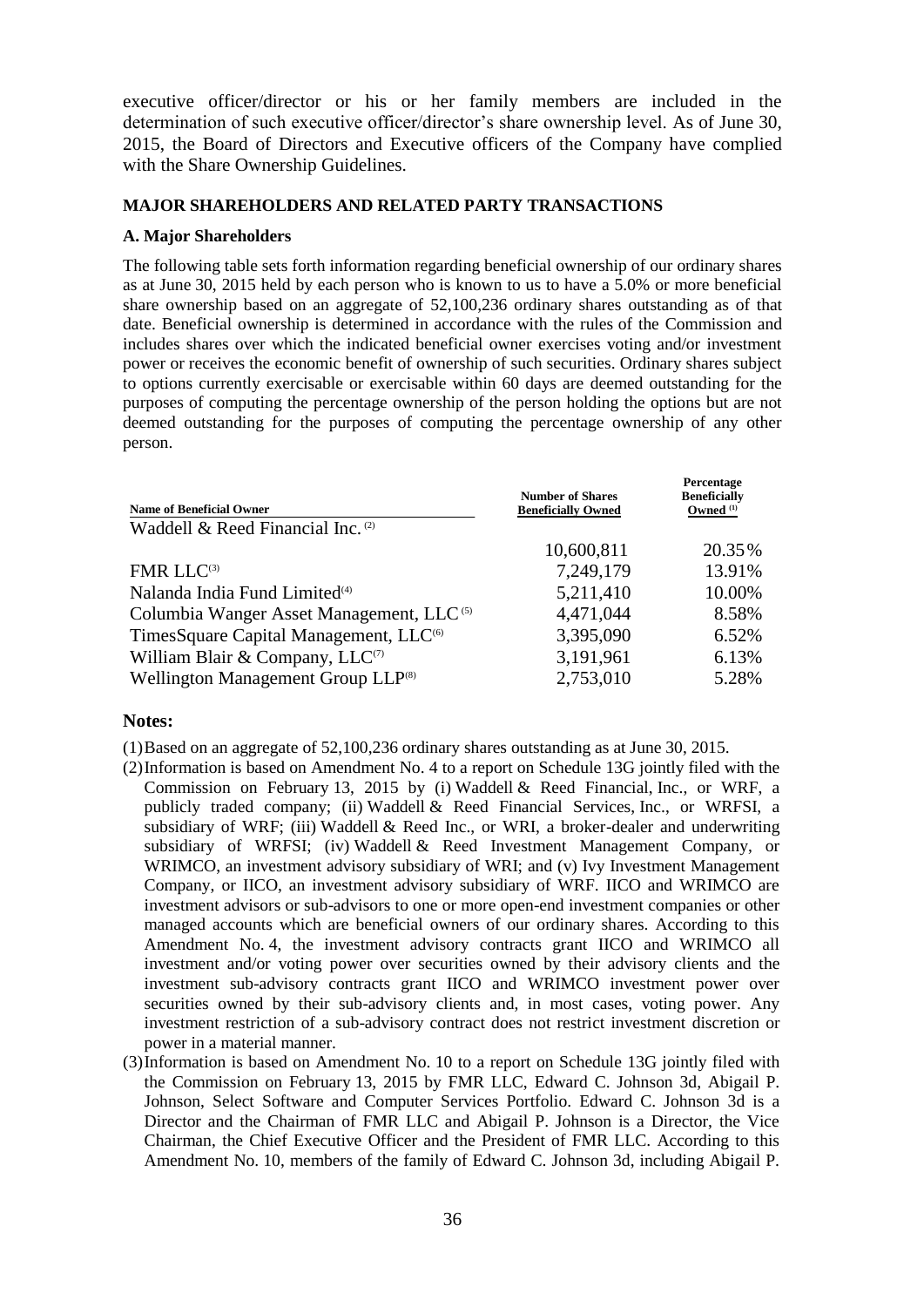Johnson, are the predominant owners, directly or through trusts, of Series B voting common shares of FMR LLC, representing 49% of the voting power of FMR LLC. The Johnson family group and all other Series B shareholders have entered into a shareholders' voting agreement under which all Series B voting common shares will be voted in accordance with the majority vote of Series B voting common shares. Accordingly, through their ownership of voting common shares and the execution of the shareholders' voting agreement, members of the Johnson family may be deemed, under the US Investment Company Act of 1940, to form a controlling group with respect to FMR LLC. Neither FMR LLC nor Edward C. Johnson 3d nor Abigail P. Johnson has the sole power to vote or direct the voting of the shares owned directly by the various investment companies registered under the Investment Company Act, or Fidelity Funds, advised by Fidelity Management & Research Company, or FMR Co, a wholly owned subsidiary of FMR LLC. Such power resides with the Fidelity Funds' Boards of Trustees. Fidelity Management & Research Company carries out the voting of the shares under written guidelines established by the Fidelity Funds' Boards of **Trustees** 

- (4)Information is based on a report on Schedule 13G filed with the Commission on February 2, 2011 Nalanda India Fund Limited.
- (5)Information is based on Amendment No. 7 to a report on Schedule 13G filed with the Commission on February 11, 2015 by Columbia Wanger Asset Management LLC.
- (6)Information is based on Amendment No. 2 to a report on Schedule 13G filed with the Commission on February 11, 2015 by TimesSquare Capital Management, LLC.
- (7)Information is based on Amendment No. 1 to a report on Schedule 13G filed with the Commission on February 4, 2015 by William Blair & Company, LLC.
- (8)Information is based on a report on Schedule 13G filed with the Commission on February 12, 2015 by Wellington Management Group LLP

The following summarizes the significant changes in the percentage ownership held by our major shareholders during the past three years:

- In February 2013, Warburg Pincus sold its 14,519,144 ADSs (representing 14,519,144 ordinary shares) in our company, after which it ceased to be a shareholder of our company, as described in Amendment No. 2 to a report on Schedule 13G jointly filed with the Commission on March 1, 2013.
- WRF, WRFSI, WRI, WRIMCO and IICO jointly reported their percentage ownership of our ordinary shares to be 8.1% (based on the then number of our ordinary shares reported as outstanding at that time) in a report on Schedule 13G filed with the Commission on February 7, 2013, 11.2% (based on the then number of our ordinary shares reported as outstanding at that time) in Amendment No. 1 to a report on Schedule 13G filed with the Commission on March 8, 2013,15.5% (based on the then number of our ordinary shares reported as outstanding at that time) in Amendment No. 2 to a report on Schedule 13G filed with the Commission on February 7, 2014 and 20.6% (based on the then number of our ordinary shares reported as outstanding at that time) in Amendment No. 3 and 4 to a report on Schedule 13G filed with the Commission on December 10, 2014 and February 13, 2015, respectively.
- FMR LLC reported its percentage ownership of our ordinary shares to be 6.5% (based on the then number of our ordinary shares reported as outstanding at that time) in Amendment No. 6 to a report on Schedule 13G jointly filed with the Commission on October 10, 2012, 7.5% (based on the then number of our ordinary shares reported as outstanding at that time) in Amendment No. 7 to a report on Schedule 13G jointly filed with the Commission on February 14, 2013, 13.6% (based on the then number of our ordinary shares reported as outstanding at that time) in Amendment No. 8 to a report on Schedule 13G jointly filed with the Commission on March 11, 2013, 14.8% (based on the then number of our ordinary shares reported as outstanding at that time) in Amendment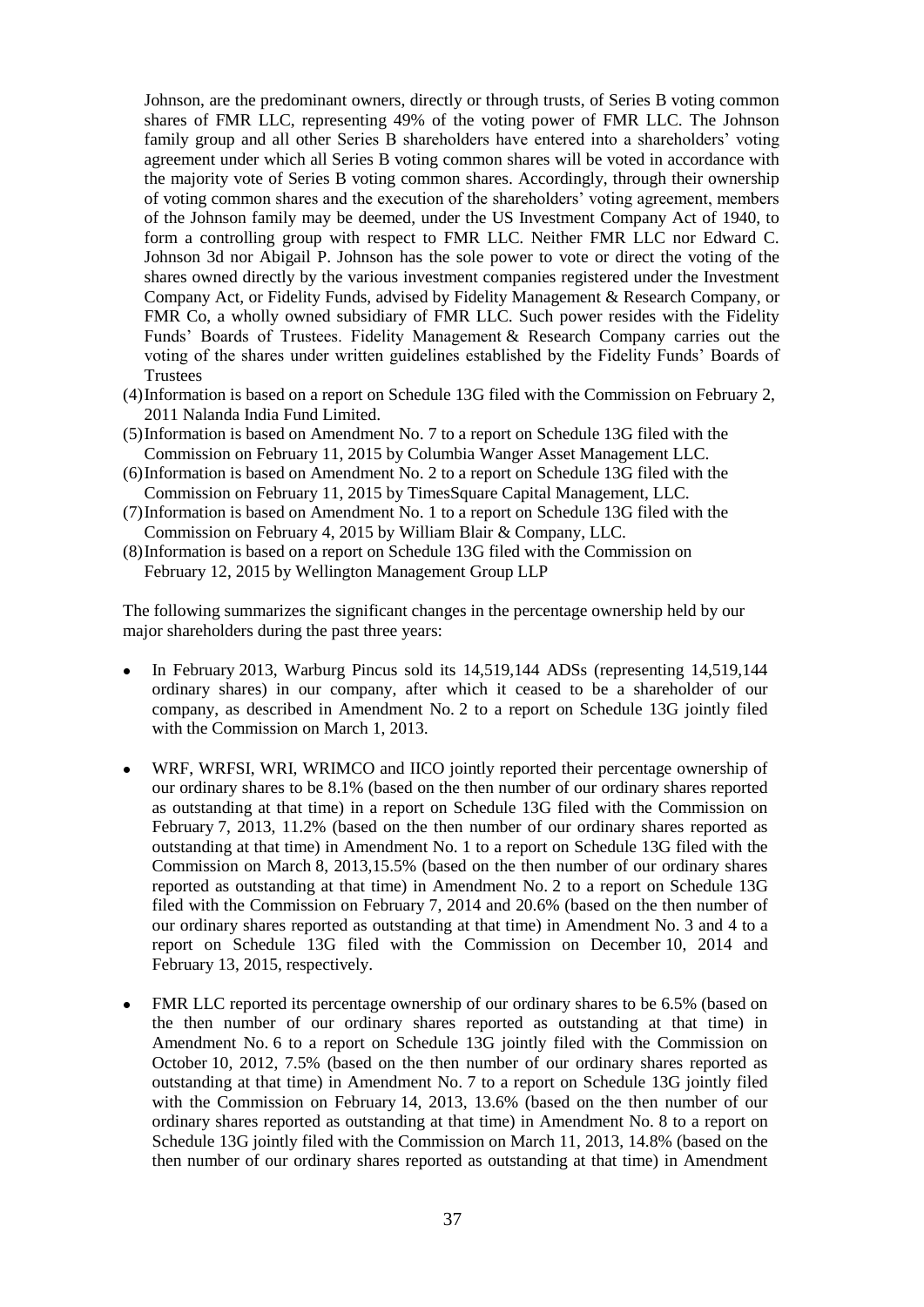No. 9 to a report on Schedule 13G jointly filed with the Commission on February 14, 2014 and 14.081% (based on the then number of our ordinary shares reported as outstanding at that time) in Amendment No. 10 to a report on Schedule 13G jointly filed with the Commission on February 13, 2015.

- Columbia Wanger Asset Management, LLC and Columbia Acorn Select jointly reported their percentage ownership of our ordinary shares to be 12.5% (based on the then number of our ordinary shares reported as outstanding at that time) in Amendment No. 5 to a report on Schedule 13G filed with the Commission on February 14, 2013. Columbia Wanger Asset Management, LLC reported its percentage ownership of our ordinary shares to be 9.5% (based on the then number of our ordinary shares reported as outstanding at that time) in Amendment No. 6 to a report on Schedule 13G filed with the Commission on February 6, 2014 and 8.6% (based on the then number of our ordinary shares reported as outstanding at that time) in Amendment No. 7 to a report on Schedule 13G filed with the Commission on February 11, 2015.
- TimesSquare Capital Management, LLC reported its percentage ownership of our ordinary shares to be 6.2% (based on the then number of our ordinary shares reported as outstanding at that time) in a report on Schedule 13G filed with the Commission on February 11, 2013, 8.1% (based on the then number of our ordinary shares reported as outstanding at that time) in Amendment No. 1 to a report on Schedule 13G filed with the Commission on February 10, 2014 and 6.6% (based on the then number of our ordinary shares reported as outstanding at that time) in Amendment No. 2 to a report on Schedule 13G filed with the Commission on February 11, 2015.
- William Blair & Company, LLC reported its percentage ownership of our ordinary shares to be 8.2% (based on the then number of our ordinary shares reported as outstanding at that time) in a report on Schedule 13G filed with the Commission on February 6, 2014 and 6.20% (based on the then number of our ordinary shares reported as outstanding at that time) in Amendment No. 1 to a report on Schedule 13G filed with the Commission on February 4, 2015.
- Wellington Management Group LLP reported its percentage ownership of our ordinary shares to be 5.30% (based on the then number of our ordinary shares reported as outstanding at that time) in a report on Schedule 13G filed with the Commission on February 11, 2015.

None of our major shareholders have different voting rights from our other shareholders.

As at June 30, 2015, 31,699,197 of our ordinary shares, representing 61% of our outstanding ordinary shares, were held by a total of 19 holders of record with addresses in the US. As at the same date, 51,927,510 of our ADSs (representing 51,927,510 ordinary shares), representing 99.6% of our outstanding ordinary shares, were held by one registered holder of record with addresses in and outside of the US. Since certain of these ordinary shares and ADSs were held by brokers or other nominees, the number of record holders in the US may not be representative of the number of beneficial holders or where the beneficial holders are resident. All holders of our ordinary shares are entitled to the same voting rights.

#### **B. Related Party Transactions**

#### (Amounts in thousands)

The following is a description of our related party transactions, determined in accordance with the rules and regulations promulgated under the Exchange Act, that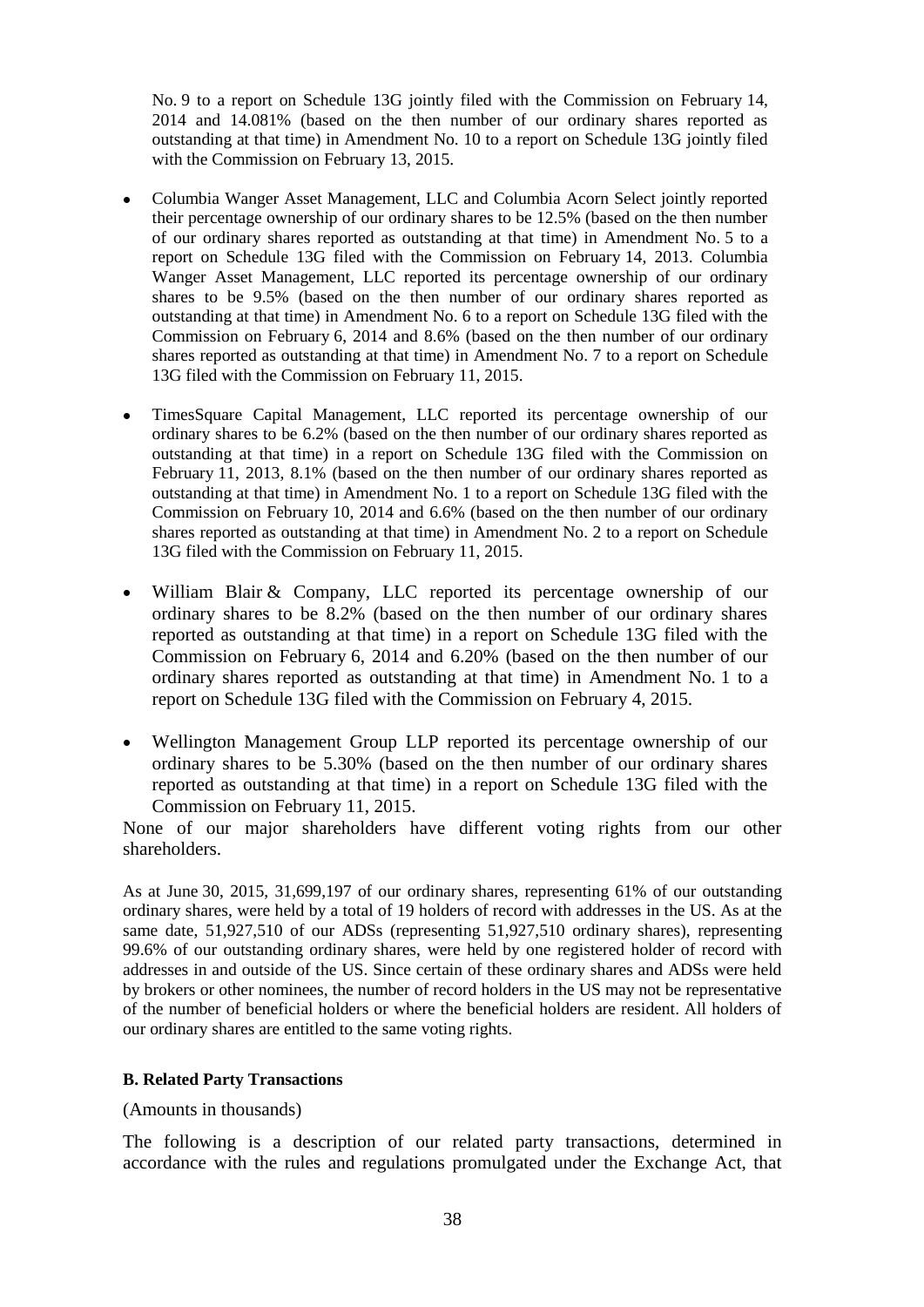were either material to us or the related party, or otherwise unusual or outside the ordinary course of business.

Mrs. Renu S Karnad was appointed as a director of our company on September 21, 2012. During fiscal 2015, we entered into the following transactions with companies, in which Mrs. Karnad was a director during those periods:

- In fiscal 2015, we sold debt fixed maturity plan investments amounting to \$4,557 issued by HDFC Asset Management Company Limited and realized a total gain of \$414.
- We paid \$7 in fiscal 2015 to HDFC Ergo General Insurance Company Limited for travel insurance premiums for employees of our company. We have also taken an Errors and Omissions (E&O) policy from HDFC Ergo General Insurance Company and the premium paid towards this policy was \$13 for fiscal 2015. The payment made in fiscal 2015 was an advance payment, which relates to fiscal 2016.

Mr. Eric Herr retired as a director of our company with effect from April 30, 2014. Mr. Eric B. Herr was a director in Regulatory Data Corporation during this period, who is our client. In fiscal 2015, we earned revenue of \$150 (till April 30, 2014).

Mr. Gareth Williams was appointed as a director of our company on January 1, 2014. We paid \$21 in fiscal 2015 towards training costs of our employees to YSC India Business Psychologists Private Limited. Mr. Gareth Williams was a director in the parent company of YSC India Business Psychologists Private Limited during this period. During fiscal 2015, Mr. Gareth Williams was appointed as a director of SAGA Plc. which is our client. During fiscal 2015, we earned net revenue of \$8,718 from this client.

## **C. Interests of Experts and Counsel**

Not applicable.

## **PRINCIPAL ACCOUNTANT FEES AND SERVICES Principal Accountant Fees and Services**

Grant Thornton India LLP has served as our independent public accountant for the fiscal year ended March 31, 2015. The following table shows the fees we paid or accrued for audit and other services provided by Grant Thornton India LLP for the years ended March 31, 2015 and March 31, 2014.

|                    |           | Fiscal    |  |
|--------------------|-----------|-----------|--|
|                    | 2015      | 2014      |  |
| Audit fees         | \$482,300 | \$465,000 |  |
| Audit-related fees | 47.634    | 24,800    |  |
| Tax fees           | 32,400    | 26,000    |  |

## **Notes:**

*Audit fees:* This category consists of fees billed for the audit of financial statements, quarterly review of financial statements and other audit services, which are normally provided by the independent auditors in connection with statutory and accounting matters that arose during, or as a result of, the audit or the review of interim financial statements and include the group audit; statutory audits required by non-US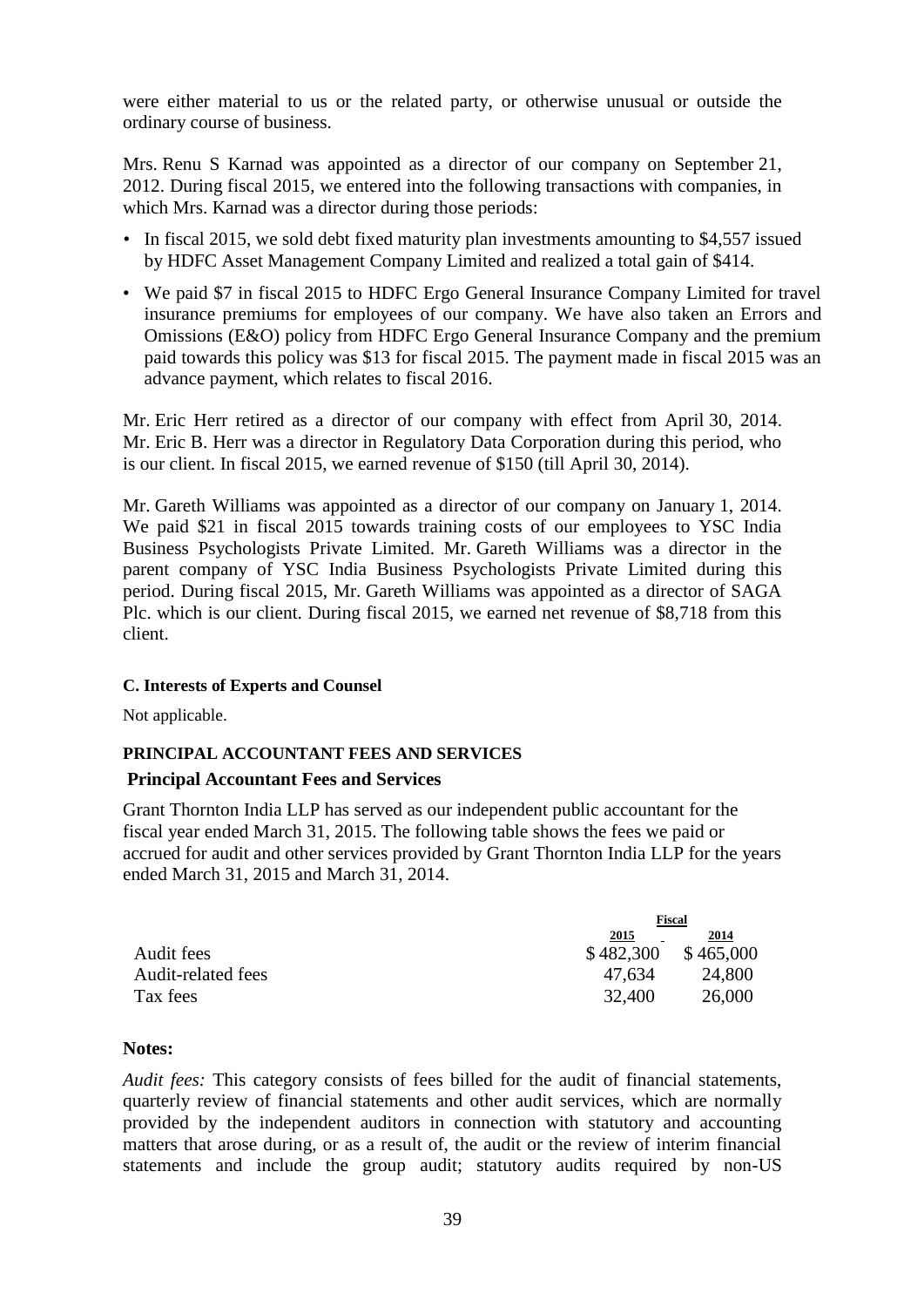jurisdictions; consents and attest services.

*Audit-related fees:* This category consists of fees billed for assurance and related services that are reasonably related to the performance of the audit or review of our financial statements or that are traditionally performed by the external auditor, and include service tax certifications and SAS 70 audits and out of pocket expenses.

*Tax fees:* This category includes fees billed for tax audits.

## **Audit Committee Pre-approval Process**

Our Audit Committee reviews and pre-approves the scope and the cost of all audit and permissible non-audit services performed by our independent auditor. All of the services provided by Grant Thornton India LLP during the last fiscal year have been pre-approved by our Audit Committee.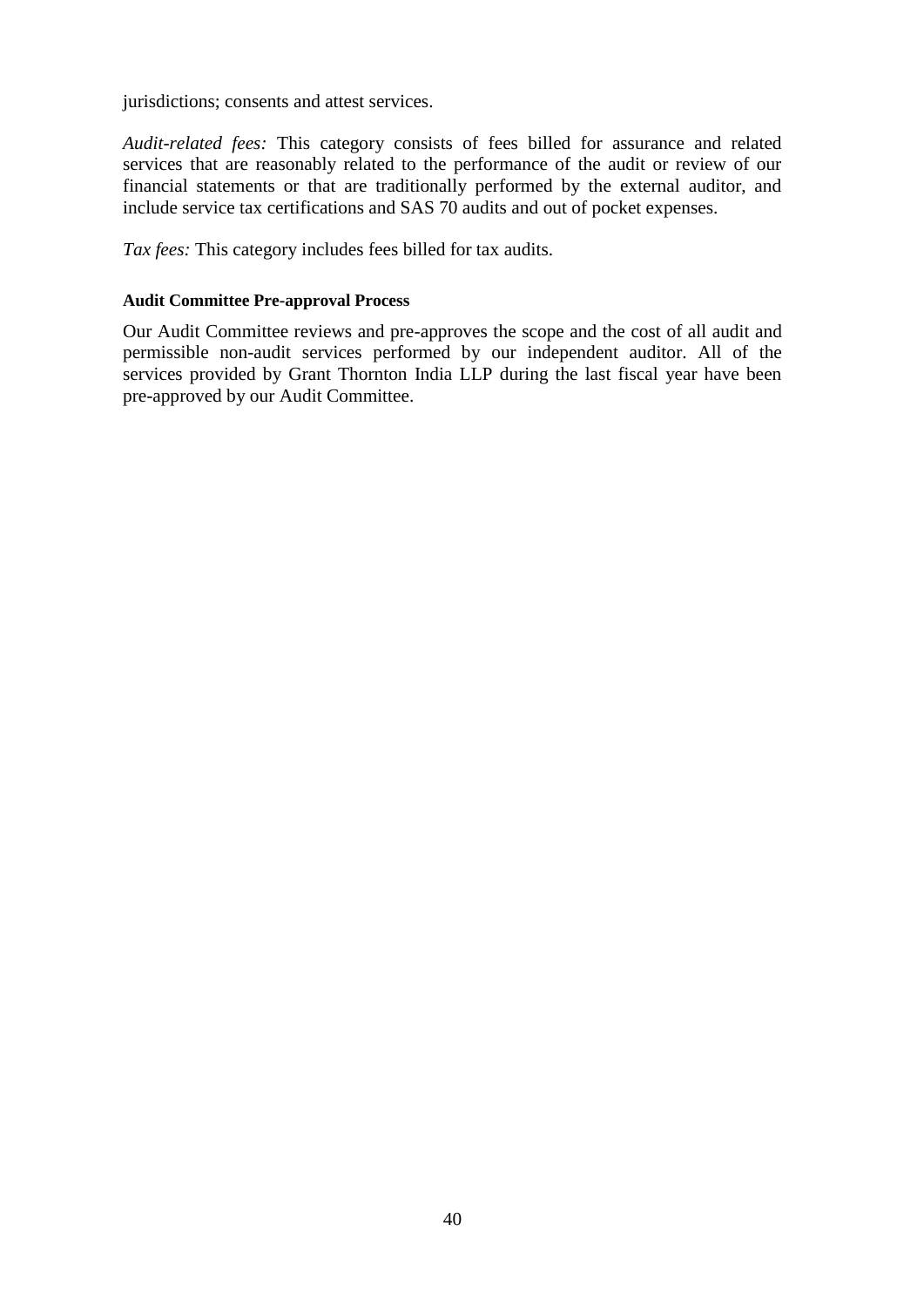#### **STOCK PERFORMANCE GRAPH**

The stock performance graph below shall not be deemed incorporated by reference by any general statement incorporating by reference this Proxy Statement into any filing under the U.S. Securities Act of 1933, as amended, or under the Exchange Act (collectively, the "Acts"), except to the extent that we specifically incorporate this information by reference, and shall not otherwise be deemed filed under such Acts. This graph below compares the total shareholder return of the Company's ADSs, each represented by one ordinary share, with the S&P 500 Index, the NYSE Composite Index and our peer group index over a period from April 1, 2010 to March 31, 2015. The peer group index is constructed based on the following selected peer group of companies: Infosys Technologies Limited, Wipro Limited, Cognizant Technology Solutions Corporation, Tata Consultancy Services Limited (trading on the Bombay Stock Exchange and National Stock Exchange, India) and ExlService Holdings, Inc. and Genpact Limited. We believe that these companies most closely resemble our business mix and that their performance is representative of our industry. The returns of the component entities of the Company's peer group index are weighed according to the market capitalization of each entity as of the beginning of each period for which a return is presented. The total shareholder return assumes US\$100 invested at the beginning of the period in the Company's ADSs, the S&P 500 Index, the NYSE composite Index and our peer group index. It also assumes reinvestment of all dividends.

## **Cumulative Total Return Based upon an initial investment of US\$100 on April 1, 2010 with dividends reinvested**

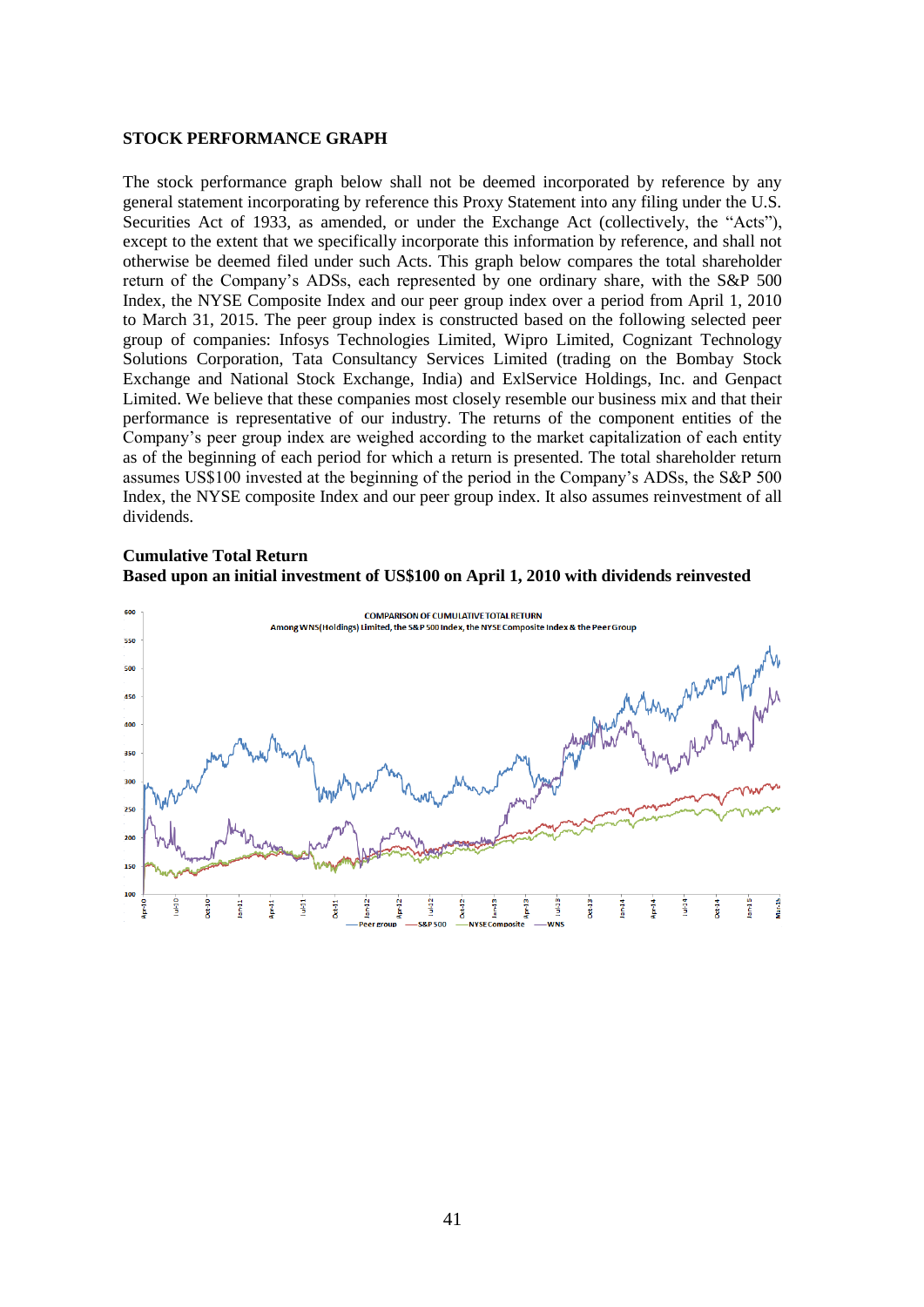

Appendix A

Grant Thornton India LLP 16th floor, Tower II Indiabulls Finance Centre, S B Marg Elphinstone W Mumbai 400013

T +91 22 6626 2600 F +91 22 6626 2601 www.grantthornton.in

#### **REPORT OF INDEPENDENT REGISTERED PUBLIC ACCOUNTING FIRM**

To the Shareholders of WNS (Holdings) Limited

We have audited the accompanying consolidated statements of financial position of WNS (Holdings) Limited and subsidiaries (the "Company") as of March 31, 2015 and March 31, 2014, and the related consolidated statements of income, comprehensive income, changes in equity, and cash flows for each of the three years in the period ended March 31, 2015. These financial statements are the responsibility of the Company's management. Our responsibility is to express an opinion on these financial statements based on our audits.

We conducted our audits in accordance with the standards of the Public Company Accounting Oversight Board (United States). Those standards require that we plan and perform the audit to obtain reasonable assurance about whether the financial statements are free of material misstatement. An audit includes examining, on a test basis, evidence supporting the amounts and disclosures in the financial statements. An audit also includes assessing the accounting principles used and significant estimates made by management, as well as evaluating the overall financial statement presentation. We believe that our audits provide a reasonable basis for our opinion.

In our opinion, the consolidated financial statements referred to above present fairly, in all material respects, the financial position of WNS (Holdings) Limited and subsidiaries as of March 31, 2015 and March 31, 2014, and the results of their operations and their cash flows for each of the three years in the period ended March 31, 2015, in conformity with International Financial Reporting Standards, as issued by the International Accounting Standards Board and the requirements of the Companies (Jersey) Law 1991.